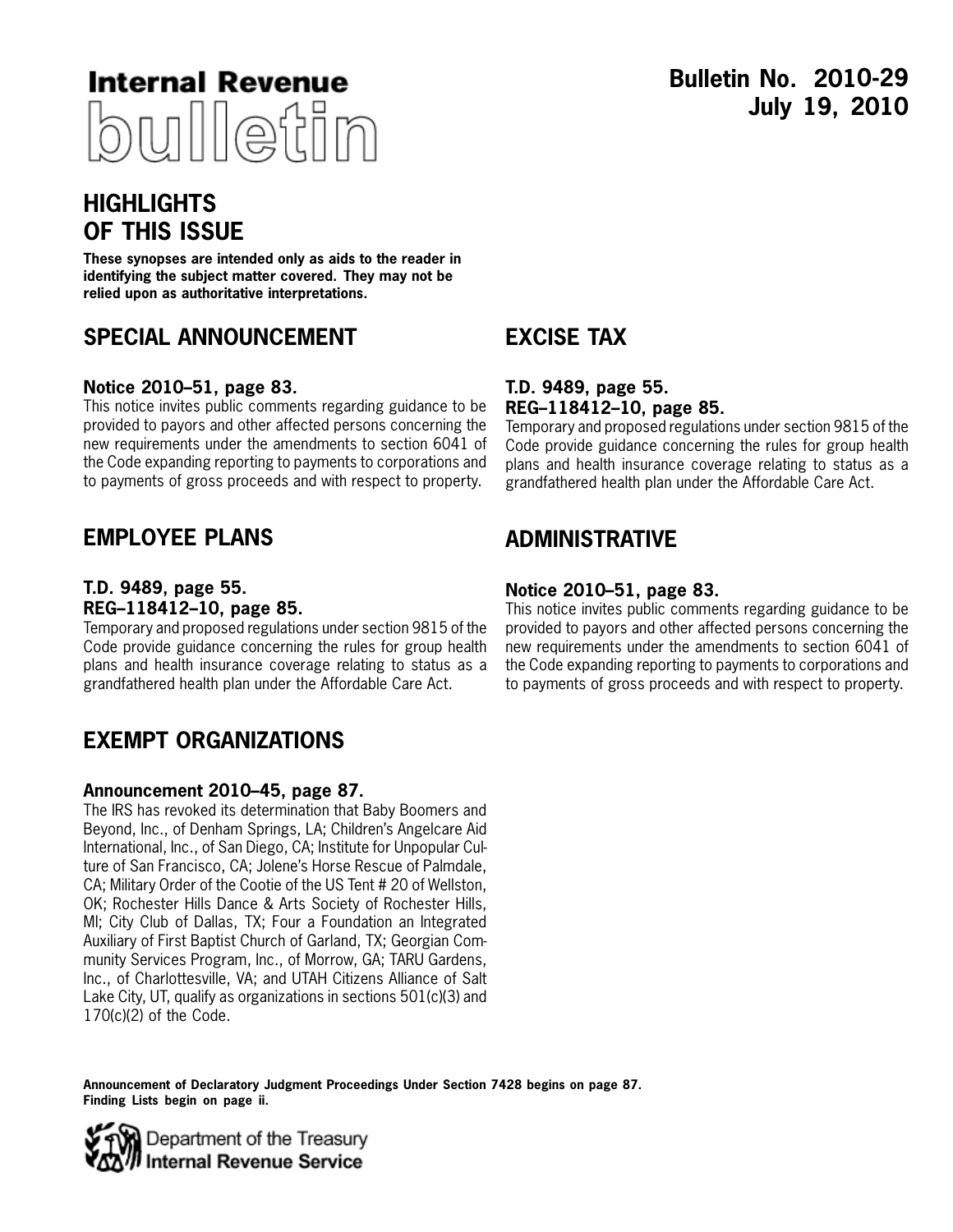# **The IRS Mission**

Provide America's taxpayers top-quality service by helping them understand and meet their tax responsibilities and en-

# **Introduction**

The Internal Revenue Bulletin is the authoritative instrument of the Commissioner of Internal Revenue for announcing official rulings and procedures of the Internal Revenue Service and for publishing Treasury Decisions, Executive Orders, Tax Conventions, legislation, court decisions, and other items of general interest. It is published weekly and may be obtained from the Superintendent of Documents on a subscription basis. Bulletin contents are compiled semiannually into Cumulative Bulletins, which are sold on a single-copy basis.

It is the policy of the Service to publish in the Bulletin all substantive rulings necessary to promote a uniform application of the tax laws, including all rulings that supersede, revoke, modify, or amend any of those previously published in the Bulletin. All published rulings apply retroactively unless otherwise indicated. Procedures relating solely to matters of internal management are not published; however, statements of internal practices and procedures that affect the rights and duties of taxpayers are published.

Revenue rulings represent the conclusions of the Service on the application of the law to the pivotal facts stated in the revenue ruling. In those based on positions taken in rulings to taxpayers or technical advice to Service field offices, identifying details and information of a confidential nature are deleted to prevent unwarranted invasions of privacy and to comply with statutory requirements.

Rulings and procedures reported in the Bulletin do not have the force and effect of Treasury Department Regulations, but they may be used as precedents. Unpublished rulings will not be relied on, used, or cited as precedents by Service personnel in the disposition of other cases. In applying published rulings and procedures, the effect of subsequent legislation, regulations,

force the law with integrity and fairness to all.

court decisions, rulings, and procedures must be considered, and Service personnel and others concerned are cautioned against reaching the same conclusions in other cases unless the facts and circumstances are substantially the same.

The Bulletin is divided into four parts as follows:

#### **Part I.—1986 Code.**

This part includes rulings and decisions based on provisions of the Internal Revenue Code of 1986.

#### **Part II.—Treaties and Tax Legislation.**

This part is divided into two subparts as follows: Subpart A, Tax Conventions and Other Related Items, and Subpart B, Legislation and Related Committee Reports.

### **Part III.—Administrative, Procedural, and Miscellaneous.**

To the extent practicable, pertinent cross references to these subjects are contained in the other Parts and Subparts. Also included in this part are Bank Secrecy Act Administrative Rulings. Bank Secrecy Act Administrative Rulings are issued by the Department of the Treasury's Office of the Assistant Secretary (Enforcement).

#### **Part IV.—Items of General Interest.**

This part includes notices of proposed rulemakings, disbarment and suspension lists, and announcements.

The last Bulletin for each month includes a cumulative index for the matters published during the preceding months. These monthly indexes are cumulated on a semiannual basis, and are published in the last Bulletin of each semiannual period.

For sale by the Superintendent of Documents, U.S. Government Printing Office, Washington, DC 20402.

The contents of this publication are not copyrighted and may be reprinted freely. A citation of the Internal Revenue Bulletin as the source would be appropriate.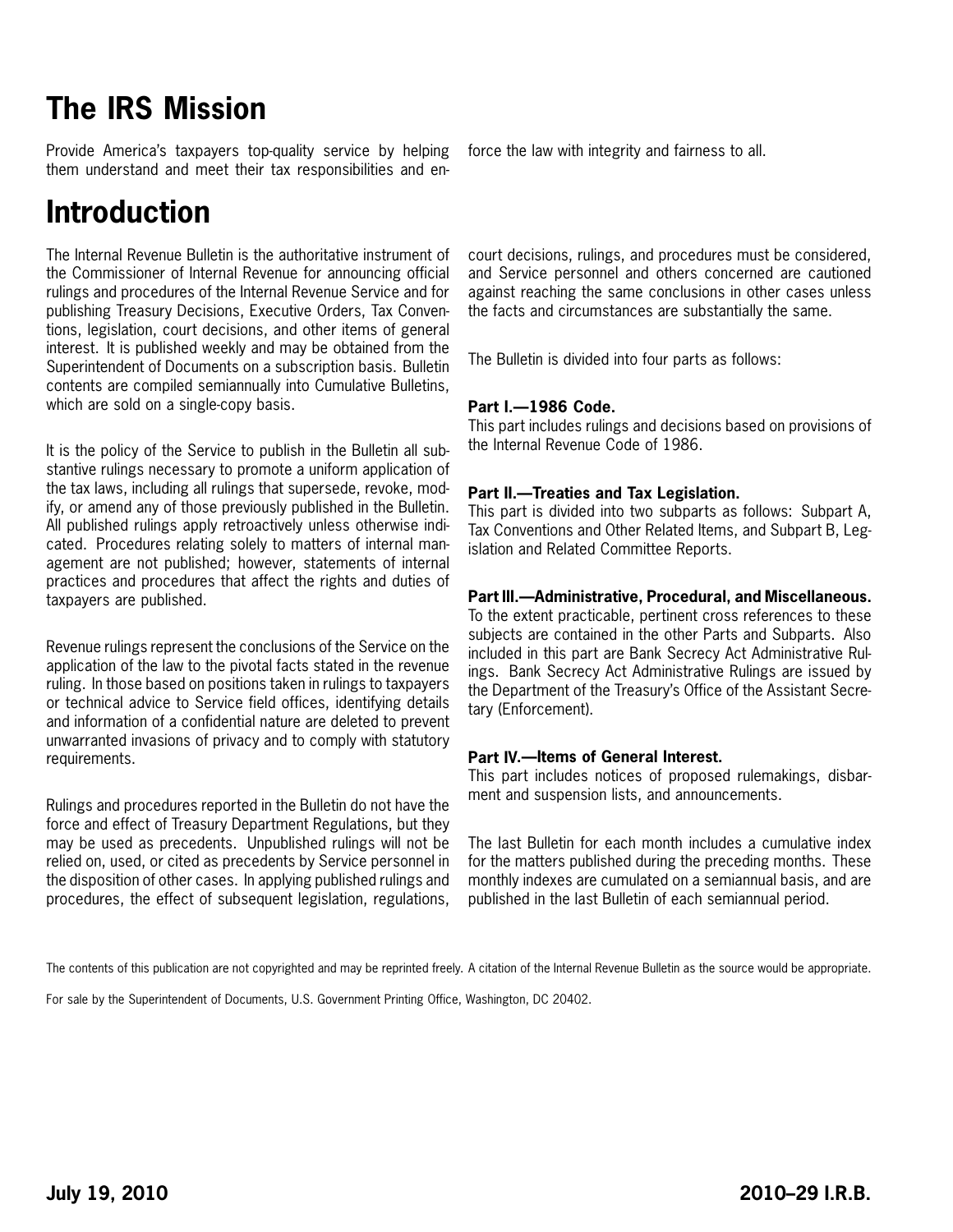# <span id="page-2-0"></span>**Part I. Rulings and Decisions Under the Internal Revenue Code of 1986**

**Section 9815.—Additional Market Reforms**

### **T.D. 9489**

**DEPARTMENT OF THE TREASURY Internal Revenue Service 26 CFR Parts 54 and 602 RIN 1545–BJ51**

**DEPARTMENT OF LABOR Employee Benefits Security Administration 29 CFR Part 2590 RIN 1210–AB42**

## **DEPARTMENT OF HEALTH AND HUMAN SERVICES OCIIO–9991–IFC 45 CFR Part 147 RIN 0991–AB68**

**Interim Final Rules for Group Health Plans and Health Insurance Coverage Relating to Status as a Grandfathered Health Plan under the Patient Protection and Affordable Care Act**

**AGENCIES:** Internal Revenue Service, Department of the Treasury; Employee Benefits Security Administration, Department of Labor; Office of Consumer Information and Insurance Oversight, Department of Health and Human Services.

**ACTION:** Interim final rules with request for comments.

**SUMMARY:** This document contains interim final regulations implementing the rules for group health plans and health insurance coverage in the group and individual markets under provisions of the Patient Protection and Affordable Care Act regarding status as a grandfathered health plan.

**DATES:** *Effective Date:* These interim final regulations are effective on June 14, 2010, except that the amendments to 26 CFR 54.9815–2714T, 29 CFR 2590.715–2714, and 45 CFR 147.120 are effective July 12, 2010.

*Comment date.* Comments are due on or before August 16, 2010.

**ADDRESSES:** Written comments may be submitted to any of the addresses specified below. Any comment that is submitted to any Department will be shared with the other Departments. Please do not submit duplicates.

All comments will be made available to the public. *WARNING*: Do not include any personally identifiable information (such as name, address, or other contact information) or confidential business information that you do not want publicly disclosed. All comments are posted on the Internet exactly as received, and can be retrieved by most Internet search engines. No deletions, modifications, or redactions will be made to the comments received, as they are public records. Comments may be submitted anonymously.

*Department of Labor*. Comments to the Department of Labor, identified by RIN 1210–AB42, by one of the following methods:

- *Federal eRulemaking Portal*: *http://www.regulations.gov*. Follow the instructions for submitting comments.
- *Email*: *E-OHPSCA1251.EBSA@dol.gov*.
- *Mail or Hand Delivery*: Office of Health Plan Standards and Compliance Assistance, Employee Benefits Security Administration, Room N–5653, U.S. Department of Labor, 200 Constitution Avenue NW, Washington, DC 20210, *Attention*: RIN 1210–AB42.

Comments received by the Department of Labor will be posted without change to *http://www.regulations.gov* and *http://www.dol.gov/ebsa*, and available for public inspection at the Public Disclosure Room, N–1513, Employee Benefits Security Administration, 200 Constitution Avenue, NW, Washington, DC 20210.

*Department of Health and Human Services*. In commenting, please refer to file code OCIIO–9991–IFC. Because of staff and resource limitations, the Departments cannot accept comments by facsimile (FAX) transmission.

You may submit comments in one of four ways (please choose only one of the ways listed):

1. *Electronically*. You may submit electronic comments on this regulation to *http://www.regulations.gov*. Follow the instructions under the "More Search Options" tab.

2. *By regular mail*. You may mail written comments to the following address ONLY:

Office of Consumer Information and Insurance Oversight Department of Health and Human Services, Attention: OCIIO–9991–IFC, P.O. Box 8016, Baltimore, MD 21244–1850.

Please allow sufficient time for mailed comments to be received before the close of the comment period.

3. *By express or overnight mail*. You may send written comments to the following address ONLY:

Office of Consumer Information and Insurance Oversight, Department of Health and Human Services, Attention: OCIIO–9991–IFC, Mail Stop C4–26–05, 7500 Security Boulevard, Baltimore, MD 21244–1850.

4. *By hand or courier*. If you prefer, you may deliver (by hand or courier) your written comments before the close of the comment period to either of the following addresses:

a. For delivery in Washington, DC—

Office of Consumer Information and Insurance Oversight, Department of Health and Human Services, Room 445–G, Hubert H. Humphrey Building, 200 Independence Avenue, SW,

Washington, DC 20201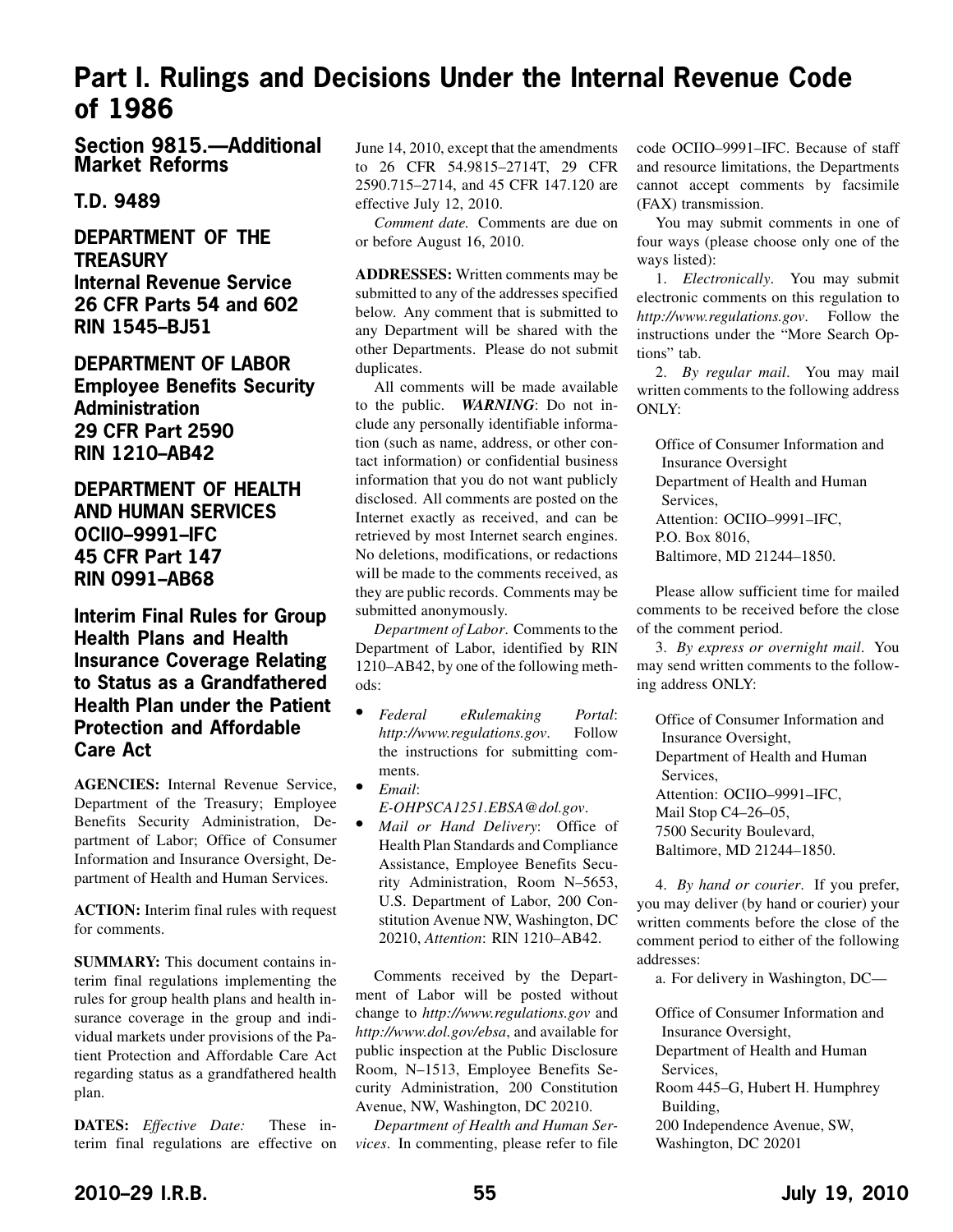(Because access to the interior of the Hubert H. Humphrey Building is not readily available to persons without Federal government identification, commenters are encouraged to leave their comments in the OCIIO drop slots located in the main lobby of the building. A stamp-in clock is available for persons wishing to retain a proof of filing by stamping in and retaining an extra copy of the comments being filed.)

b. For delivery in Baltimore, MD—

Centers for Medicare & Medicaid Services, Department of Health and Human Services, 7500 Security Boulevard, Baltimore, MD 21244–1850

If you intend to deliver your comments to the Baltimore address, please call (410) 786–7195 in advance to schedule your arrival with one of our staff members.

Comments mailed to the addresses indicated as appropriate for hand or courier delivery may be delayed and received after the comment period.

*Submission of comments on paperwork requirements*. You may submit comments on this document's paperwork requirements by following the instructions at the end of the "Collection of Information Requirements" section in this document.

*Inspection of Public Comments*: All comments received before the close of the comment period are available for viewing by the public, including any personally identifiable or confidential business information that is included in a comment. The Departments post all comments received before the close of the comment period on the following website as soon as possible after they have been received: *http://www.regulations.gov*. Follow the search instructions on that Web site to view public comments.

Comments received timely will also be available for public inspection as they are received, generally beginning approximately three weeks after publication of a document, at the headquarters of the Centers for Medicare & Medicaid Services, 7500 Security Boulevard, Baltimore, Maryland 21244, Monday through Friday of each week from 8:30 a.m. to

4:00 p.m. EST. To schedule an appointment to view public comments, phone 1–800–743–3951.

*Internal Revenue Service*. Comments to the IRS, identified by REG–118412–10, by one of the following methods:

- *Federal eRulemaking Portal*: *http://www.regulations.gov*. Follow the instructions for submitting comments.
- *Mail*: CC:PA:LPD:PR (REG–118412–10), room 5205, Internal Revenue Service, P.O. Box 7604, Ben Franklin Station, Washington, DC 20044.
- *Hand or courier delivery*: Monday through Friday between the hours of 8 a.m. and 4 p.m. to: CC:PA:LPD:PR (REG–118412–10), Courier's Desk, Internal Revenue Service, 1111 Constitution Avenue, NW, Washington DC 20224.

All submissions to the IRS will be open to public inspection and copying in room 1621, 1111 Constitution Avenue, NW, Washington, DC from 9 a.m. to 4 p.m.

**FOR FURTHER INFORMATION CONTACT:** Amy Turner or Beth Baum, Employee Benefits Security Administration, Department of Labor, at (202) 693–8335; Karen Levin, Internal Revenue Service, Department of the Treasury, at (202) 622–6080; Jim Mayhew, Office of Consumer Information and Insurance Oversight, Department of Health and Human Services, at (410) 786–1565.

*Customer Service Information*: Individuals interested in obtaining information from the Department of Labor concerning employment-based health coverage laws may call the EBSA Toll-Free Hotline at 1–866–444–EBSA (3272) or visit the Department of Labor's website (*http://www.dol.gov/ebsa*). In addition, information from HHS on private health insurance for consumers can be found on the Centers for Medicare & Medicaid Services (CMS) website (*http://www.cms.hhs.gov/HealthInsReformforConsume/01\_Overview.asp*) and

information on health reform can be found at *http://www.healthreform.gov*.

#### **SUPPLEMENTARY INFORMATION:**

#### **I. Background**

The Patient Protection and Affordable Care Act (the Affordable Care Act), Pub. L. 111–148, was enacted on March 23, 2010; the Health Care and Education Reconciliation Act (the Reconciliation Act), Pub. L. 111–152, was enacted on March 30, 2010. The Affordable Care Act and the Reconciliation Act reorganize, amend, and add to the provisions in part A of title XXVII of the Public Health Service Act (PHS Act) relating to group health plans and health insurance issuers in the group and individual markets. The term "group health plan" includes both insured and self-insured group health plans.<sup>1</sup> The Affordable Care Act adds section  $715(a)(1)$  to the Employee Retirement Income Security Act (ERISA) and section  $9815(a)(1)$  to the Internal Revenue Code (the Code) to incorporate the provisions of part A of title XXVII of the PHS Act into ERISA and the Code, and make them applicable to group health plans, and health insurance issuers providing health insurance coverage in connection with group health plans. The PHS Act sections incorporated by this reference are sections 2701 through 2728. PHS Act sections 2701 through 2719A are substantially new, though they incorporate some provisions of prior law. PHS Act sections 2722 through 2728 are sections of prior law renumbered, with some, mostly minor, changes. Section 1251 of the Affordable Care Act, as modified by section 10103 of the Affordable Care Act and section 2301 of the Reconciliation Act, specifies that certain plans or coverage existing as of the date of enactment (that is, grandfathered health plans) are only subject to certain provisions.

The Affordable Care Act also adds section 715(a)(2) of ERISA, which provides that, to the extent that any provision of part 7 of ERISA conflicts with part A of title XXVII of the PHS Act with respect to group health plans or group health insurance coverage, the PHS Act provisions apply. Similarly, the Affordable Care Act adds section 9815(a)(2) of the Code, which provides that, to the extent that any provi-

<sup>&</sup>lt;sup>1</sup> The term "group health plan" is used in title XXVII of the PHS Act, part 7 of ERISA, and chapter 100 of the Code, and is distinct from the term "health plan", as used in other provisions of title I of the Affordable Care Act. The term "health plan" does not include self-insured group health plans.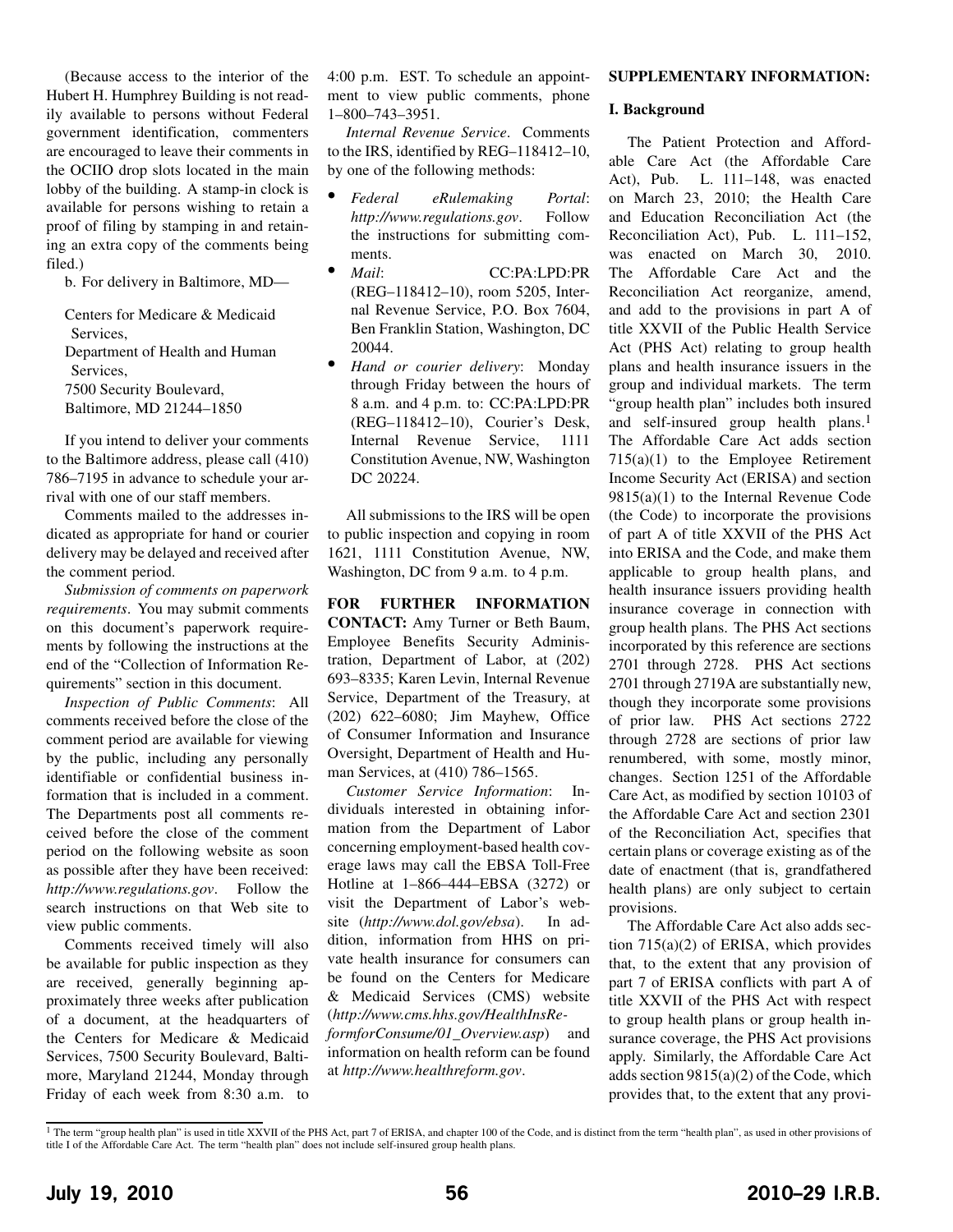sion of subchapter B of chapter 100 of the Code conflicts with part A of title XXVII of the PHS Act with respect to group health plans or group health insurance coverage, the PHS Act provisions apply. Therefore, although ERISA section 715(a)(1) and Code section 9815(a)(1) incorporate by reference new provisions, they do not affect preexisting sections of ERISA or the Code unless they cannot be read consistently with an incorporated provision of the PHS Act. For example, ERISA section 732(a) generally provides that part 7 of ERISA — and Code section  $9831(a)$ generally provides that chapter 100 of the Code — does not apply to plans with less than two participants who are current employees (including retiree-only plans that cover less than two participants who are current employees). Prior to enactment of the Affordable Care Act, the PHS Act had a parallel provision at section 2721(a). After the Affordable Care Act amended, reorganized, and renumbered most of title XXVII of the PHS Act, that exception no longer exists. Similarly, ERISA section 732(b) and (c) generally provides that the requirements of part 7 of ERISA — and Code section 9831(b) and (c) generally provides that the requirements of chapter 100 of the Code — do not apply to excepted benefits.2 Prior to enactment of the Affordable Care Act, the PHS Act had a parallel section 2721(c) and (d) that indicated that the provisions of subparts 1 through 3 of part A of title XXVII of the PHS Act did not apply to excepted benefits. After the Affordable Care Act amended and renumbered PHS Act section  $2721(c)$  and (d) as section  $2722(b)$  and (c), that exception could be read to be narrowed so that it applies only with respect to subpart 2 of part A of title XXVII of the PHS Act, thus, in effect requiring excepted benefits to comply with subparts I and II of part A.

The absence of an express provision in part A of title XXVII of the PHS Act does not create a conflict with the relevant requirements of ERISA and the Code. Accordingly, the exceptions of ERISA section 732 and Code section 9831 for very

small plans and certain retiree-only health plans, and for excepted benefits, remain in effect and, thus, ERISA section 715 and Code section 9815, as added by the Affordable Care Act, do not apply to such plans or excepted benefits.

Moreover, there is no express indication in the legislative history of an intent to treat issuers of group health insurance coverage or nonfederal governmental plans (that are subject to the PHS Act) any differently in this respect from plans subject to ERISA and the Code. The Departments of Health and Human Services, Labor, and the Treasury (the Departments) operate under a Memorandum of Understanding  $(MOU)<sup>3</sup>$  that implements section 104 of the Health Insurance Portability and Accountability Act of 1996 (HIPAA), enacted on August 21, 1996, and subsequent amendments, and provides that requirements over which two or more Secretaries have responsibility ("shared provisions") must be administered so as to have the same effect at all times. HIPAA section 104 also requires the coordination of policies relating to enforcing the shared provisions in order to avoid duplication of enforcement efforts and to assign priorities in enforcement.

There is no express statement of intent that nonfederal governmental retiree-only plans should be treated differently from private sector plans or that excepted benefits offered by nonfederal governmental plans should be treated differently from excepted benefits offered by private sector plans. Because treating nonfederal governmental retiree-only plans and excepted benefits provided by nonfederal governmental plans differently would create confusion with respect to the obligations of issuers that do not distinguish whether a group health plan is subject to ERISA or the PHS Act, and in light of the MOU, the Department of Health and Human Services (HHS) does not intend to use its resources to enforce the requirements of HIPAA or the Affordable Care Act with respect to nonfederal governmental retireeonly plans or with respect to excepted benefits provided by nonfederal governmental plans.

PHS Act section 2723(a)(2) (formerly section  $2722(a)(2)$  gives the States primary authority to enforce the PHS Act group and individual market provisions over group and individual health insurance issuers. HHS enforces these provisions with respect to issuers only if it determines that the State has "failed to substantially enforce" one of the Federal provisions. Furthermore, the PHS Act preemption provisions allow States to impose requirements on issuers in the group and individual markets that are more protective than the Federal provisions. However, HHS is encouraging States not to apply the provisions of title XXVII of the PHS Act to issuers of retiree-only plans or of excepted benefits. HHS advises States that if they do not apply these provisions to the issuers of retiree-only plans or of excepted benefits, HHS will not cite a State for failing to substantially enforce the provisions of part A of title XXVII of the PHS Act in these situations.

Subtitles A and C of title I of the Affordable Care Act amend the requirements of title XXVII of the PHS Act (changes to which are incorporated into ERISA section 715). The preemption provisions of ERISA section 731 and PHS Act section 2724<sup>4</sup> (implemented in 29 CFR 2590.731(a) and 45 CFR 146.143(a)) apply so that the requirements of part 7 of ERISA and title XXVII of PHS Act, as amended by the Affordable Care Act, are not to be "construed to supersede any provision of State law which establishes, implements, or continues in effect any standard or requirement solely relating to health insurance issuers in connection with group or individual health insurance coverage except to the extent that such standard or requirement prevents the application of a requirement" of the Affordable Care Act. Accordingly, State laws that impose on health insurance issuers requirements that are stricter than the requirements imposed by the Affordable Care Act will not be superseded by the Affordable Care Act.

<sup>&</sup>lt;sup>2</sup> Excepted benefits generally include dental-only and vision-only plans, most health flexible spending arrangements, Medigap policies, and accidental death and dismemberment coverage. For more information on excepted benefits, see 26 CFR 54.9831–1, 29 CFR 2590.732, 45 CFR 146.145, and 45 CFR 148.220.

<sup>3</sup> *See* 64 FR 70164 (December 15, 1999).

<sup>4</sup> Code section 9815 incorporates the preemption provisions of PHS Act section 2724. Prior to the Affordable Care Act, there were no express preemption provisions in chapter 100 of the Code.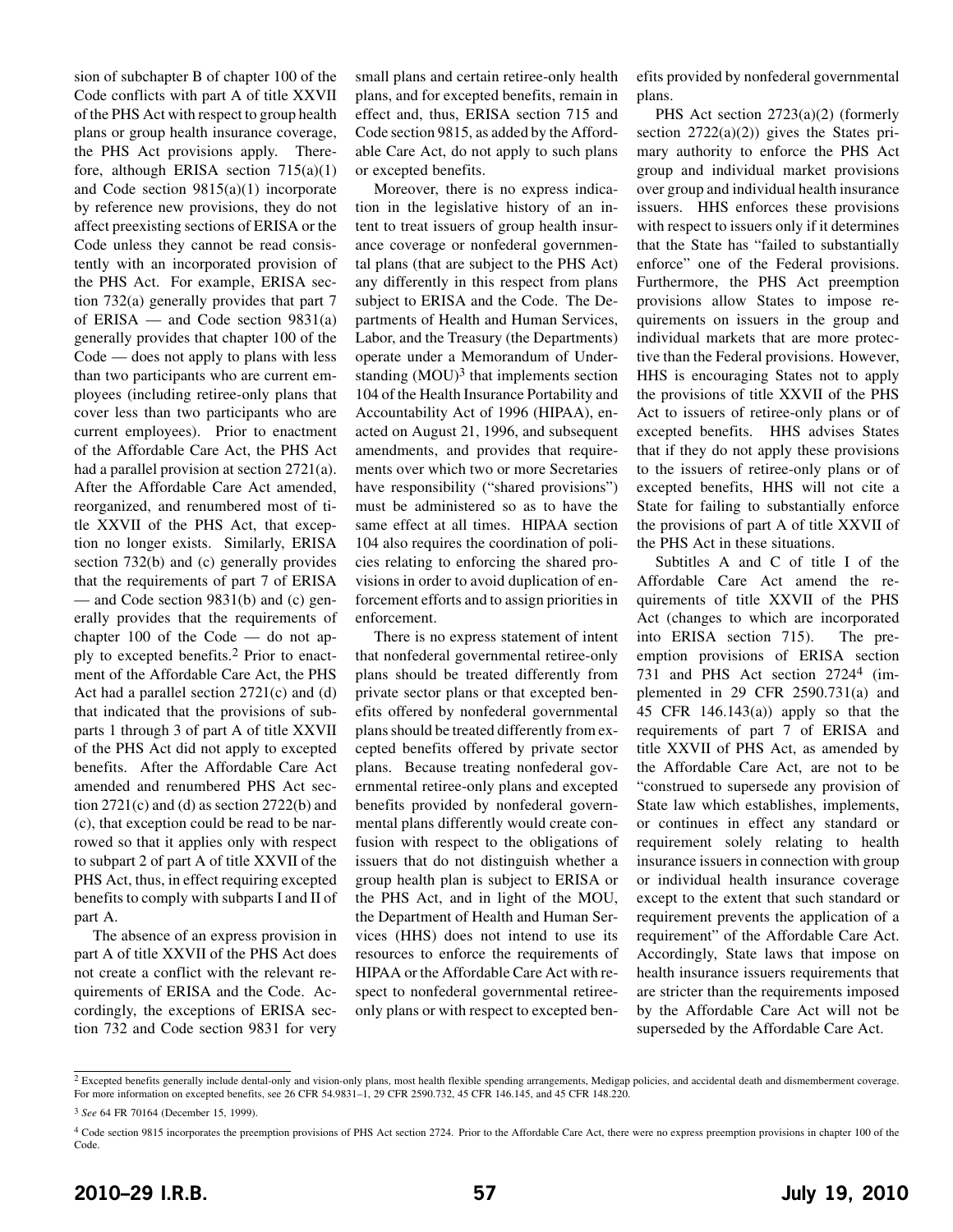The Departments are issuing regulations implementing the revised PHS Act sections 2701 through 2719A in several phases. The first publication in this series was a Request for Information relating to the medical loss ratio provisions of PHS Act section 2718, published in the **Federal Register** on April 14, 2010 (75 FR 19297). The second publication was interim final regulations implementing PHS Act section 2714 (requiring dependent coverage of children to age 26), published in the **Federal Register** on May 13, 2010 (T.D. 9482, 2010–22 I.R.B. 698 [75 FR 27122]). This document contains interim final regulations implementing section 1251 of the Affordable Care Act (relating to grandfathered health plans), as well as adding a cross-reference to these interim final regulations in the regulations implementing PHS Act section 2714. The implementation of other provisions in PHS Act sections 2701 through 2719A will be addressed in future regulations.

#### **II. Overview of the Regulations: Section 1251 of the Affordable Care Act, Preservation of Right to Maintain Existing Coverage (26 CFR 54.9815–1251T, 29 CFR 2590.715–1251, and 45 CFR 147.140)**

#### A. *Introduction*

Section 1251 of the Affordable Care Act, as modified by section 10103 of the Affordable Care Act and section 2301 of the Reconciliation Act, provides that certain group health plans and health insurance coverage existing as of March 23, 2010 (the date of enactment of the Affordable Care Act), are subject only to certain provisions of the Affordable Care Act. The statute and these interim final regulations refer to these plans and health insurance coverage as grandfathered health plans.

The Affordable Care Act balances the objective of preserving the ability of individuals to maintain their existing coverage with the goals of ensuring access to affordable essential coverage and improving the quality of coverage. Section 1251 provides that nothing in the Affordable Care Act requires an individual to terminate the coverage in which the individual was enrolled on March 23, 2010. It also generally provides that, with respect to group health plans or health insurance coverage in which an individual was enrolled on March 23, 2010, various requirements of the Act shall not apply to such plan or coverage, regardless of whether the individual renews such coverage after March 23, 2010. However, to ensure access to coverage with certain particularly significant protections, Congress required grandfathered health plans to comply with a subset of the Affordable Care Act's health reform provisions. Thus, for example, grandfathered health plans must comply with the prohibition on rescissions of coverage except in the case of fraud or intentional misrepresentation and the elimination of lifetime limits (both of which apply for plan years, or in the individual market, policy years, beginning on or after September 23, 2010). On the other hand, grandfathered health plans are not required to comply with certain other requirements of the Affordable Care Act; for example, the requirement that preventive health services be covered without any cost sharing (which otherwise becomes generally applicable for plan years, or in the individual market, policy years, beginning on or after September 23, 2010).

A number of additional reforms apply for plan years (in the individual market, policy years) beginning on or after January 1, 2014. As with the requirements effective for plan years (in the individual market, policy years) beginning on or after September 23, 2010, grandfathered health plans must then comply with some, but not all of these reforms. See Table 1 in section II.D of this preamble for a list of various requirements that apply to grandfathered health plans.

In making grandfathered health plans subject to some but not all of the health reforms contained in the Affordable Care Act, the statute balances its objective of preserving the ability to maintain existing coverage with the goals of expanding access to and improving the quality of health coverage. The statute does not, however, address at what point changes to a group health plan or health insurance coverage in which an individual was enrolled on March 23, 2010 are significant enough to cause the plan or health insurance coverage to cease to be a grandfathered health plan, leaving that question to be addressed by regulatory guidance.

These interim final regulations are designed to ease the transition of the healthcare industry into the reforms established by the Affordable Care Act by allowing for gradual implementation of reforms through a reasonable grandfathering rule. A more detailed description of the basis for these interim final regulations and other regulatory alternatives considered is included in section IV.B later in this preamble.

#### B. *Definition of Grandfathered Health Plan Coverage in Paragraph (a) of 26 CFR 54.9815–1251T, 29 CFR 2590.715–1251, and 45 CFR 147.140 of these Interim Final Regulations*

Under the statute and these interim final regulations, a group health plan or group or individual health insurance coverage is a grandfathered health plan with respect to individuals enrolled on March 23, 2010. Paragraph (a)(1) of 26 CFR 54.9815–1251T, 29 CFR 2590.715–1251, and 45 CFR 147.140 of these interim final regulations provides that a group health plan or group health insurance coverage does not cease to be grandfathered health plan coverage merely because one or more (or even all) individuals enrolled on March 23, 2010 cease to be covered, provided that the plan or group health insurance coverage has continuously covered someone since March 23, 2010 (not necessarily the same person, but at all times at least one person). The determination under the rules of these interim final regulations is made separately with respect to each benefit package made available under a group health plan or health insurance coverage.

Moreover, these interim final regulations provide that, subject to the rules of paragraph (f) of 26 CFR 54.9815–1251T, 29 CFR 2590.715–1251, and 45 CFR 147.140 for collectively bargained plans, if an employer or employee organization enters into a new policy, certificate, or contract of insurance after March 23, 2010 (because, for example, any previous policy, certificate, or contract of insurance is not being renewed), then that policy, certificate, or contract of insurance is not a grandfathered health plan with respect to the individuals in the group health plan. Any policies sold in the group and individual health insurance markets to new entities or individuals after March 23, 2010 will not be grandfathered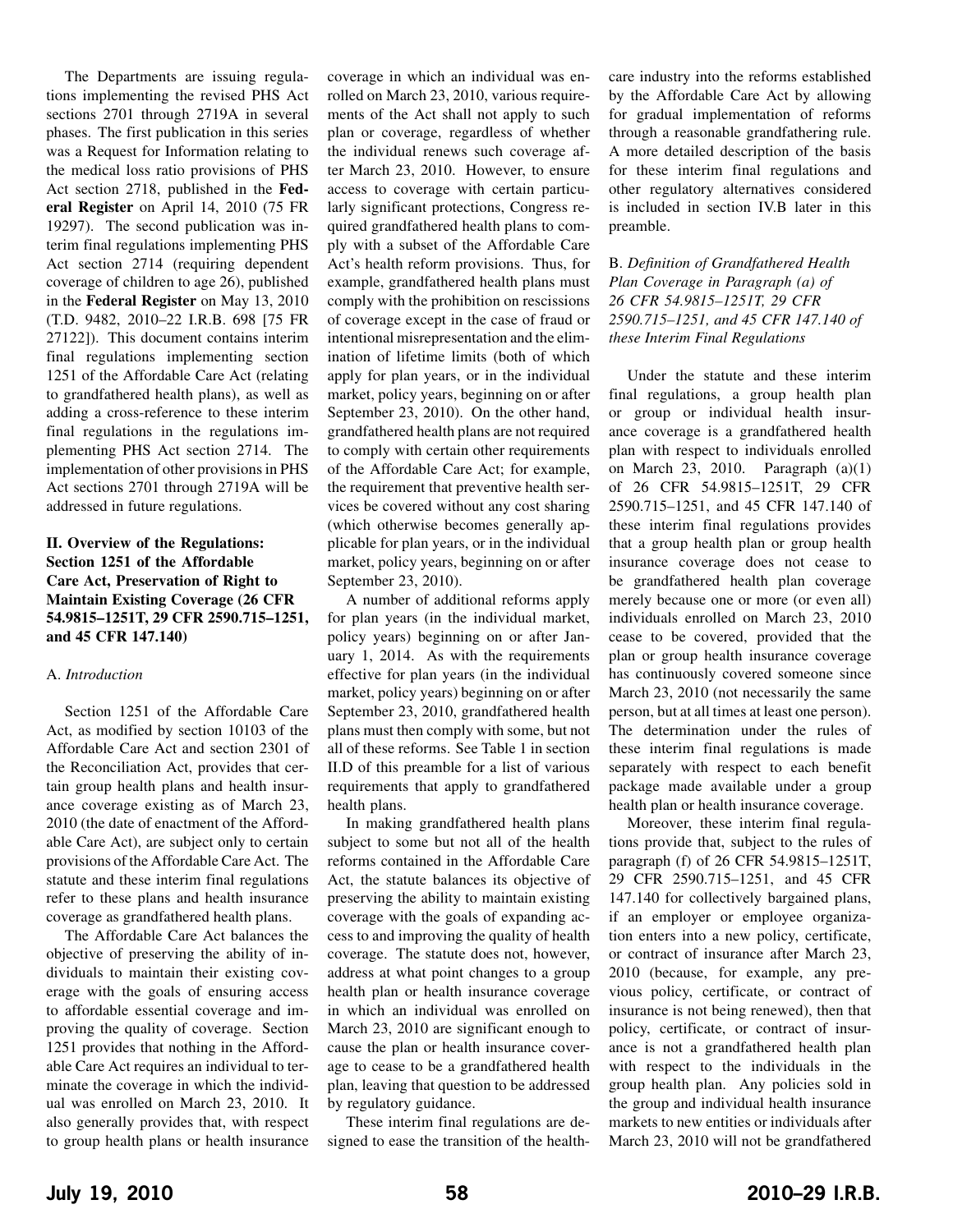health plans even if the health insurance products sold to those subscribers were offered in the group or individual market before March 23, 2010.

To maintain status as a grandfathered health plan, a plan or health insurance coverage (1) must include a statement, in any plan materials provided to participants or beneficiaries (in the individual market, primary subscribers) describing the benefits provided under the plan or health insurance coverage, that the plan or health insurance coverage believes that it is a grandfathered health plan within the meaning of section 1251 of the Affordable Care Act and (2) must provide contact information for questions and complaints.

Model language is provided in these interim final regulations that can be used to satisfy this disclosure requirement. Comments are invited on possible improvements to the model language of grandfathered health plan status. Some have suggested, for example, that each grandfathered health plan be required to list and describe the various consumer protections that do not apply to the plan or health insurance coverage because it is grandfathered, together with their effective dates. The Departments intend to consider any comments regarding possible improvements to the model language in the near term; any changes to the model language that may result from such comments could be published in additional administrative guidance other than in the form of regulations.

Similarly, under these interim final regulations, to maintain status as a grandfathered health plan, a plan or issuer must also maintain records documenting the terms of the plan or health insurance coverage that were in effect on March 23, 2010, and any other documents necessary to verify, explain, or clarify its status as a grandfathered health plan. Such documents could include intervening and current plan documents, health insurance policies, certificates or contracts of insurance, summary plan descriptions, documentation of premiums or the cost of coverage, and documentation of required employee contribution rates. In addition, the plan or issuer must make such records available for examination. Accordingly, a participant, beneficiary, individual policy subscriber, or State or Federal agency official would be able to inspect such documents to verify the status of the plan or health insurance coverage as a grandfathered health plan. The plan or issuer must maintain such records and make them available for examination for as long as the plan or issuer takes the position that the plan or health insurance coverage is a grandfathered health plan.

Under the statute and these interim final regulations, if family members of an individual who is enrolled in a grandfathered health plan as of March 23, 2010 enroll in the plan after March 23, 2010, the plan or health insurance coverage is also a grandfathered health plan with respect to the family members.

#### C. *Adding New Employees in Paragraph (b) of 26 CFR 54.9815–1251T, 29 CFR 2590.715–1251, and 45 CFR 147.140 of these Interim Final Regulations*

These interim final regulations at 26 CFR 54.9815–1251T, 29 CFR 2590.715–1251, and 45 CFR 147.140 provide that a group health plan that provided coverage on March 23, 2010 generally is also a grandfathered health plan with respect to new employees (whether newly hired or newly enrolled) and their families who enroll in the grandfathered health plan after March 23, 2010. These interim final regulations clarify that in such cases, any health insurance coverage provided under the group health plan in which an individual was enrolled on March 23, 2010 is also a grandfathered health plan. To prevent abuse, these interim final regulations provide that if the principal purpose of a merger, acquisition, or similar business restructuring is to cover new individuals under a grandfathered health plan, the plan ceases to be a grandfathered health plan. The goal of this rule is to prevent grandfather status from being bought and sold as a commodity in commercial transactions. These interim final regulations also contain a second anti-abuse rule designed to prevent a plan or issuer from circumventing the limits on changes that cause a plan or health insurance coverage to cease to be a grandfathered health plan under paragraph (g) (described more fully in section II.F of this preamble). This rule in paragraph  $(b)(2)(ii)$  addresses a situation under which employees who previously were covered by a grandfathered health plan are transferred to another grandfathered health plan. This rule is intended to prevent efforts to retain grandfather status by indirectly making changes that would result in loss of that status if those changes were made directly.

#### D. *Applicability of Part A of Title XXVII of the PHS Act to Grandfathered Health Plans Paragraphs (c), (d), and (e) of 26 CFR 54.9815–1251T, 29 CFR 2590.715–1251, and 45 CFR 147.140 of these Interim Final Regulations*

A grandfathered health plan generally is not subject to subtitles A and C of title I of the Affordable Care Act, except as specifically provided by the statute and these interim final regulations. The statute and these interim final regulations provide that some provisions of subtitles A and C of title I of the Affordable Care Act continue to apply to all grandfathered health plans and some provisions continue to apply only to grandfathered health plans that are group health plans. These interim final regulations clarify that a grandfathered health plan must continue to comply with the requirements of the PHS Act, ERISA, and the Code that were applicable prior to the changes enacted by the Affordable Care Act, except to the extent supplanted by changes made by the Affordable Care Act. Therefore, the HIPAA portability and nondiscrimination requirements and the Genetic Information Nondiscrimination Act requirements applicable prior to the effective date of the Affordable Care Act continue to apply to grandfathered health plans. In addition, the mental health parity provisions, the Newborns' and Mothers' Health Protection Act provisions, the Women's Health and Cancer Rights Act, and Michelle's Law continue to apply to grandfathered health plans. The following table lists the new health coverage reforms in part A of title XXVII of the PHS Act (as amended by the Affordable Care Act) that apply to grandfathered health plans: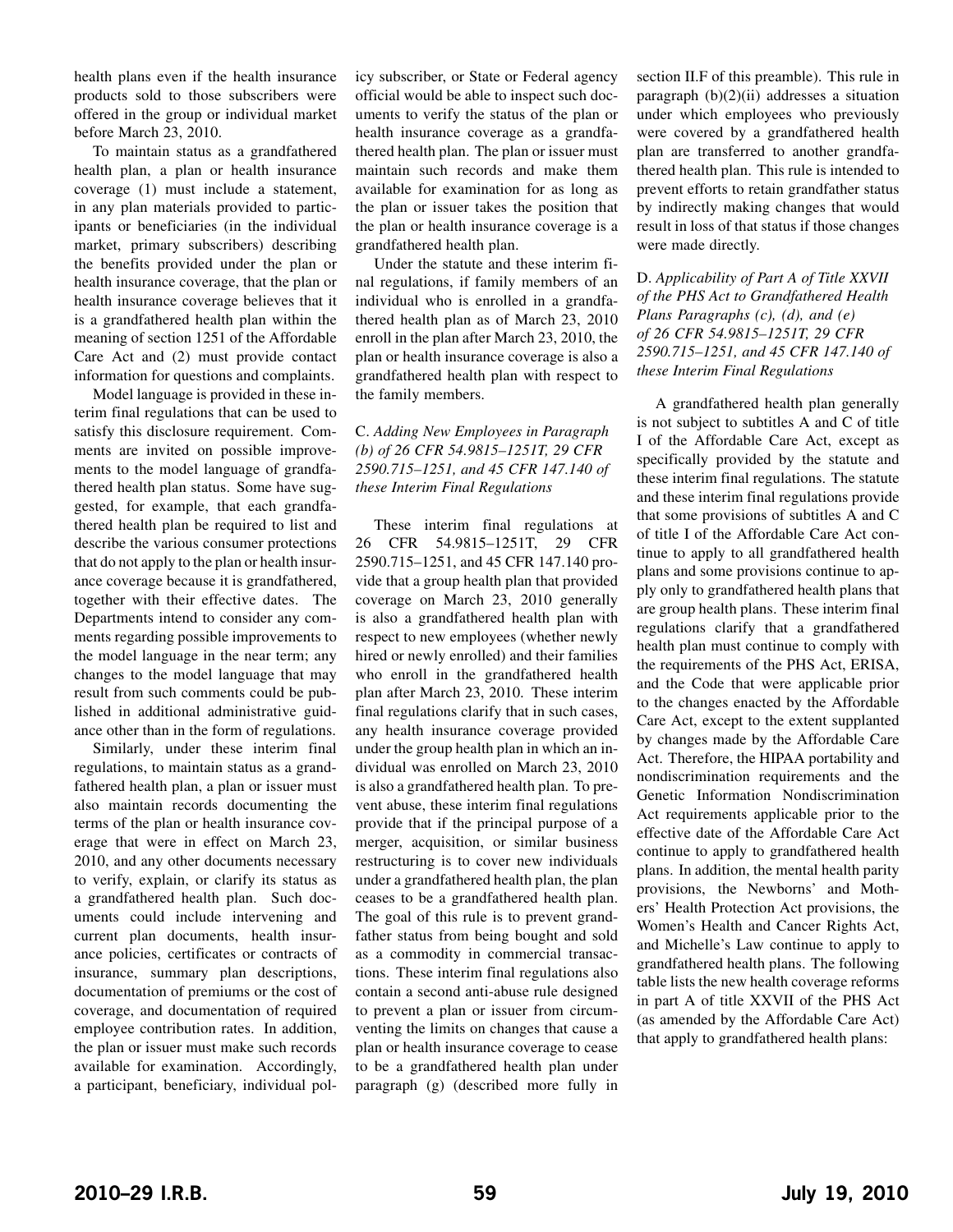TABLE 1.—*List of the New Health Reform Provisions of Part A of Title XXVII of the PHS Act that Apply to Grandfathered Health Plans*

| 11CLLL1L 1 LLLLN                                                                                               |                                                                                                                                                                                                               |
|----------------------------------------------------------------------------------------------------------------|---------------------------------------------------------------------------------------------------------------------------------------------------------------------------------------------------------------|
| <b>PHS</b> Act Statutory Provisions                                                                            | Application to Grandfathered Health Plans                                                                                                                                                                     |
| §2704 Prohibition of preexisting condition exclusion or other<br>discrimination based on health status         | Applicable to grandfathered group health plans and group<br>health insurance coverage.                                                                                                                        |
|                                                                                                                | Not applicable to grandfathered individual health insurance<br>coverage.                                                                                                                                      |
| §2708 Prohibition on excessive waiting periods                                                                 | Applicable                                                                                                                                                                                                    |
| §2711 No lifetime or annual limits                                                                             | Lifetime limits: Applicable<br>Annual limits: Applicable to grandfathered group health<br>plans and group health insurance coverage; not applicable to<br>grandfathered individual health insurance coverage. |
| §2712 Prohibition on rescissions                                                                               | Applicable                                                                                                                                                                                                    |
| §2714 Extension of dependent coverage until age 26                                                             | Applicable <sup>5</sup>                                                                                                                                                                                       |
| §2715 Development and utilization of uniform explanation of<br>coverage documents and standardized definitions | Applicable                                                                                                                                                                                                    |
| §2718 Bringing down cost of health care coverage (for insured<br>coverage)                                     | Applicable to insured grandfathered health plans.                                                                                                                                                             |

E. *Health Insurance Coverage Maintained Pursuant to a Collective Bargaining Agreement of Paragraph (f) of 26 CFR 54.9815–1251T, 29 CFR 2590.715–1251, and 45 CFR 147.140 of these Interim Final Regulations*

In paragraph (f) of 26 CFR 54.9815–1251T, 29 CFR 2590.715–1251, and 45 CFR 147.140, these interim final regulations provide that in the case of health insurance coverage maintained pursuant to one or more collective bargaining agreements ratified before March 23, 2010, the coverage is a grandfathered health plan at least until the date on which the last agreement relating to the coverage that was in effect on March 23, 2010 terminates. Thus, before the last of the applicable collective bargaining agreement terminates, any health insurance coverage provided pursuant to the collective bargaining agreements is a grandfathered health plan, even if there is a change in issuers (or any other change described in paragraph (g)(1) of 26 CFR 54.9815–1251T, 29 CFR 2590.715–1251, and 45 CFR 147.140 of these interim final regulations)

during the period of the agreement. The statutory language of the provision refers solely to "health insurance coverage" and does not refer to a group health plan; therefore, these interim final regulations apply this provision only to insured plans maintained pursuant to a collective bargaining agreement and not to self-insured plans. After the date on which the last of the collective bargaining agreements terminates, the determination of whether health insurance coverage maintained pursuant to a collective bargaining agreement is grandfathered health plan coverage is made under the rules of paragraph (g). This determination is made by comparing the terms of the coverage on the date of determination with the terms of the coverage that were in effect on March 23, 2010. A change in issuers during the period of the agreement, by itself, would not cause the plan to cease to be a grandfathered health plan at the termination of the agreement. However, for a change in issuers after the termination of the agreement, the rules of paragraph  $(a)(1)(ii)$  of 26 CFR 54.9815–1251T, 29 CFR 2590.715–1251,

and 45 CFR 147.140 of these interim final regulations apply.

Similar language to section 1251(d) in related bills that were not enacted would have provided a delayed effective date for collectively bargained plans with respect to the Affordable Care Act requirements. Questions have arisen as to whether section 1251(d) as enacted in the Affordable Care Act similarly operated to delay the application of the Affordable Care Act's requirements to collectively bargained plans — specifically, whether the provision of section 1251(d) that exempts collectively bargained plans from requirements for the duration of the agreement effectively provides the plans with a delayed effective date with respect to all new PHS Act requirements (in contrast to the rules for grandfathered health plans which provide that specified PHS Act provisions apply to all plans, including grandfathered health plans). However, the statutory language that applies only to collectively bargained plans, as signed into law as part of the Affordable Care Act, provides that insured collectively bargained plans in which individuals were enrolled on the date of enactment are included in the

 $\overline{5}$  For a group health plan or group health insurance coverage that is a grandfathered health plan for plan years beginning before January 1, 2014, PHS Act section 2714 is applicable in the case of an adult child only if the adult child is not eligible for other employer-sponsored health plan coverage. The interim final regulations relating to PHS Act section 2714, published in 75 FR 27122 (May 13, 2010), and these interim final regulations clarify that, in the case of an adult child who is eligible for coverage under the employer-sponsored plans of both parents, neither parent's plan may exclude the adult child from coverage based on the fact that the adult child is eligible to enroll in the other parent's employer-sponsored plan.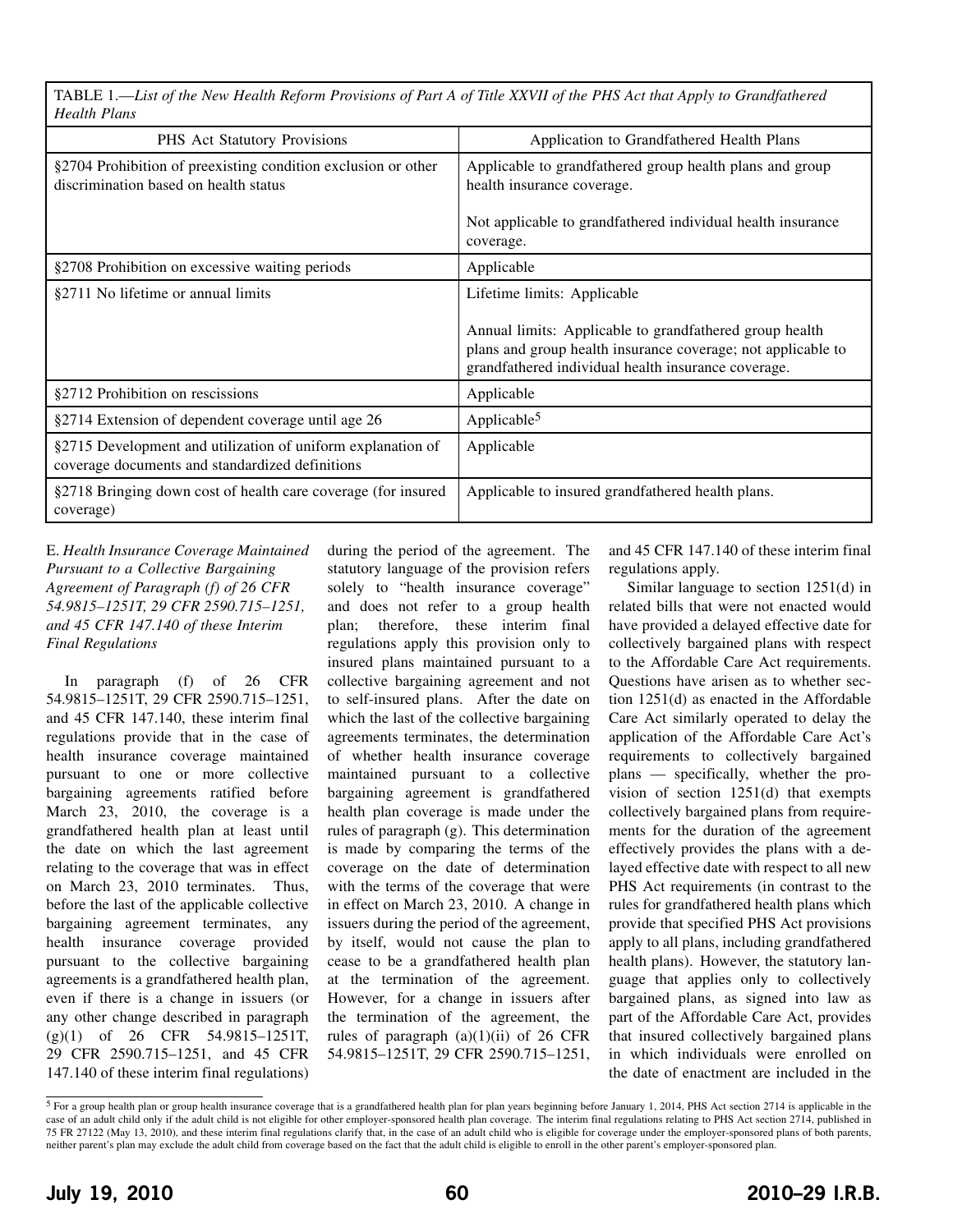definition of a grandfathered health plan. Therefore, collectively bargained plans (both insured and self-insured) that are grandfathered health plans are subject to the same requirements as other grandfathered health plans, and are not provided with a delayed effective date for PHS Act provisions with which other grandfathered health plans must comply. Thus, the provisions that apply to grandfathered health plans apply to collectively bargained plans before and after termination of the last of the applicable collective bargaining agreement.

F. *Maintenance of Grandfather Status of Paragraph (g) of 26 CFR 54.9815–1251T, 29 CFR 2590.715–1251, and 45 CFR 147.140 of these Interim Final Regulations)*

Questions have arisen regarding the extent to which changes can be made to a plan or health insurance coverage and still have the plan or coverage considered the same as that in existence on March 23, 2010, so as to maintain status as a grandfathered health plan. Some have suggested that any change would cause a plan or health insurance coverage to be considered different and thus cease to be a grandfathered health plan. Others have suggested that any degree of change, no matter how large, is irrelevant provided the plan or health insurance coverage can trace some continuous legal relationship to the plan or health insurance coverage that was in existence on March 23, 2010.

In paragraph  $(g)(1)$  of 26 CFR 54.9815–1251T, 29 CFR 2590.715–1251, and 45 CFR 147.140 of these interim final regulations, coordinated rules are set forth for determining when changes to the terms of a plan or health insurance coverage cause the plan or coverage to cease to be a grandfathered health plan. The first of those rules (in paragraph  $(g)(1)(i)$ ) constrains the extent to which the scope of benefits can be reduced. It provides that the elimination of all or substantially all benefits to diagnose or treat a particular condition causes a plan or health insurance coverage to cease to be a grandfathered health plan. If, for example, a plan eliminates all benefits for cystic fibrosis, the plan ceases to be a grandfathered health plan (even though this condition may affect relatively few individuals covered under the plan). Moreover, for purposes of paragraph  $(g)(1)(i)$ , the elimination of benefits for any necessary element to diagnose or treat a condition is considered the elimination of all or substantially all benefits to diagnose or treat a particular condition. An example in these interim final regulations illustrates that if a plan provides benefits for a particular mental health condition, the treatment for which is a combination of counseling and prescription drugs, and subsequently eliminates benefits for counseling, the plan is treated as having eliminated all or substantially all benefits for that mental health condition.

A second set of rules (in paragraphs  $(g)(1)(ii)$  through  $(g)(1)(iv)$  limits the extent to which plans and issuers can increase the fixed-amount and the percentage cost-sharing requirements that are imposed with respect to individuals for covered items and services. Plans and issuers can choose to make larger increases to fixed-amount or percentage cost-sharing requirements than permissible under these interim final regulations, but at that point the individual's plan or health insurance coverage would cease to be grandfathered health plan coverage. A more detailed description of the basis for the cost-sharing requirements in these interim final regulations is included in section IV.B later in this preamble.

These interim final regulations provide different standards with respect to coinsurance and fixed-amount cost sharing. Coinsurance automatically rises with medical inflation. Therefore, changes to the *level* of coinsurance (such as moving from a requirement that the patient pay 20 percent to a requirement that the patient pay 30 percent of inpatient surgery costs) would significantly alter the level of benefits provided. On the other hand, fixed-amount cost-sharing requirements (such as copayments and deductibles) do not take into account medical inflation. Therefore, changes to fixed-amount cost-sharing requirements (for example, moving from a \$35 copayment to a \$40 copayment for outpatient doctor visits) may be reasonable to keep up with the rising cost of medical items and services. Accordingly, paragraph  $(g)(1)(ii)$  provides that any increase in a percentage cost-sharing requirement (such as coinsurance) causes a plan or health insurance coverage to cease to be a grandfathered health plan.

With respect to fixed-amount cost-sharing requirements, paragraph  $(g)(1)(iii)$ provides two rules: a rule for cost-sharing requirements other than copayments and a rule for copayments. Fixed-amount cost-sharing requirements include, for example, a \$500 deductible, a \$30 copayment, or a \$2,500 out-of-pocket limit. With respect to fixed-amount cost-sharing requirements other than copayments, a plan or health insurance coverage ceases to be a grandfathered health plan if there is an increase, since March 23, 2010, in a fixed-amount cost-sharing requirement that is greater than the maximum percentage increase. The maximum percentage increase is defined as medical inflation (from March 23, 2010) plus 15 percentage points. For this purpose, medical inflation is defined in these interim final regulations by reference to the overall medical care component of the Consumer Price Index for All Urban Consumers, unadjusted (CPI), published by the Department of Labor. For fixed-amount copayments, a plan or health insurance coverage ceases to be a grandfathered health plan if there is an increase since March 23, 2010 in the copayment that exceeds the greater of (A) the maximum percentage increase or (B) five dollars increased by medical inflation. A more detailed description of the basis for these rules relating to cost-sharing requirements is included in section IV.B later in this preamble.

With respect to employer contributions, these interim final regulations include a standard for changes that would result in cessation of grandfather status. Specifically, paragraph  $(g)(1)(v)$  limits the ability of an employer or employee organization to decrease its contribution rate for coverage under a group health plan or group health insurance coverage. Two different situations are addressed. First, if the contribution rate is based on the cost of coverage, a group health plan or group health insurance coverage ceases to be a grandfathered health plan if the employer or employee organization decreases its contribution rate towards the cost of any tier of coverage for any class of similarly situated individuals<sup>6</sup> by more than 5 percent-

6 Similarly situated individuals are described in the HIPAA nondiscrimination regulations at 26 CFR 54.9802–1(d), 29 CFR 2590.702(d), and 45 CFR 146.121(d).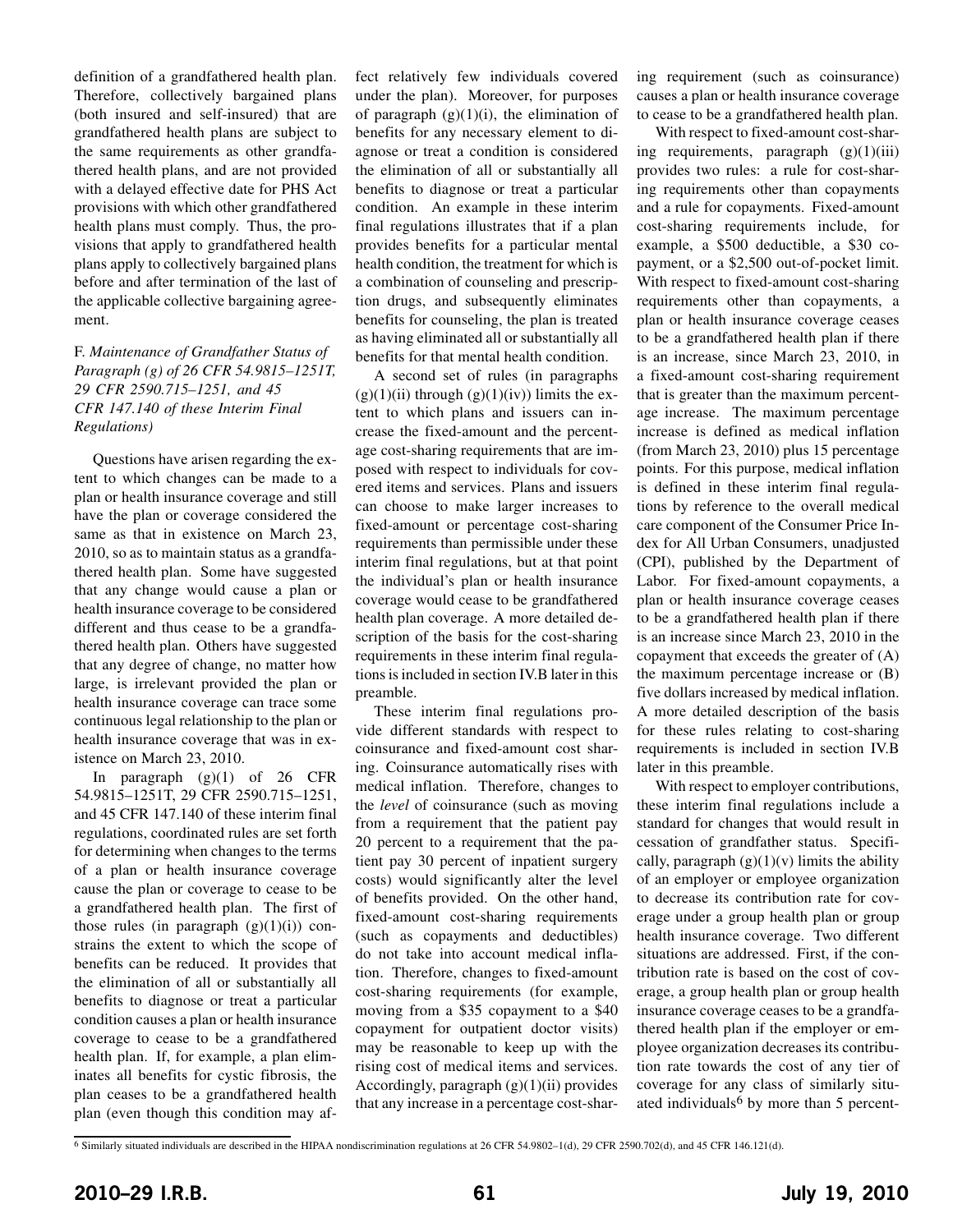age points below the contribution rate on March 23, 2010. For this purpose, contribution rate is defined as the amount of contributions made by an employer or employee organization compared to the total cost of coverage, expressed as a percentage. These interim final regulations provide that total cost of coverage is determined in the same manner as the applicable premium is calculated under the COBRA continuation provisions of section 604 of ERISA, section 4980B(f)(4) of the Code, and section 2204 of the PHS Act. In the case of a self-insured plan, contributions by an employer or employee organization are calculated by subtracting the employee contributions towards the total cost of coverage from the total cost of coverage. Second, if the contribution rate is based on a formula, such as hours worked or tons of coal mined, a group health plan or group health insurance coverage ceases to be a grandfathered health plan if the employer or employee organization decreases its contribution rate towards the cost of any tier of coverage for any class of similarly situated individuals by more than 5 percent below the contribution rate on March 23, 2010.

Finally, paragraph  $(g)(1)(vi)$  addresses the imposition of a new or modified annual limit by a plan, or group or individual health insurance coverage.<sup>7</sup> Three different situations are addressed:

- A plan or health insurance coverage that, on March 23, 2010, did not impose an overall annual or lifetime limit on the dollar value of all benefits ceases to be a grandfathered health plan if the plan or health insurance coverage imposes an overall annual limit on the dollar value of benefits.
- A plan or health insurance coverage, that, on March 23, 2010, imposed an overall lifetime limit on the dollar value of all benefits but no overall annual limit on the dollar value of all benefits ceases to be a grandfathered health plan if the plan or health insurance coverage adopts an overall annual limit at a dollar value that is lower than the dollar value of the lifetime limit on March 23, 2010.

A plan or health insurance coverage that, on March 23, 2010, imposed an overall annual limit on the dollar value of all benefits ceases to be a grandfathered health plan if the plan or health insurance coverage decreases the dollar value of the annual limit (regardless of whether the plan or health insurance coverage also imposed an overall lifetime limit on March 23, 2010 on the dollar value of all benefits).

Under these interim final regulations, changes other than the changes described in 26 CFR 54.9815-1251T(g)(1), 29 CFR 2590.715–1251(g)(1), and 45 CFR  $147.140(g)(1)$  will not cause a plan or coverage to cease to be a grandfathered health plan. Examples include changes to premiums, changes to comply with Federal or State legal requirements, changes to voluntarily comply with provisions of the Affordable Care Act, and changing third party administrators, provided these changes are made without exceeding the standards established by paragraph  $(g)(1)$ .

These interim final regulations provide transitional rules for plans and issuers that made changes after the enactment of the Affordable Care Act pursuant to a legally binding contract entered into prior to enactment, made changes to the terms of health insurance coverage pursuant to a filing before March 23, 2010 with a State insurance department, or made changes pursuant to written amendments to a plan that were adopted prior to March 23, 2010. If a plan or issuer makes changes in any of these situations, the changes are effectively considered part of the plan terms on March 23, 2010 even though they are not then effective. Therefore, such changes are not taken into account in considering whether the plan or health insurance coverage remains a grandfathered health plan.

Because status as a grandfathered health plan under section 1251 of the Affordable Care Act is determined in relation to coverage on March 23, 2010, the date of enactment of the Affordable Care Act, the Departments considered whether they should provide a good faith compliance period from Departmental enforcement until guidance regarding the standards for maintaining grandfather status was made

available to the public. Group health plans and health insurance issuers often make routine changes from year to year, and some plans and issuers may have needed to implement such changes prior to the issuance of these interim final regulations.

Accordingly, for purposes of enforcement, the Departments will take into account good-faith efforts to comply with a reasonable interpretation of the statutory requirements and may disregard changes to plan and policy terms that only modestly exceed those changes described in paragraph (g)(1) of 26 CFR 54.9815–1251T, 29 CFR 2590.715–1251, and 45 CFR 147.140 and that are adopted before June 14, 2010, the date the regulations were made publicly available.

In addition, these interim final regulations provide employers and issuers with a grace period within which to revoke or modify any changes adopted prior to June 14, 2010, where the changes might otherwise cause the plan or health insurance coverage to cease to be a grandfathered health plan. Under this rule, grandfather status is preserved if the changes are revoked, and the plan or health insurance coverage is modified, effective as of the first day of the first plan or policy year beginning on or after September 23, 2010 to bring the terms within the limits for retaining grandfather status in these interim final regulations. For this purpose, and for purposes of the reasonable good faith standard changes will be considered to have been adopted before these interim final regulations are publicly available if the changes are effective before that date, the changes are effective on or after that date pursuant to a legally binding contract entered into before that date, the changes are effective on or after that date pursuant to a filing before that date with a State insurance department, or the changes are effective on or after that date pursuant to written amendments to a plan that were adopted before that date.

While the Departments have determined that the changes identified in paragraph  $(g)(1)$  of these interim final regulations would cause a group health plan or health insurance coverage to cease to be a grandfathered health plan, the Departments invite comments from the public on

<sup>7</sup> Independent of these rules regarding the impact on grandfather status of newly adopted or reduced annual limits, group health plans and group or individual health insurance coverage (other than individual health insurance policies that are grandfathered health plans) are required to comply with PHS Act section 2711, which permits restricted annual limits (as defined in regulations) until 2014. The Departments expect to publish regulations regarding restricted annual limits in the very near future.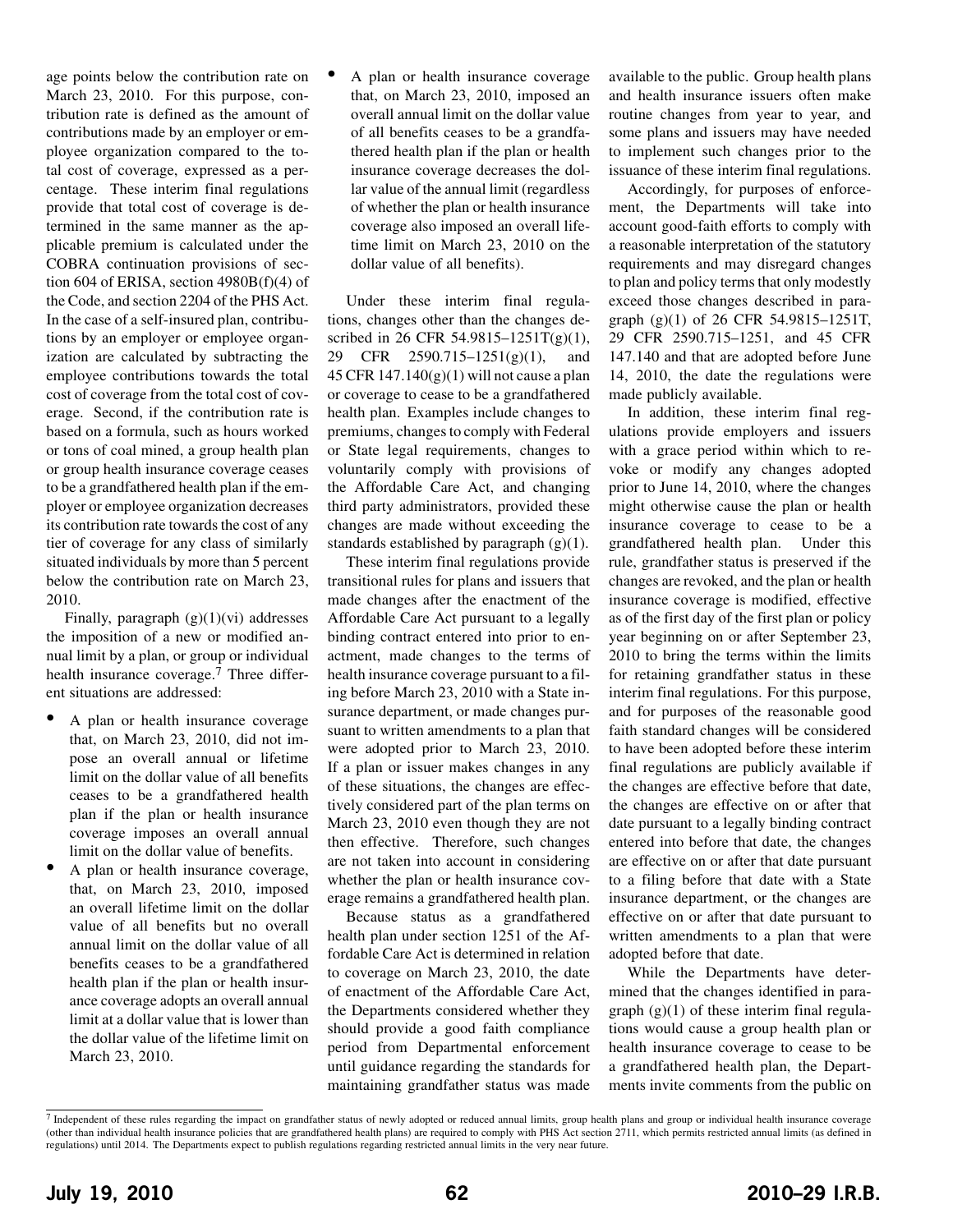whether this list of changes is appropriate and what other changes, if any, should be added to this list. Specifically, the Departments invite comments on whether the following changes should result in cessation of grandfathered health plan status for a plan or health insurance coverage: (1) changes to plan structure (such as switching from a health reimbursement arrangement to major medical coverage or from an insured product to a self-insured product); (2) changes in a network plan's provider network, and if so, what magnitude of changes would have to be made; (3) changes to a prescription drug formulary, and if so, what magnitude of changes would have to be made; or (4) any other substantial change to the overall benefit design. In addition, the Departments invite comments on the specific standards included in these interim final regulations on benefits, cost sharing, and employer contributions. The Departments specifically invite comments on whether these standards should be drawn differently in light of the fact that changes made by the Affordable Care Act may alter plan or issuer practices in the next several years. Any new standards published in the final regulations that are more restrictive than these interim final regulations would only apply prospectively to changes to plans or health insurance coverage after the publication of the final rules.

Moreover, the Departments may issue, as appropriate, additional administrative guidance other than in the form of regulations to clarify or interpret the rules contained in these interim final regulations for maintaining grandfathered health plan status prior to the issuance of final regulations. The ability to issue prompt, clarifying guidance is especially important given the uncertainty as to how plans or issuers will alter their plans or policies in response to these rules. This guidance can address unanticipated changes by plans and issuers to ensure that individuals benefit from the Affordable Care Act's new health care protections while preserving the ability to maintain the coverage individuals had on the date of enactment.

#### **III. Interim Final Regulations and Request for Comments**

Section 9833 of the Code, section 734 of ERISA, and section 2792 of the PHS Act authorize the Secretaries of the Treasury, Labor, and HHS (collectively, the Secretaries) to promulgate any interim final rules that they determine are appropriate to carry out the provisions of chapter 100 of the Code, part 7 of subtitle B of title I of ERISA, and part A of title XXVII of the PHS Act, which include PHS Act sections 2701 through 2728 and the incorporation of those sections into ERISA section 715 and Code section 9815. The rules set forth in these interim final regulations govern the applicability of the requirements in these sections and are therefore appropriate to carry them out. Therefore, the foregoing interim final rule authority applies to these interim final regulations.

In addition, under Section 553(b) of the Administrative Procedure Act (APA) (5 U.S.C. 551 *et seq.*) a general notice of proposed rulemaking is not required when an agency, for good cause, finds that notice and public comment thereon are impracticable, unnecessary, or contrary to the public interest. The provisions of the APA that ordinarily require a notice of proposed rulemaking do not apply here because of the specific authority granted by section 9833 of the Code, section 734 of ERISA, and section 2792 of the PHS Act. However, even if the APA were applicable, the Secretaries have determined that it would be impracticable and contrary to the public interest to delay putting the provisions in these interim final regulations in place until a full public notice and comment process was completed. As noted above, numerous provisions of the Affordable Care Act are applicable for plan years (in the individual market, policy years) beginning on or after September 23, 2010, six months after date of enactment. Grandfathered health plans are exempt from many of these provisions while group health plans and group and individual health insurance coverage that are not grandfathered health plans must comply with them. The determination of whether a plan or health insurance coverage is a grandfathered health plan therefore could substantially affect the design of the plan or health insurance coverage.

The six-month period between the enactment of the Affordable Care Act and the applicability of many of the provisions affected by grandfather status would not allow sufficient time for the Departments

to draft and publish proposed regulations, receive and consider comments, and draft and publish final regulations. Moreover, regulations are needed well in advance of the effective date of the requirements of the Affordable Care Act. Many group health plans and health insurance coverage that are not grandfathered health plans must make significant changes in their provisions to comply with the requirements of the Affordable Care Act. Moreover, plans and issuers considering other modifications to their terms need to know whether those modifications will affect their status as grandfathered health plans. Accordingly, in order to allow plans and health insurance coverage to be designed and implemented on a timely basis, regulations must be published and available to the public well in advance of the effective date of the requirements of the Affordable Care Act. It is not possible to have a full notice and comment process and to publish final regulations in the brief time between enactment of the Affordable Care Act and the date regulations are needed.

The Secretaries further find that issuance of proposed regulations would not be sufficient because the provisions of the Affordable Care Act protect significant rights of plan participants and beneficiaries and individuals covered by individual health insurance policies and it is essential that participants, beneficiaries, insureds, plan sponsors, and issuers have certainty about their rights and responsibilities. Proposed regulations are not binding and cannot provide the necessary certainty. By contrast, the interim final regulations provide the public with an opportunity for comment, but without delaying the effective date of the regulations.

For the foregoing reasons, the Departments have determined that it is impracticable and contrary to the public interest to engage in full notice and comment rulemaking before putting these regulations into effect, and that it is in the public interest to promulgate interim final regulations.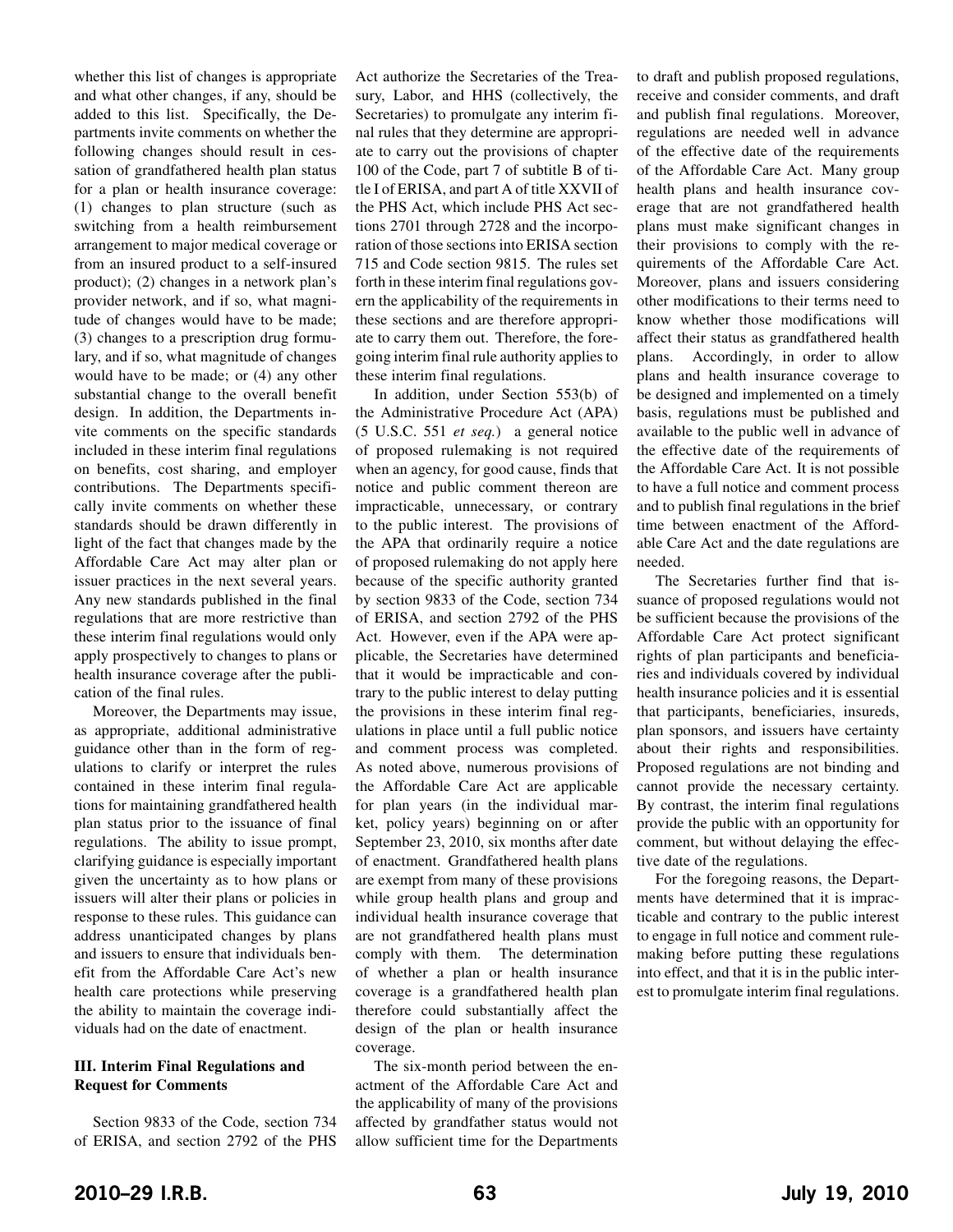#### **IV. Economic Impact and Paperwork Burden**

#### A. *Overview-Department of Labor and Department of Health and Human Services*

As stated earlier in this preamble, these interim final regulations implement section 1251 of the Affordable Care Act, as modified by section 10103 of the Affordable Care Act and section 2301 of the Reconciliation Act. Pursuant to section 1251, certain provisions of the Affordable Care Act do not apply to a group health plan or health insurance coverage in which an individual was enrolled on March 23, 2010 (a grandfathered health plan). $8$  The statute and these interim final regulations allow family members of individuals already enrolled in a grandfathered health plan to enroll in the plan after March 23, 2010; in such cases, the plan or coverage is also a grandfathered health plan with respect to the family members. New employees (whether newly hired or newly enrolled) and their families can enroll in a grandfathered group health plan after March 23, 2010 without affecting status as a grandfathered health plan.9

As addressed earlier in this preamble, and further discussed below, these interim final regulations include rules for determining whether changes to the terms of a grandfathered health plan made by issuers and plan sponsors allow the plan or health insurance coverage to remain a grandfathered health plan. These rules are the primary focus of this regulatory impact analysis.

The Departments have quantified the effects where possible and provided a qualitative discussion of the economic effects and some of the transfers and costs that may result from these interim final regulations.

#### B. *Executive Order 12866—Department of Labor and Department of Health and Human Services*

Under Executive Order 12866 (58 FR 51735), "significant" regulatory actions are subject to review by the Office of Management and Budget (OMB). Section 3(f) of the Executive Order defines a "significant regulatory action" as an action that is likely to result in a rule (1) having an annual effect on the economy of \$100 million or more in any one year, or adversely and materially affecting a sector of the economy, productivity, competition, jobs, the environment, public health or safety, or State, local or tribal governments or communities (also referred to as "economically significant"); (2) creating a serious inconsistency or otherwise interfering with an action taken or planned by another agency; (3) materially altering the budgetary impacts of entitlement grants, user fees, or loan programs or the rights and obligations of recipients thereof; or (4) raising novel legal or policy issues arising out of legal mandates, the President's priorities, or the principles set forth in the Executive Order. OMB has determined that this regulation is economically significant within the meaning of section  $3(f)(1)$ of the Executive Order, because it is likely to have an annual effect on the economy of \$100 million in any one year. Accordingly, OMB has reviewed these rules pursuant to the Executive Order. The Departments provide an assessment of the potential costs, benefits, and transfers associated with these interim final regulations below. The Departments invite comments on this assessment and its conclusions.

#### 1. *Need for Regulatory Action*

As discussed earlier in this preamble, Section 1251 of the Affordable Care Act, as modified by section 10103 of the Affordable Care Act and section 2301 of the Reconciliation Act, provides that grandfathered health plans are subject only to certain provisions of the Affordable Care

Act. The statute, however, is silent regarding changes plan sponsors and issuers can make to plans and health insurance coverage while retaining grandfather status. These interim final regulations are necessary in order to provide rules that plan sponsors and issuers can use to determine which changes they can make to the terms of the plan or health insurance coverage while retaining their grandfather status, thus exempting them from certain provisions of the Affordable Care Act and fulfilling a goal of the legislation, which is to allow those that like their healthcare to keep it. These interim final regulations are designed to allow individuals who wish to maintain their current health insurance plan to do so, to reduce short term disruptions in the market, and to ease the transition to market reforms that phase in over time.

In drafting this rule, the Departments attempted to balance a number of competing interests. For example, the Departments sought to provide adequate flexibility to plan sponsors and issuers to ease transition and mitigate potential premium increases while avoiding excessive flexibility that would conflict with the goal of permitting individuals who like their healthcare to keep it and might lead to longer term market segmentation as the least costly plans remain grandfathered the longest. In addition, the Departments recognized that many plan sponsors and issuers make changes to the terms of plans or health insurance coverage on an annual basis: premiums fluctuate, provider networks and drug formularies change, employer and employee contributions and cost-sharing change, and covered items and services may vary. Without some ability to make some adjustments while retaining grandfather status, the ability of individuals to maintain their current coverage would be frustrated, because most plans or health insurance coverage would quickly cease to be regarded as the same group health plan or health insurance coverage in existence on March 23, 2010. At the same

 $8$  The Affordable Care Act adds section 715(a)(1) to ERISA and section 9815(a)(1) to the Code to incorporate the provisions of part A of title XXVII of the PHS Act into ERISA and the Code, and make them applicable to group health plans, and health insurance issuers providing health insurance coverage in connection with group health plans. The PHS Act sections incorporated by this reference are sections 2701 through 2728. PHS Act sections 2701 through 2719A are substantially new, though they incorporate some provisions of prior law. PHS Act sections 2722 through 2728 are sections of prior law renumbered, with some, mostly minor, changes. Section 1251 of the Affordable Care Act, as modified by section 10103 of the Affordable Care Act and section 2301 of the Reconciliation Act, specifies that certain plans or coverage existing as of the date of enactment (that is, grandfathered health plans) are only subject to certain provisions.

<sup>9</sup> For individuals who have coverage through an insured group health plans subject to a collective bargaining agreement ratified before March 23, 2010, an individual's coverage is grandfathered at least until the date on which the last agreement relating to the coverage that was in effect on March 23, 2010, terminates. These collectively bargained plans may make any permissible changes to the benefit structure before the agreement terminates and remain grandfathered. After the termination date, grandfather status will be determined by comparing the plan, as it existed on March 23, 2010 to the changes that the plan made before termination under the rules established by these interim final regulations.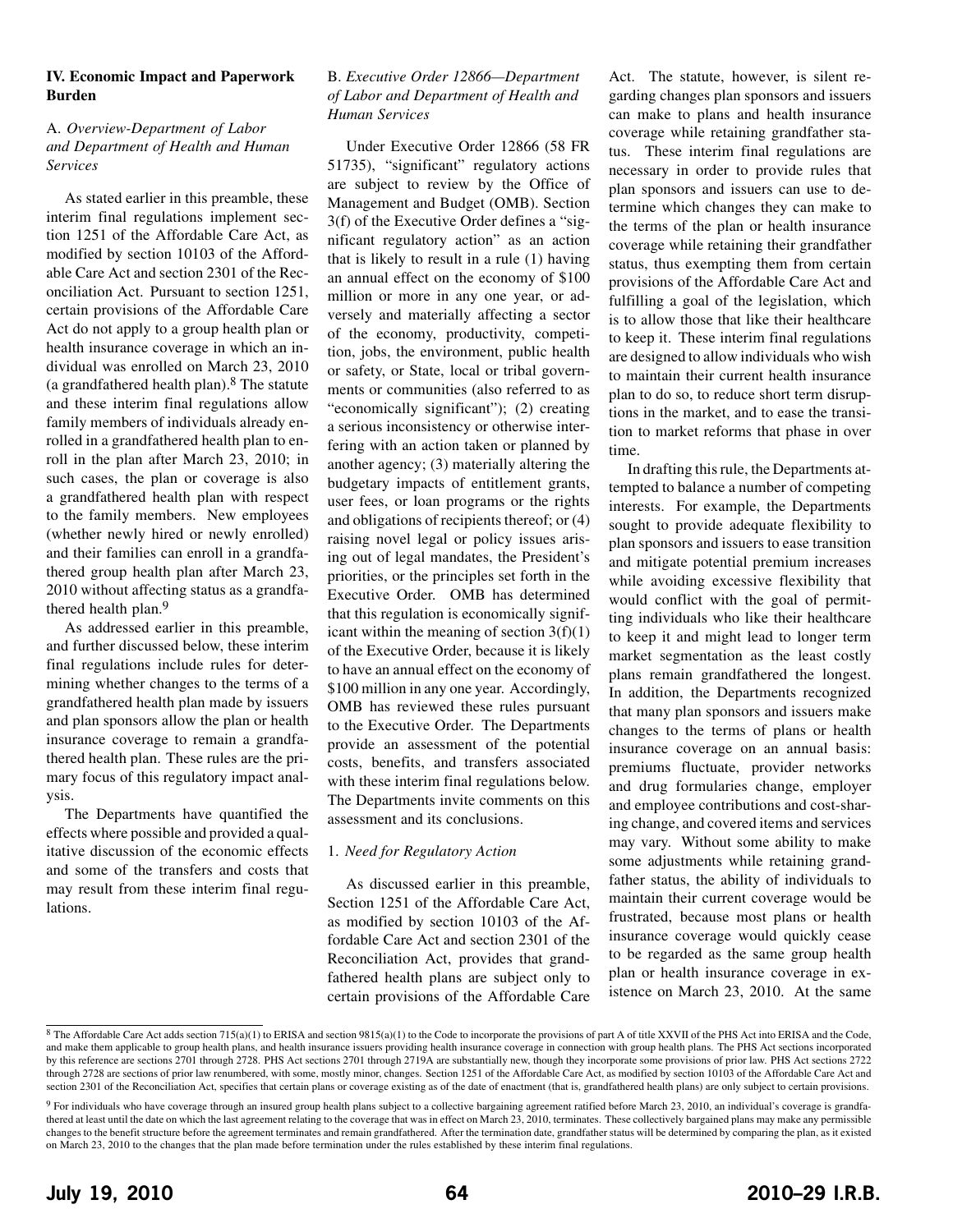time, allowing unfettered changes while retaining grandfather status would also be inconsistent with Congress's intent to preserve coverage that was in effect on March 23, 2010.

Therefore, as further discussed below, these interim final regulations are designed, among other things, to take into account reasonable changes routinely made by plan sponsors or issuers without the plan or health insurance coverage relinquishing its grandfather status so that individuals can retain the ability to remain enrolled in the coverage in which they were enrolled on March 23, 2010. Thus, for example, these interim final regulations generally permit plan sponsors and issuers to make voluntary changes to increase benefits, to conform to required legal changes, and to adopt voluntarily other consumer protections in the Affordable Care Act.

#### 2. *Regulatory Alternatives*

Section  $6(a)(3)(C)(iii)$  of Executive Order 12866 requires an economically significant regulation to include an assessment of the costs and benefits of potentially effective and reasonable alternatives to the planned regulation, and an explanation of why the planned regulatory action is preferable to the potential alternatives. The alternatives considered by the Departments fall into two general categories: permissible changes to cost sharing and benefits. The discussion below addresses the considered alternatives in each category.

The Departments considered allowing looser cost-sharing requirements, such as 25 percent plus medical inflation. However, the data analysis led the Departments to believe that the cost-sharing windows provided in these interim final regulations permit enough flexibility to enable a smooth transition in the group market over time, and further widening this window was not necessary and could conflict with the goal of allowing those who like their healthcare to keep it.

Another alternative the Departments considered was an annual allowance for cost-sharing increases above medical inflation, as opposed to the one-time allowance of 15 percent above medical inflation. An annual margin of 15 percent above medical inflation, for example, would permit plans to increase cost sharing

by medical inflation plus 15 percent every year. The Departments concluded that the effect of the one-time allowance (15 percent of the original, date-of-enactment level plus medical inflation) would diminish over time insofar as it would represent a diminishing fraction of the total level of cost sharing with the cumulative effects of medical inflation over time. Accordingly, the one-time allowance would better reflect (i) the potential need of grandfathered health plans to make adjustments in the near term to reflect the requirement that they comply with the market reforms that apply to grandfathered health plans in the near term as well as (ii) the prospect that, for many plans and health insurance coverage, the need to recover the costs of compliance in other ways will diminish in the medium term, in part because of the changes that will become effective in 2014 and in part because of the additional time plan sponsors and issuers will have to make gradual adjustments that take into account the market reforms that are due to take effect in later years.

The Departments considered establishing an overall prohibition against changes that, in the aggregate, or cumulatively over time, render the plan or coverage substantially different than the plan or coverage that existed on March 23, 2010, or further delineating other examples of changes that could cause a plan to relinquish grandfather status. This kind of "substantially different" standard would have captured significant changes not anticipated in the interim final regulation. However, it would rely on a "facts and circumstances" analysis in defining "substantially different" or "significant changes," which would be less transparent and result in greater uncertainty about the status of a health plan. That, in turn, could hinder plan sponsor or issuer decisions as well as enrollee understanding of what protections apply to their coverage.

An actuarial equivalency standard was another considered option. Such a standard would allow a plan or health insurance coverage to retain status as a grandfathered health plan if the actuarial value of the coverage remains in approximately the same range as it was on March 23, 2010. However, under such a standard, a plan could make fundamental changes to the benefit design, potentially conflicting with the goal of allowing those who like their

healthcare to keep it, and still retain grandfather status. Moreover, the complexity involved in defining and determining actuarial value for these purposes, the likelihood of varying methodologies for determining such value unless the Departments promulgated very detailed prescriptive rules, and the costs of administering and ensuring compliance with such rules led the Departments to reject that approach.

Another alternative was a requirement that employers continue to contribute the same dollar amount they were contributing for the period including March 23, 2010, plus an inflation component. However, the Departments were concerned that this approach would not provide enough flexibility to accommodate the year-to-year volatility in premiums that can result from changes in some plans' covered populations or other factors.

The Departments also considered whether a change in third party administrator by a self-insured plan should cause the plan to relinquish grandfather status. The Departments decided that such a change would not necessarily cause the plan to be so different from the plan in effect on March 23, 2010 that it should be required to relinquish grandfather status.

After careful consideration, the Departments opted against rules that would require a plan sponsor or issuer to relinquish its grandfather status if only relatively small changes are made to the plan. The Departments concluded that plan sponsors and issuers of grandfathered health plans should be permitted to take steps within the boundaries of the grandfather definition to control costs, including limited increases in cost-sharing and other plan changes not prohibited by these interim final regulations. As noted earlier, deciding to relinquish grandfather status is a one-way sorting process: after some period of time, more plans will relinquish their grandfather status. These interim final regulations will likely influence plan sponsors' decisions to relinquish grandfather status.

#### 3. *Discussion of Regulatory Provisions*

As discussed earlier in this preamble, these interim final regulations provide that a group health plan or health insurance coverage no longer will be considered a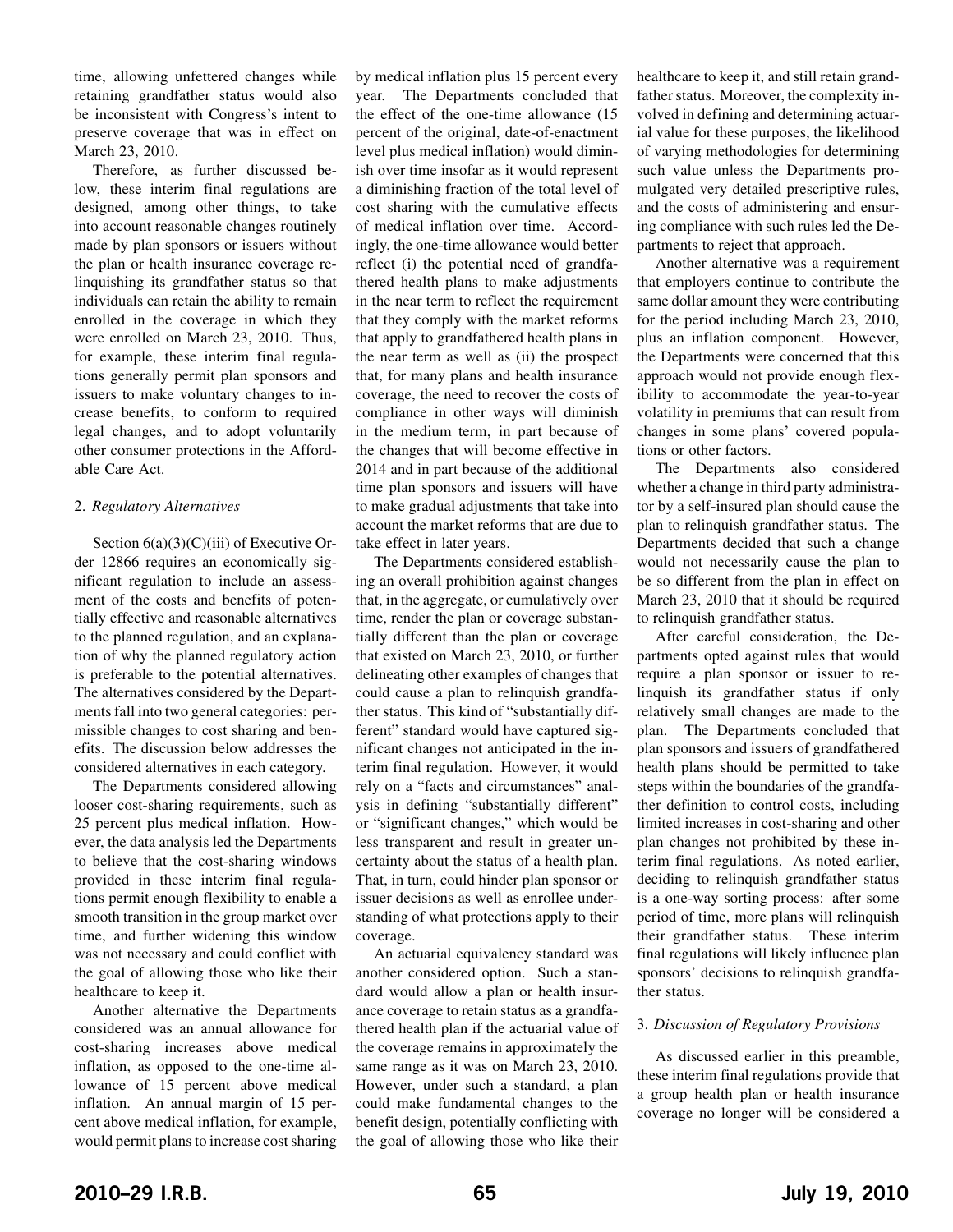grandfathered health plan if a plan sponsor or an issuer:

- Eliminates all or substantially all benefits to diagnose or treat a particular condition. The elimination of benefits for any necessary element to diagnose or treat a condition is considered the elimination of all or substantially all benefits to diagnose or treat a particular condition;
- Increases a percentage cost-sharing requirement (such as coinsurance) above the level at which it was on March 23, 2010;
- Increases fixed-amount cost-sharing requirements other than copayments, such as a \$500 deductible or a \$2,500 out-of-pocket limit, by a total percentage measured from March 23, 2010 that is more than the sum of medical inflation and 15 percentage points.<sup>10</sup>
- Increases copayments by an amount that exceeds the greater of: a total percentage measured from March 23,

2010 that is more than the sum of medical inflation plus 15 percentage points, or \$5 increased by medical inflation measured from March 23, 2010;

- For a group health plan or group health insurance coverage, an employer or employee organization decreases its contribution rate by more than five percentage points below the contribution rate on March 23, 2010; or
- With respect to annual limits  $(1)$  a group health plan, or group or individual health insurance coverage, that, on March 23, 2010, did not impose an overall annual or lifetime limit on the dollar value of all benefits imposes an overall annual limit on the dollar value of benefits; (2) a group health plan, or group or individual health insurance coverage, that, on March 23, 2010, imposed an overall lifetime limit on the dollar value of all benefits but no overall annual limit on the dollar value of all benefits adopts an overall annual limit at a dollar value that is lower than

the dollar value of the lifetime limit on March 23, 2010; or (3) a group health plan, or group or individual health insurance coverage, that, on March 23, 2010, imposed an overall annual limit on the dollar value of all benefits decreases the dollar value of the annual limit (regardless of whether the plan or health insurance coverage also imposes an overall lifetime limit on the dollar value of all benefits).

Table 1, in section II.D of this preamble, lists the relevant Affordable Care Act provisions that apply to grandfathered health plans.

In accordance with OMB Circular A–4,11 Table 2 below depicts an accounting statement showing the Departments' assessment of the benefits, costs, and transfers associated with this regulatory action. In accordance with Executive Order 12866, the Departments believe that the benefits of this regulatory action justify the costs.

#### TABLE 2.—*Accounting Table*

#### **Benefits**

**Qualitative:** These interim final regulations provide plans with guidance about the requirements for retaining grandfather status. Non-grandfathered plans are required to offer coverage with minimum benefit standards and patient protections as required by the Affordable Care Act, while grandfathered plans are required only to comply with certain provisions. The existence of grandfathered health plans will provide individuals with the benefits of plan continuity, which may have a high value to some. In addition, grandfathering could potentially slow the rate of premium growth, depending on the extent to which their current plan does not include the benefits and protections of the new law. It could also provide incentives to employers to continue coverage, potentially reducing new Medicaid enrollment and spending and lowering the number of uninsured individuals. These interim final regulations also provide greater certainty for plans and issuers about what changes they can make without affecting their grandfather status. As compared with alternative approaches, these regulations provide significant economic and noneconomic benefits to both issuers and beneficiaries, though these benefits cannot be quantified at this time.

| Costs             | Low-end<br><b>Estimate</b> | Mid-range<br><b>Estimate</b> | High-end<br><b>Estimate</b> | Year<br><b>Dollar</b> | <b>Discount</b><br>Rate | Period<br>Covered |
|-------------------|----------------------------|------------------------------|-----------------------------|-----------------------|-------------------------|-------------------|
| Annualized        | 22.0                       | 25.6                         | 27.9                        | 2010                  | $7\%$                   | $2011 - 2013$     |
| Monetized         |                            |                              |                             |                       |                         |                   |
| (\$millions/year) | 21.2                       | 24.7                         | 26.9                        | 2010                  | 3%                      | $2011 - 2013$     |

Monetized costs are due to a requirement to notify participants and beneficiaries of a plan's grandfather status and maintain plan documents to verify compliance with these interim final regulation's requirements to retain grandfather status.

**Qualitative:** Limitations on cost-sharing increases imposed by these interim final regulations could result in the cost of some grandfathered health plans increasing more (or decreasing less) than they otherwise would. This increased cost may encourage some sponsors and issuers to replace their grandfathered health plans with new, non-grandfathered ones. Market segmentation (adverse selection) due to the decision of higher risk plans to relinquish grandfathering could cause premiums in the exchanges to be higher than they would have been absent grandfathering.

<sup>10</sup> Medical inflation is defined in these interim regulations by reference to the overall medical care component of the CPI.

<sup>11</sup> Available at *http://www.whitehouse.gov/omb/circulars/a004/a-4.pdf*.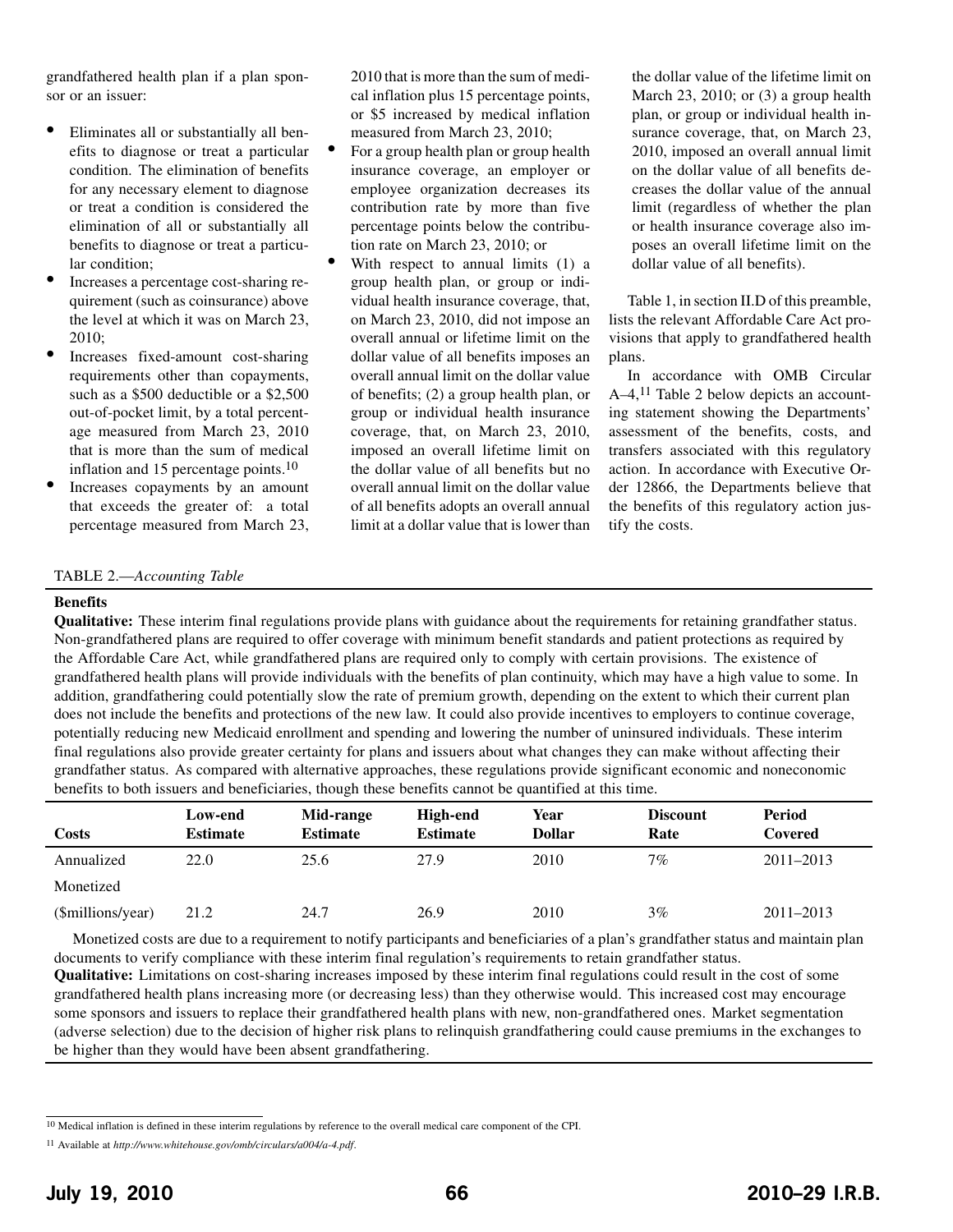#### **Transfers**

**Qualitative:** Limits on the changes to cost-sharing in grandfathered plans and the elimination of cost-sharing for some services in non-grandfathered plans, leads to transfers of wealth from premium payers overall to individuals using covered services. Once pre-existing conditions are fully prohibited and other insurance reforms take effect, the extent to which individuals are enrolled in grandfathered plans could affect adverse selection, as higher risk plans relinquish grandfather status to gain new protections while lower risk grandfathered plans retain their grandfather status. This could result in a transfer of wealth from non-grandfathered plans to grandfathered health plans.

#### 4. *Discussion of Economic Impacts of Retaining or Relinquishing Grandfather Status*

The economic effects of these interim final regulations will depend on decisions by plan sponsors and issuers, as well as by those covered under these plans and health insurance coverage. The collective decisions of plan sponsors and issuers over time can be viewed as a one-way sorting process in which these parties decide whether, and when, to relinquish status as a grandfathered health plan.

Plan sponsors and issuers can decide to:

- 1. Continue offering the plan or coverage in effect on March 23, 2010 with limited changes, and thereby retain grandfather status;
- 2. Significantly change the terms of the plan or coverage and comply with Affordable Care Act provisions from which grandfathered health plans are excepted; or
- 3. In the case of a plan sponsor, cease to offer any plan.

For a plan sponsor or issuer, the potential economic impact of the application of the provisions in the Affordable Care Act may be one consideration in making its decisions. To determine the value of retaining the health plan's grandfather status, each plan sponsor or issuer must determine whether the rules applicable to grandfathered health plans are more or less favorable than the rules applicable to non-grandfathered health plans. This determination will depend on such factors as the respective prices of grandfathered and non-grandfathered health plans, as well as on the preferences of grandfathered health plans' covered populations and their willingness to pay for benefits

and patient protections available under non-grandfathered health plans. In making its decisions about grandfather status, a plan sponsor or issuer is also likely to consider the market segment (because different rules apply to the large and small group market segments), and the utilization pattern of its covered population.

In deciding whether to change a plan's benefits or cost sharing, a plan sponsor or issuer will examine its short-run business requirements. These requirements are regularly altered by, among other things, rising costs that result from factors such as technological changes, changes in risk status of the enrolled population, and changes in utilization and provider prices. As shown below, changes in benefits and cost sharing are typical in insurance markets. Decisions about the extent of changes will determine whether a plan retains its grandfather status. Ultimately, these decisions will involve a comparison by the plan sponsor or issuer of the long run value of grandfather status to the short-run need of that plan sponsor or issuer to adjust plan structure in order to control premium costs or achieve other business objectives.

Decisions by plan sponsors and issuers may be significantly affected by the preferences and behavior of the enrollees, especially a tendency among many towards inertia and resistance to change. There is limited research that has directly examined what drives this tendency — whether individuals remain with health plans because of simple inertia and procrastination, a lack of relevant information, or because they want to avoid risk associated with switching to new plans. One study that examined the extent to which premium changes influenced plan switching determined that younger low-risk employees were the most price-sensitive to premium changes; older, high-risk employees

were the least price-sensitive. This finding suggests that, in particular, individuals with substantial health needs may be more apt to remain with a plan because of inertia as such or uncertainties associated with plan switching rather than quality per se — a phenomenon some behavioral economists have called "status quo bias,"12 which can be found when people stick with the status quo even though a change would have higher expected value.

Even when an enrollee could reap an economic or other advantage from changing plans, that enrollee may not make the change because of inertia, a lack of relevant information, or because of the cost and effort involved in examining new options and uncertainty about the alternatives. Consistent with well-known findings in behavioral economics, studies of private insurance demonstrate the substantial effect of inertia in the behavior of the insured. One survey found that approximately 83 percent of privately insured individuals stuck with their plans in the year prior to the survey.13 Among those who did change plans, well over half sought the same type of plan they had before. Those who switched plans also tended to do so for reasons other than preferring their new plans. For example, many switched because they changed jobs or their employer changed insurance offerings, compelling them to switch.

Medicare beneficiaries display similar plan loyalties. On average, only seven percent of the 17 million seniors on Medicare drug plans switch plans each year, according to the Centers for Medicare and Medicaid Services.14 Researchers have found this comparatively low rate of switching is maintained whether or not those insured have higher quality information about plan choices, and that switching has little effect

<sup>12</sup> http://www.nber.org/reporter/summer06/buchmueller.html "Consumer Demand for Health Insurance" The National Bureau of Economic Research (Buchmueller, 2006)

<sup>13</sup> *http://content.healthaffairs.org/cgi/reprint/19/3/158.pdf* "Health Plan Switching: Choice Or Circumstance?" (Cunnigham and Kohn, 2000).

<sup>14</sup> http://www.kaiserhealthnews.org/Stories/2009/December/01/Medicare-Drug-Plan.aspx "Seniors Often Reluctant To Switch Medicare Drug Plans" (2009, Kaiser Health News/Washington Post).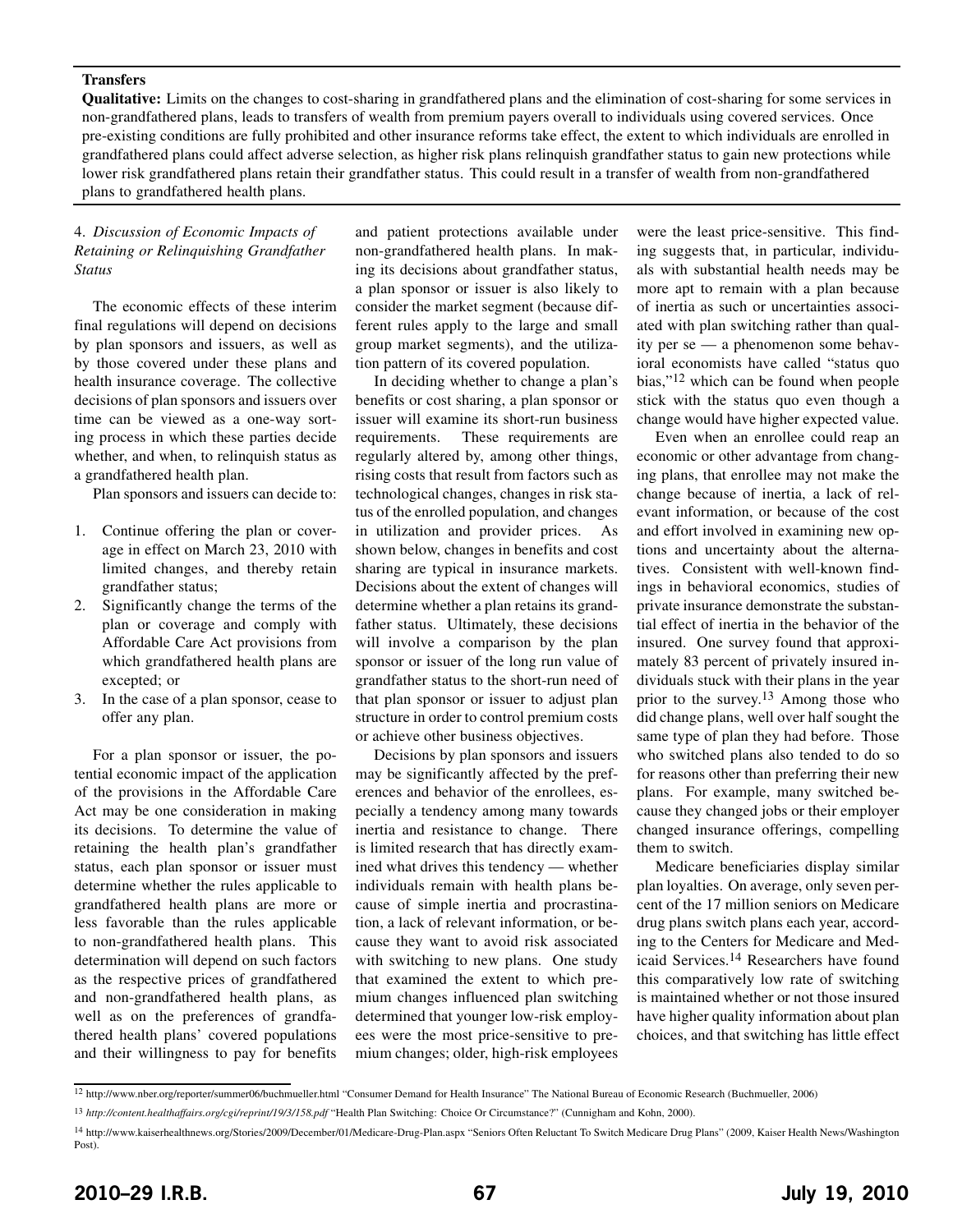on the satisfaction of the insured with their health plans.15

The incentives to change are different for people insured in the individual market than they are for those covered by group health plans or group health insurance coverage. The median length of coverage for people entering the individual market is eight months.16 In part, this "churn" stems from the individual market's function as a stopping place for people between jobs with employer-sponsored or other types of health insurance, but in part, the churn is due to the behavior of issuers. Evidence suggests that issuers often make policy changes such as raising deductibles as a means of attracting new, healthy enrollees who have few medical costs and so are little-concerned about such deductibles. There is also evidence that issuers use such changes to sort out high-cost enrollees from low-cost ones.17

Decisions about the value of retaining or relinquishing status as a grandfathered health plan are complex, and the wide array of factors affecting issuers, plan sponsors, and enrollees poses difficult challenges for the Departments as they try to estimate how large the presence of grandfathered health plans will be in the future and what the economic effects of their presence will be. As one example, these interim final regulations limit the extent to which plan sponsors and issuers can increase cost sharing and still remain grandfathered. The increases that are allowed provide plans and issuers with substantial flexibility in attempting to control expenditure increases. However, there are likely to be some plans and issuers that would, in the absence of these regulations, choose to make even larger increases in cost sharing than are specified here. Such plans will need to decide whether the benefits of maintaining grandfather status outweigh those expected from increasing cost sharing above the levels permitted in the interim final regulations.

A similar analysis applies to the provision that an employer's or employee organization's share of the total premium of a group health plan cannot be reduced

by more than 5 percentage points from the share it was paying on March 23, 2010 without that plan or health insurance coverage relinquishing its grandfather status. Employers and employee organizations sponsoring group health plans or health insurance coverage may be faced with economic circumstances that would lead them to reduce their premium contributions. But reductions of greater than 5 percentage points would cause them to relinquish the grandfather status of their plans. These plan sponsors must decide whether the benefit of such premium reductions outweigh those of retaining grandfather status.

Market dynamics affecting these decisions change in 2014, when the Affordable Care Act limits variation in premium rates for individual and small group policies. Small groups for this purpose include employers with up to 100 employees (States may limit this threshold to 50 employees until 2016). The Affordable Care Act rating rules will not apply to grandfathered health plans, but such plans will remain subject to State rating rules, which vary widely and typically apply to employers with up to 50 employees. Based on the current State rating rules, it is likely that, in many States, no rating rules will apply to group health insurance policies that are grandfathered health plans covering employers with 51 to 100 employees.18

The interaction of the Affordable Care Act and State rating rules implies that, beginning in 2014, premiums can vary more widely for grandfathered plans than for non-grandfathered plans for employers with up to 100 employees in many States. This could encourage both plan sponsors and issuers to continue grandfathered health plans that cover lower-risk groups, because these groups will be isolated from the larger, higher-risk, non-grandfathered risk pool. On the other hand, this scenario likely will encourage plan sponsors and issuers that cover higher-risk groups to end grandfathered health plans, because the group would be folded into the larger, lower-risk non-grandfathered pool. Depending on the size of the grandfathered health plan market, such adverse selection by grandfathered health plans against non-grandfathered plans could cause premiums in the exchanges to be higher than they would have been absent grandfathering. To accommodate these changes in market dynamics in 2014, the Departments have structured a cost-sharing rule whose parameters enable greater flexibility in early years and less over time. It is likely that few plans will delay for many years before making changes that exceed medical inflation. This is because the cumulative increase in copayments from March 23, 2010 is compared to a maximum percentage increase that includes a fixed amount — 15 percentage points that does not increase annually with any type of inflator. This should help mitigate adverse selection and require plans and issuers that seek to maintain grandfather status to find ways other than increased copayments to limit cost growth. As discussed in the preamble, the Departments are also soliciting comments to make any adjustments needed for the final rule prior to 2014. Therefore it is premature to estimate the economic effects described above in 2014 and beyond. In the following section, the Departments provide a range of estimates of how issuers and sponsors might respond to these interim final regulations, with the caveat that there is substantial uncertainty about actual outcomes, especially considering that available data are historical and so do not account for behavioral changes in plans and the insured as a result of enactment of the Affordable Care Act.

#### 5. *Estimates of Number of Plans and Employees Affected*

The Affordable Care Act applies to group health plans and health insurance issuers in the group and individual markets. The large and small group markets will be discussed first, followed by a discussion of impacts on the individual market. The Departments have defined a large group health plan as a plan at an employer with 100 or more workers and a small group plan as a plan at an employer with less than

<sup>&</sup>lt;sup>15</sup> http://www.ncbi.nlm.nih.gov/pubmed/16704882 "The effect of quality information on consumer health plan switching: evidence from the Buyers Health Care Action Group." (Abraham, Feldman, Carlin, and Christianson, 2006)

<sup>16</sup> Erika C. Ziller, Andrew F. Coburn, Timothy D. McBride, and Courtney Andrews. Patterns of Individual Health Insurance Coverage, 1996–2000. *Health Affairs* Nov/Dec 2004: 210–221.

<sup>17</sup> Melinda Beeuwkes Bustin, M. Susan Marquis, and Jill M. Yegian. The Role of the Individual Health Insurance Market and Prospects for Change. *Health Affairs* 2004; 23(6): 79–90.

<sup>18</sup> Kaiser Family Foundation State Health Facts (2010), *http://www.statehealthfacts.org/comparetable.jsp?ind=351&cat=7*.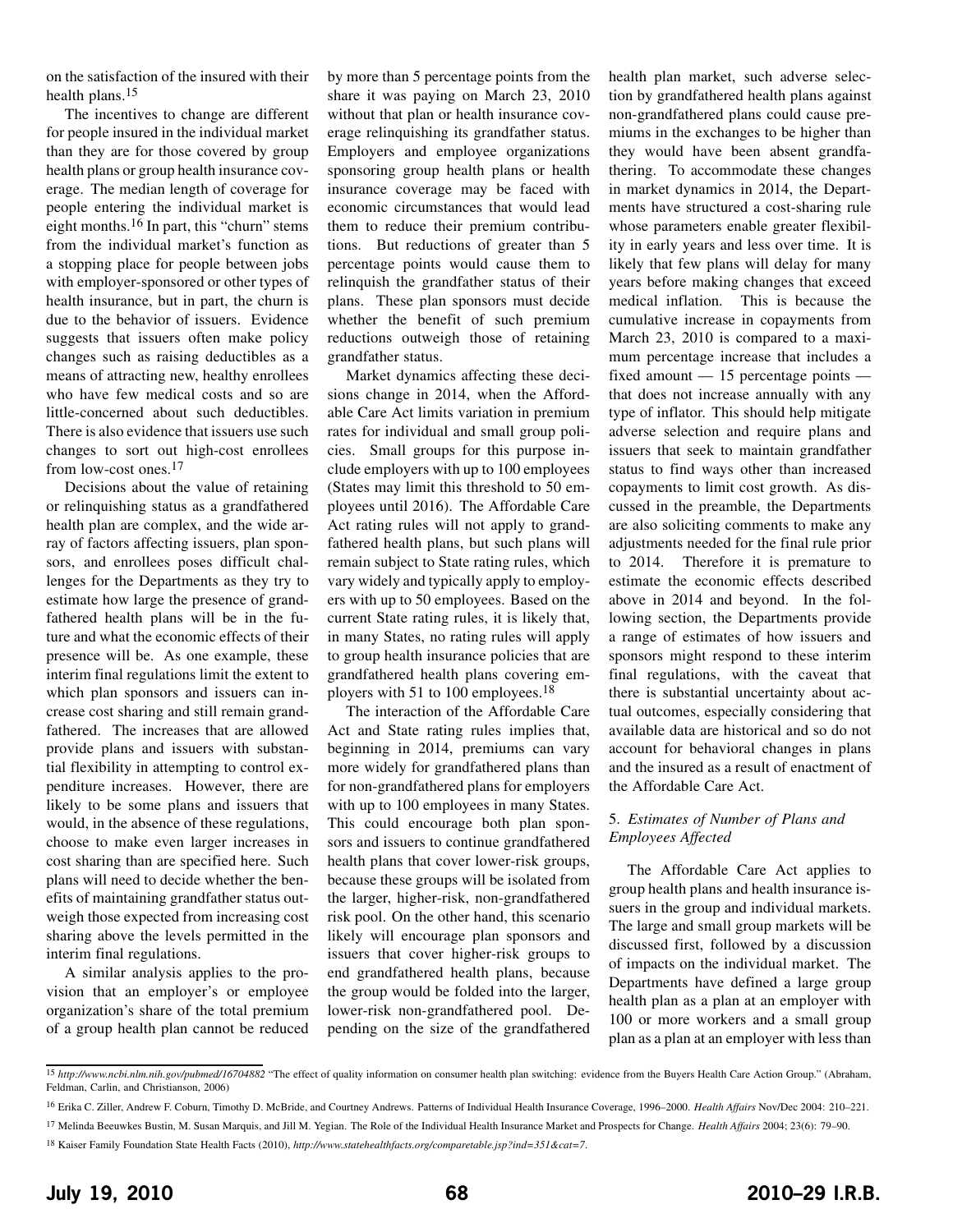100 workers. Using data from the 2008 Medical Expenditure Survey — Insurance Component, the Departments estimated that there are approximately 72,000 large ERISA-covered health plans and 2.8 million small group health plans with an estimated 97.0 million participants and beneficiaries<sup>19</sup> in large group plans and 40.9 million participants and beneficiaries in small group plans. The Departments estimate that there are 126,000 governmental plans20 with 36.1 million participants in large plans and 2.3 million participants in small plans. The Departments estimate there are 16.7 million individuals under age 65 covered by individually purchased policies.

#### a. *Methodology for analyzing plan changes over time in the group market*

For the large and small group markets, the Departments analyzed three years of Kaiser-HRET data to assess the changes that plans made between plan years 2007 to 2008 and 2008 to 2009. Specifically, the Departments examined changes made to deductibles, out-of-pocket maximums, copayments, coinsurance, and the employer's share of the premium or cost of coverage. The Departments also estimated the number of fully-insured plans that changed issuers.21 The distribution of changes made within the two time periods were nearly identical and ultimately the 2008–2009 changes were used as a basis for the analyses.

As discussed previously, plans will need to make decisions that balance the value they (and their enrollees) place on maintaining grandfather status with the need to meet short run objectives by changing plan features including the various cost sharing requirements that are the subject of this rule. The 2008–2009 data reflect changes in plan benefit design that were made under very different market conditions and expectations than will exist in 2011 and beyond. Therefore, there is a significant degree of uncertainty associated with using the 2008–2009 data to

project the number of plans whose grandfather status may be affected in the next few years. Because the level of uncertainty becomes substantially greater when trying to use this data to predict outcomes once the full range of reforms takes effect in 2014 and the exchanges begin operating, substantially changing market dynamics the Departments restrict our estimates to the 2011–2013 period and use the existing data and a range of assumptions to estimate possible outcomes based on a range of assumptions concerning how plans' behavior regarding cost sharing changes may change relative to what is reflected in the 2008–2009 data.

Deriving projections of the number of plans that could retain grandfather status under the requirements of these interim final regulations required several steps:

- Using Kaiser/HRET data for 2008–2009, estimates were generated of the number of plans in the large and small group markets that made changes in employer premium share or any of the cost-sharing parameters that were larger than permitted for a plan to retain grandfather status under these interim final regulations;
- In order to account for a range of uncertainty with regard to changes in plan behavior toward cost sharing changes, the Departments assumed that many plans will want to maintain grandfather status and will look for ways to achieve short run cost control and still maintain that status. One plausible assumption is that plans would look to a broader range of cost sharing strategies in order to achieve cost containment and other objectives than they had in the past. In order to examine this possibility, the Departments carefully analyzed those plans that would have relinquished grandfather status based on a change they made from 2008–2009. The Departments then estimated the proportion of these plans that could have achieved similar cost control by using one or

more other cost-sharing changes in addition to the one they made in a manner that would not have exceeded the limits set by these interim final regulations for qualifying as a grandfathered health plan. For example, if a plan was estimated to relinquish grandfather status because it increased its deductible by more than the allowed 15 percentage points plus medical inflation, the Departments analyze whether the plan could have achieved the same cost control objectives with a smaller change in deductible, but larger changes (within the limits set forth in these interim final regulations) in copayments, out-of-pocket maximums, and employer contributions to the premium or cost of coverage.

• Finally, the Departments examined the impact of alternative assumptions about sponsor behavior. For example, it is possible that some sponsors who made changes from 2008–2009 in plan parameters that were so large that they would have relinquished their grandfather status would not make similar changes in 2011–2013. It is also possible that even though a sponsor could make an equivalent change that conforms to the rules established in these interim final regulations to maintain grandfather status, it would decide not to.

The estimates in this example rely on several other assumptions. Among them: (1) the annual proportion of plans relinquishing grandfather status is the same throughout the period; (2) all group health plans existing at the beginning of 2010 qualify for grandfather status; (3) all changes during 2010 occur after March 23, 2010; (4) annual medical inflation is 4 percent (based on the average annual change in the medical CPI between 2000 and 2009); and (5) firms for which the Kaiser-HRET survey has data for both 2008 and 2009 are representative of all

<sup>19</sup> All participant counts and the estimates of individual policies are from the 2009 Current Population Survey (CPS).

<sup>20</sup> Estimate is from the 2007 Census of Government.

<sup>21</sup> Under the Affordable Care Act and these interim final regulations, if a plan that is not a collectively bargained plan changes issuers after March 23, 2010, it is no longer a grandfathered health plan.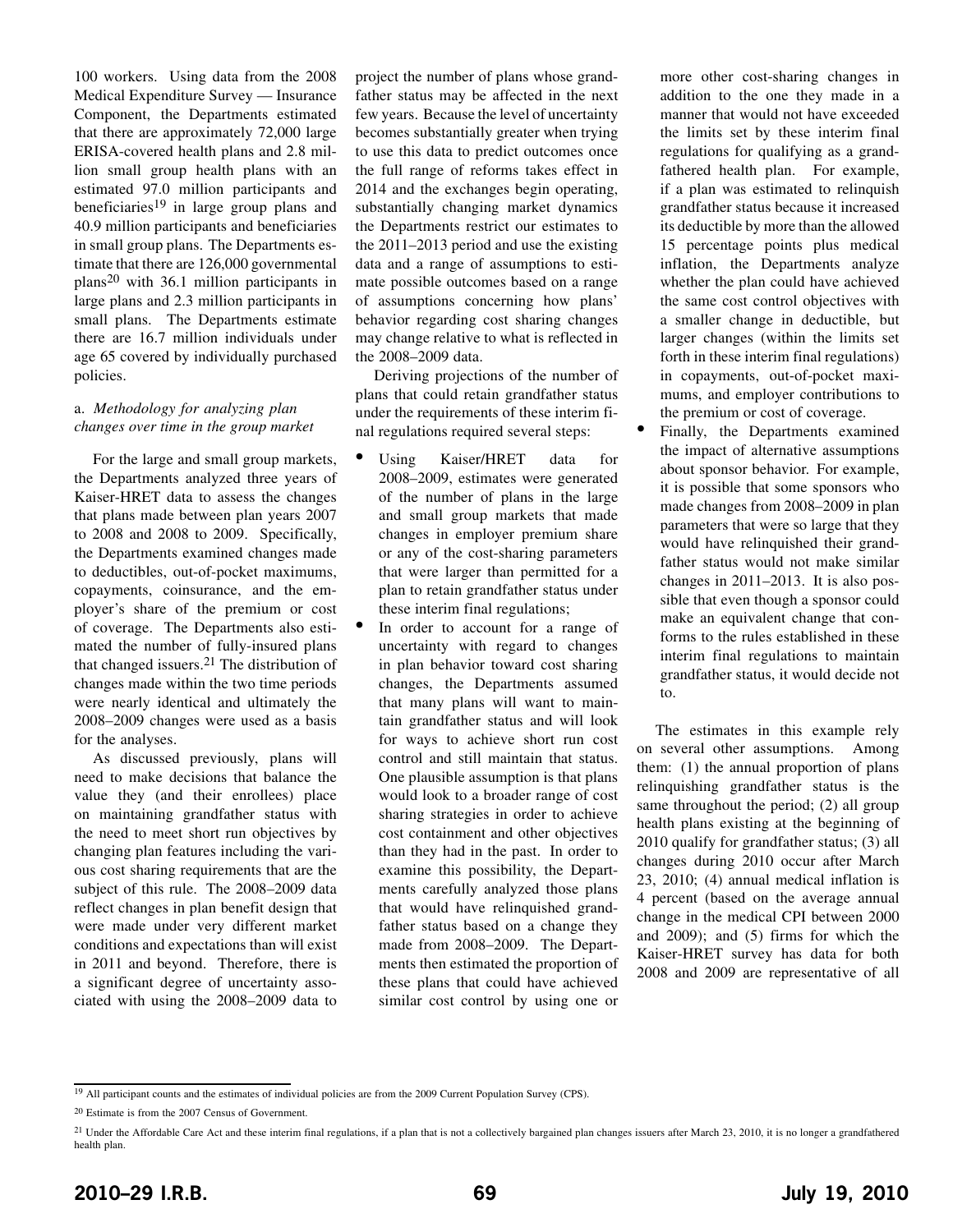firms.22 The assumption used for estimating the effects of the limits on copayment increases does not take into account the greater flexibility in the near term than in the long term; the estimated increase in firms losing their grandfather status over time reflects cumulative effects of a constant policy. To the extent that the data reflect plans that are more likely to make frequent changes in cost sharing, the assumption that a constant share of plans relinquishing grandfather status throughout the period may underestimate the number of plans that will retain grandfather status through 2013. In addition, data on substantial benefit changes were not available and thus not included in the analysis. The survey data is limited, in that it covers only one year of changes in healthcare plans. The Departments' analysis employed data only on PPO plans, the predominant type of plan. In addition, the difficulties of forecasting behavior in response to this rule create uncertainties for quantitative evaluation. However, the analysis presented here is illustrative of the rule's goal of balancing flexibility with maintaining current coverage.

#### b. *Impacts on the group market resulting from changes from 2008 to 2009*

The Departments first estimated the percentage of plans that had a percent change in the dollar value of deductibles, copayments, or out-of-pocket maximums that exceeded 19 percent (the sum of medical inflation (assumed in these analyses to be four percent) plus 15 percentage points measured from March 23, 2010. Plans making copayment changes of five dollars or less were considered to have satisfied the copayment limit, even if that change exceeded 19 percent.<sup>23</sup> The Departments also estimated the number of plans for whom the percentage of total premium paid by the employer declined by more than 5 percentage points. For fully-insured plans only, estimates were made of the proportion that switched to a different issuer.24 This estimate does not take into account collectively bargained plans, which can change issuers during the period of the collective bargaining agreement without a loss of grandfather status, because the Departments could not quantify this category of plans. Accordingly, this estimate represents an upper bound.

Using the Kaiser/HRET data, the Departments estimated that 55 percent of small employers and 36 percent of large employers made at least one change in cost-sharing parameters above the thresholds provided in these interim final regulations. Similarly, 33 percent of small employers and 21 percent of large employers decreased the employer's share of premium by more than five percentage points. In total, approximately 66 percent of small employers and 48 percent of large employers made a change in either cost sharing or premium contribution during 2009 that would require them to relinquish grandfather status if the same change were made in 2011.25

The changes made by employers from 2008 to 2009 were possibly made in anticipation of the recession. As discussed previously, analysis of changes from 2007 to 2008 suggests that the 2007–08 changes were not much different from the 2008–09 changes. Nevertheless, as a result of improvements in economic conditions, it makes sense to think that the pressure on employers to reduce their contributions to health insurance will be smaller in 2011 than they were in 2009, and that the Department's analysis of changes in 2009 may overestimate the changes that should be expected in 2011.26

As discussed previously, it is highly unlikely that plans would continue to exhibit the same behavior in 2011 to 2013 as in 2008 to 2009. In order to guide the choice of behavioral assumptions, the Departments conducted further analyses of the 2008–2009 data. Many employers who made changes between 2008 and 2009 that would have caused them to relinquish grandfather status did so based on exceeding one of the cost-sharing limits. Assuming that the sponsor's major objective in implementing these changes was to restrain employer costs or overall premiums, the Departments examined whether the sponsor could have achieved the same net effect on employer cost or premiums by spreading cost sharing over two or more changes without exceeding the limits on any of these changes. For example, an employer that increased its deductible by 30 percent would have relinquished grandfather status. However, it is possible that the employer could have achieved the same cost control objectives by limiting the deductible increase to 19 percent, and, also increasing the out-of-pocket maximum or copayments, or decreasing the employer share of the premium.

The Departments estimate that approximately two-thirds of the employers that made changes in 2009 that would have exceeded the threshold implemented by this rule could have achieved the same cost-control objective and remained grandfathered by making changes in other cost-sharing parameters or in the employer share of the premium. Only 24 percent of small employers and 16 percent of large employers could not have reconfigured the cost-sharing parameters or employer contributions in such a manner that would have allowed them to stay grandfathered. If benefit changes that are allowed within the grandfathered health plan definition were also taken into account (not possible with available data), these percentages would be even lower.

 $22$  The analysis is limited to firms that responded to the Kaiser/HRET survey in both 2008 and 2009. Large firms are overrepresented in the analytic sample. New firms and firms that went out of business in 2008 or 2009 are underrepresented. The Departments present results separately for large firms and small firms, and weight the results to the number of employees in each firm-size category. Results are presented for PPO plans. The Kaiser/HRET survey gathers information about the PPO with the most enrollment in each year. If enrollment at a given employer shifted from one PPO to a different PPO between 2008 and 2009, then the PPO with the most enrollment in 2009 may be different than the PPO with the most enrollment in 2008. To the extent this occurred, the estimates presented here may overestimate the fraction of plans that will relinquish grandfather status. However, given the behavioral assumptions of the analysis and the need to present a range of results, the Departments believe that such overestimation will not have a noticeable effect on estimates presented here.

<sup>&</sup>lt;sup>23</sup> The regulation allows plans to increase fixed-amount copayments by an amount that does not exceed \$5 increased by medical inflation. In this analysis, the Departments used a threshold of \$5, rather than the threshold of approximately \$5.20 that would be allowed by these interim final regulations. There would have been no difference in the results if the Departments had used \$5.20 rather than \$5 as the threshold.

<sup>&</sup>lt;sup>24</sup> In contrast, for self-insured plans, a change in third party administrator in and of itself does not cause a group health plan to cease to be a grandfathered health plan, provided changes do not exceed the limits of paragraph (g)(1) of these interim final regulations.

<sup>&</sup>lt;sup>25</sup> Some employers made changes which exceeded at least one cost-sharing threshold and decreased the employer's share of contribution by more than five percent.

<sup>&</sup>lt;sup>26</sup> Employers who offer plans on a calendar year basis generally make decisions about health plan offerings during the preceding summer. Thus, decisions for calendar 2009 were generally made during the summer of 2008. At that time, the depth of the coming recession was not yet clear to most observers.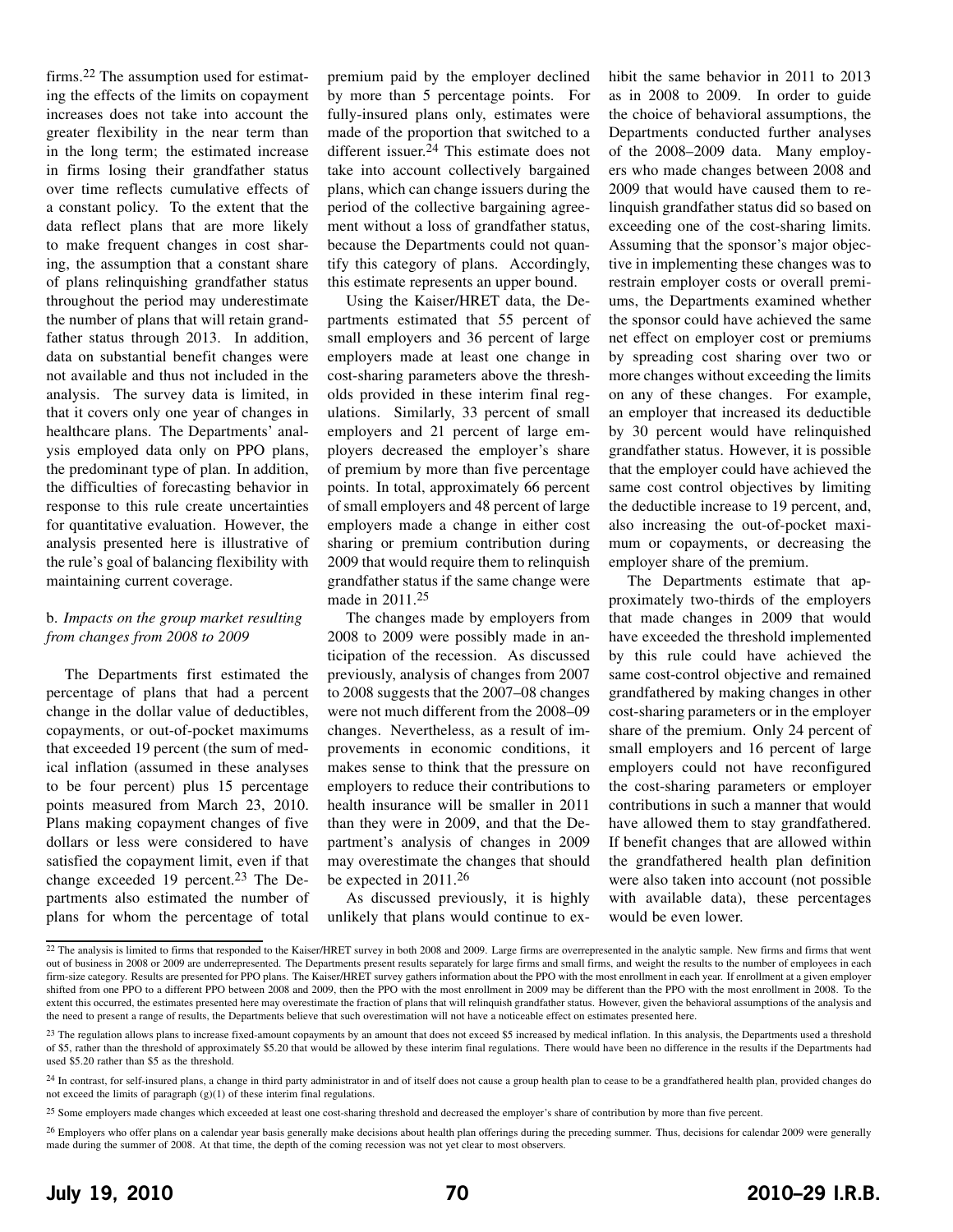For fully insured group health plans, another change that would require a plan to relinquish grandfather status is a change in issuer. Between 2008 and 2009, 15 percent of small employers and four percent of large employers changed insurance carriers.27 However, it is likely that the incentive to stay grandfathered would lead some of these employers to continue with the same issuer, making the actual share of firms relinquishing grandfather status as a result of an issuer change lower than the percentage that switched in 2009. There appears to be no empirical evidence to provide guidance on the proportion of employers that would choose to remain with their issuer rather than relinquish grandfather status. That being so, an assumption was made that 50 percent of employers that changed issuers in 2009 would not have made a similar change in 2011 in order to retain grandfather status. It is likely that fewer employers will elect to change carriers than in recent years given that some will prefer to retain grandfather status. But it is also likely that many employers will prefer to switch carriers given a change in the issuer's network or other factors. Because there is little empirical evidence regarding the fraction of firms that would elect to switch in response to the change in regulations, we take the midpoint of the plausible range of no switching carriers at one extreme and all switching carriers at the other extreme. We therefore assume that 50 percent of employers that changed issuers in 2009 would not make a similar change in 2011 to retain grandfather status.

Combining the estimates of the percentage of employers that would relinquish grandfather status because they chose to make cost-sharing, benefit or employer contribution changes beyond the permitted parameters with the estimates of the percentage that would relinquish grandfather status because they change issuers, the Departments estimate that approximately 31 percent of small employers and 18 percent of large employers would make changes that would require them to relinquish grandfather status in 2011. The Departments use these estimates as our mid-range scenario.

#### c. *Sensitivity analysis: assuming that employers will be willing to absorb a premium increase in order to remain grandfathered*

To the extent that a large number of plans placed a high value on remaining grandfathered, it is reasonable to assume that some would consider other measures to maintain that status. In addition to the adjustments that employers could relatively easily make by simply adjusting the full set of cost-sharing parameters rather than focusing changes on a single parameter, the Departments expect that further behavioral changes in response to the incentives created by the Affordable Care Act and these interim final regulations is possible. For instance, plans could alter other benefits or could decide to accept a slight increase in plan premium or in premium contribution. All of these options would further lower the percentage of firms that would relinquish grandfather status. There is substantial uncertainty, however, about how many firms would utilize these other avenues.

To examine the impact of this type of behavior on the estimates on the number of plans that would not maintain grandfather status, the Departments examined the magnitude of additional premium increases plans would need to implement if they were to modify their cost-sharing changes to stay within the allowable limits. Among the 24 percent of small firms that would have relinquished grandfather status based on the changes they made in 2009, 31 percent would have needed to increase premiums by 3 percent or less in order to maintain grandfather status. The analogous statistic for the 16 percent of large firms that would have relinquished grandfather status is 41 percent. It is reasonable to think that employers that are facing only a relatively small premium increase might choose to remain grandfathered.

Using these estimates, if employers value grandfathering enough that they are willing to allow premiums to increase by three percent more than their otherwise intended level (or can make changes to benefits other than cost-sharing that achieve a similar result), then 14 percent of small employers and 11 percent of large employers would relinquish grandfather status if they made the same changes in 2011 as they had in 2009. Adding in the employers who would relinquish grandfather status because they change issuers, the Departments' lower bound estimate is that approximately 21 percent of small employers and 13 percentof large employers will relinquish grandfather status in 2011.

#### d. *Sensitivity analysis: incomplete flexibility to substitute one cost-sharing mechanism for another*

Although economic conditions may cause more plans to remain grandfathered in 2011 than might be expected from analysis of the 2009 data, there are other factors that may cause the Departments' estimates of the fraction of plans retaining grandfather status to be overestimates of the fraction that will retain grandfather status. The estimates are based on the assumption that all plans that could accommodate the 2009 change they made in a single cost-sharing parameter by spreading out those changes over multiple parameters would actually do so. However, some plans and sponsors may be concerned about the labor relations consequences of reducing the employer contribution to premium. For example, if a plan increases its out-of-pocket maximum from \$3,000 to \$5,000 in 2009, it could choose to remain grandfathered by limiting the out-of-pocket maximum to \$3,570, reducing the employer contribution and increasing the employee contribution to premium. It is not clear, however, that all plan sponsors would do so — some may see the costs in negative employee relations as larger than the benefits from remaining grandfathered. Moreover, because some plans may already nearly comply with all provisions of the Affordable Care Act, or because enrollees are of average to less favorable health status, some employers may place less value on retaining grandfather status.

With this in mind, the Departments replicated the analysis, but assumed that one-half of the employers who made a change in cost-sharing parameter that could not be accommodated without reducing the employer contribution will be

<sup>&</sup>lt;sup>27</sup> Among the 76 percent of small employers and 84 percent of large employers who could have accommodated the cost-sharing changes they desired to make within the parameters of these interim final regulations, 13 percent of the small employers and three percent of the large employers changed issuers.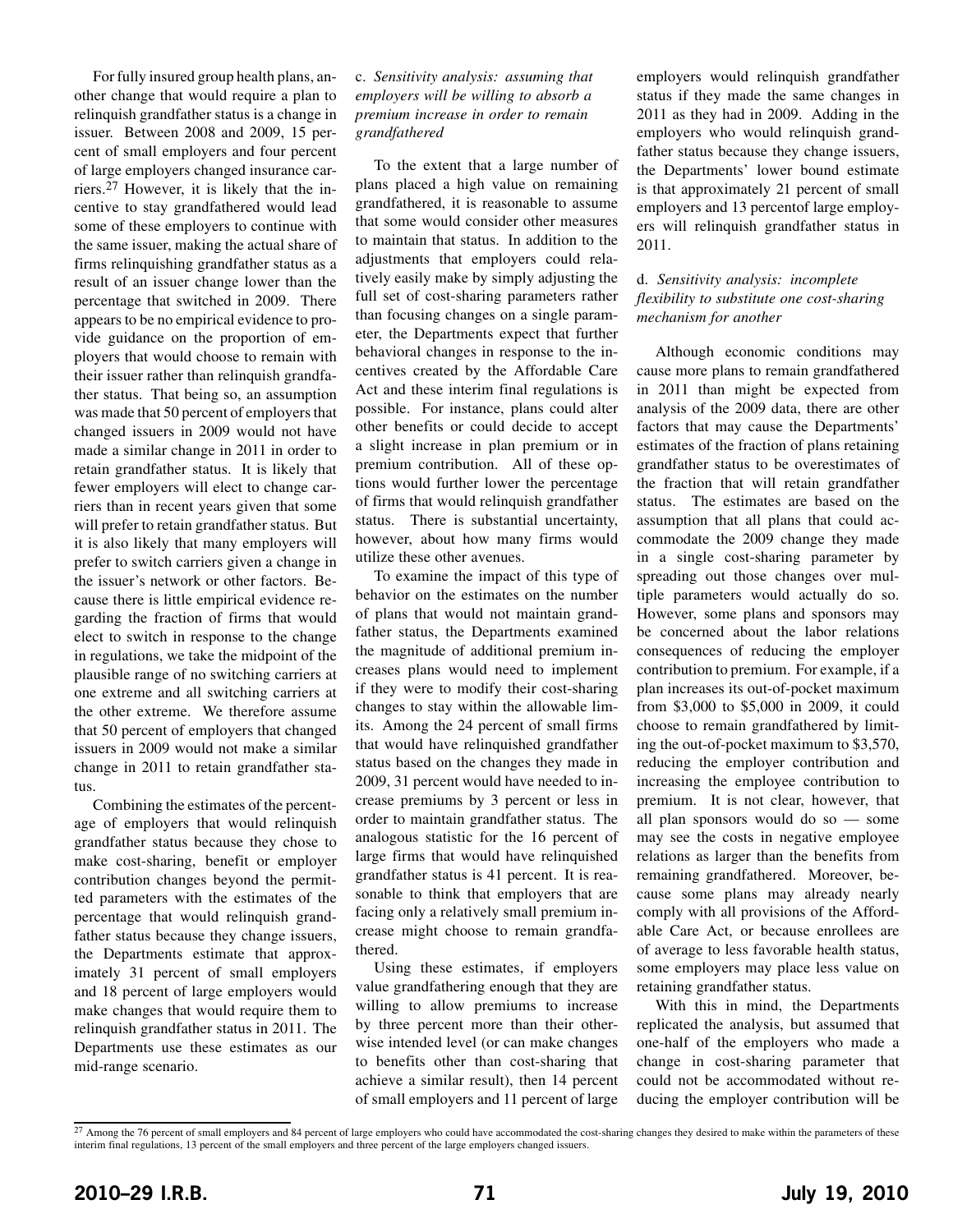unwilling to reduce the employer contribution as a share of premium. Under this assumption, the 24 percent and 16 percent estimates of the proportion of employers relinquishing grandfather status increases to approximately 37 percent and 28 percent among small and large employers, respectively. Adding in the number of employers that it is estimated will change issuers, the Departments' high-end estimate for the proportion that will relinquish grandfather status in 2011 is approximately 42 percent for small employers and 29 percent for large employers.

#### e. *Estimates for 2011–2013*

Estimates are provided above for the percentage of employers that will retain grandfather status in 2011. These estimates are extended through 2013 by assuming that the identical percentage of plan sponsors will relinquish grandfathering in each year. Again, to the extent that the 2008–2009 data reflect plans that are more likely to make frequent changes in cost sharing, this assumption will overestimate the number of plans relinquishing grandfather status in 2012 and 2013.

Under this assumption, the Departments' mid-range estimate is that 66 percent of small employer plans and 45 percent of large employer plans will relinquish their grandfather status by the end of 2013. The low-end estimates are for 49 percent and 34 percent of small and large employer plans, respectively, to have relinquished grandfather status, and the high-end estimates are 80 percent and 64 percent, respectively.

TABLE 3.—*Estimates of the Cumulative Percentage of Employer Plans Relinquishing Their Grandfathered Status, 2011–2013*

|                             | 2011   | 2012 | 2013   |
|-----------------------------|--------|------|--------|
| <b>Low-end Estimate</b>     |        |      |        |
| Small Employer Plans        | 20%    | 36%  | 49%    |
| Large Employer Plans        | 13%    | 24%  | 34%    |
| <b>All Employer Plans</b>   | $15\%$ | 28%  | $39\%$ |
| <b>Mid-range Estimate</b>   |        |      |        |
| Small Employer Plans        | 30%    | 51%  | 66%    |
| Large Employer Plans        | 18%    | 33%  | 45%    |
| <b>All Employer Plans</b>   | 22%    | 38%  | $51\%$ |
| <b>High-end Estimate</b>    |        |      |        |
| <b>Small Employer Plans</b> | 42%    | 66%  | 80%    |
| Large Employer Plans        | 29%    | 50%  | 64%    |
| <b>All Employer Plans</b>   | $33\%$ | 55%  | 69%    |

Notes: Represents full-time employees. Small Employers=3 to 99 employees; Large Employers=100+ employees. All three scenarios assume that two percent of all large employer plans and six percent of small employer plans would relinquish grandfathered status due to a change in issuer. Estimates are based on enrollment in PPOs. Source: Kaiser/RHET Employer Survey, 2008–2009

#### f. *Impacts on the Individual Market*

The market for individual insurance is significantly different than that for group coverage. This affects estimates of the proportion of plans that will remain grandfathered until 2014. As mentioned previously, the individual market is a residual market for those who need insurance but do not have group coverage available and do not qualify for public coverage. For many, the market is transitional, providing a bridge between other types of coverage. One study found a high percentage of individual insurance policies began and ended with employer-sponsored cov-

erage.28 More importantly, coverage on particular policies tends to be for short periods of time. Reliable data are scant, but a variety of studies indicate that between 40 percent and 67 percent of policies are in effect for less than one year.29 Although data on changes in benefit packages comparable to that for the group market is not readily available, the high turnover rates described here would dominate benefit changes as the chief source of changes in grandfather status.

While a substantial fraction of individual policies are in force for less than one year, a small group of individuals maintain their policies over longer time periods.

One study found that 17 percent of individuals maintained their policies for more than two years,  $30$  while another found that nearly 30 percent maintained policies for more than three years.<sup>31</sup>

Using these turnover estimates, a reasonable range for the percentage of individual policies that would terminate, and therefore relinquish their grandfather status, is 40 percent to 67 percent. These estimates assume that the policies that terminate are replaced by new individual policies, and that these new policies are not, by definition, grandfathered. In addition, the coverage that some individuals maintain for long periods might lose its grandfather

<sup>28</sup> Adele M. Kirk. The Individual Insurance Market: A Building Block for Health Care Reform? *Health Care Financing Organization Research Synthesis*. May 2008. 29 Ibid.

<sup>30</sup> *http://content.healthaffairs.org/cgi/content/full/23/6/210#R14* "Patterns of Individual Health Insurance Coverage" *Health Affairs* (Ziller et al, 2004).

<sup>31</sup> *http://content.healthaffairs.org/cgi/content/full/hlthaff.25.w226v1/DC1* "Consumer Decision Making in the Individual Health Insurance Market" *Health Affairs* (Marquis et al, 2006).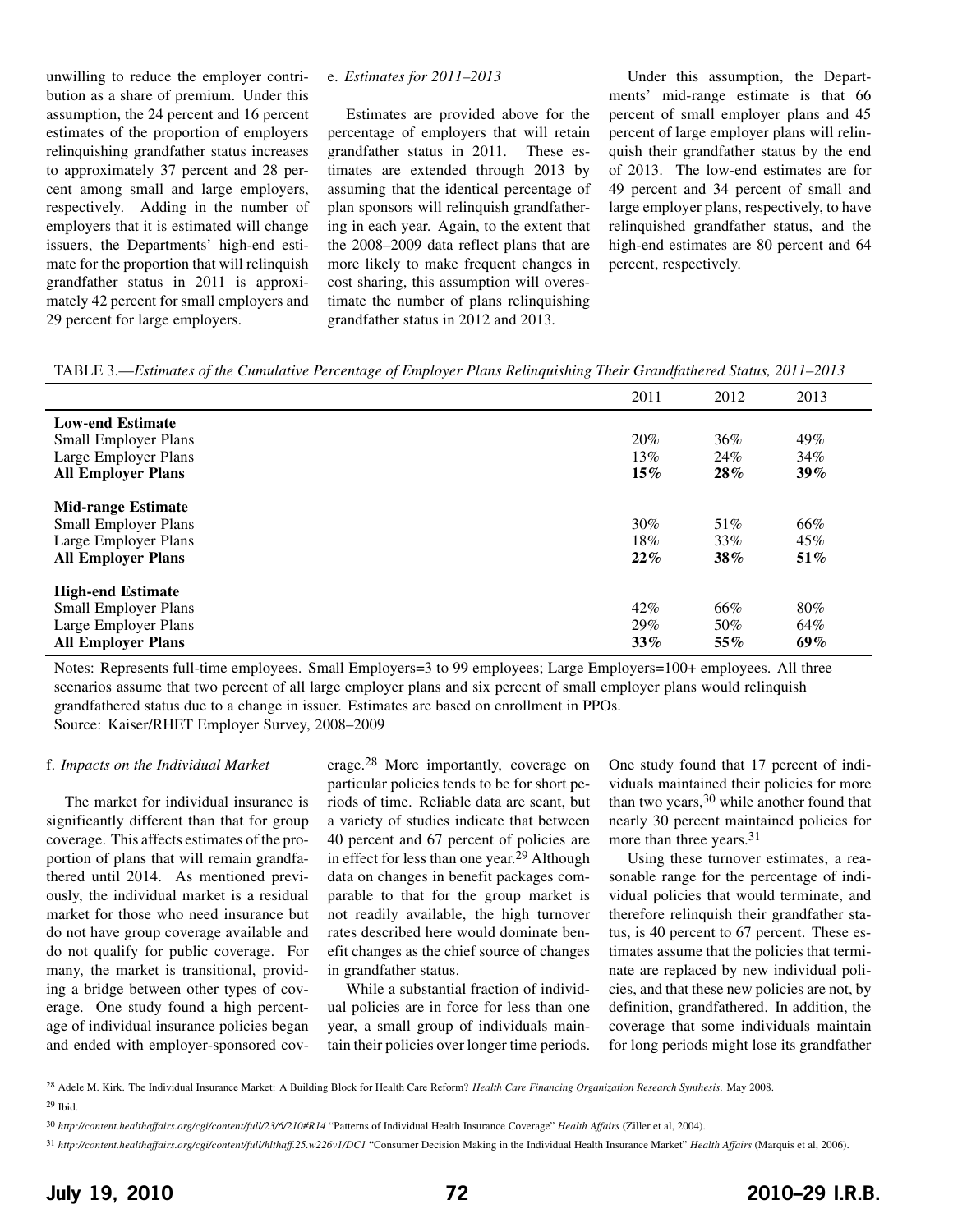status because the cost-sharing parameters in policies change by more than the limits specified in these interim final regulations. The frequency of this outcome cannot be gauged due to lack of data, but as a result of it, the Departments estimate that the percentage of individual market policies losing grandfather status in a given year exceeds the 40 percent to 67 percent range that is estimated based on the fraction of individual policies that turn over from one year to the next.

#### g. *Application to extension of dependent coverage to age 26*

One way to assess the impact of these interim final regulations is to assess how they interact with other Affordable Care Act provisions. One such provision is the requirement that, in plan years on or after September 23, 2010, but prior to January 1, 2014, grandfathered group health plans are required to offer dependent coverage to a child under the age of 26 who is not eligible for employer-sponsored insurance. In the Regulatory Impact Assessment (RIA) for the regulation that was issued on May 13, 2010 (75 FR 27122), the Departments estimated that there were 5.3 million young adults age 19–25 who were covered by employer-sponsored coverage (ESI) and whose parents were covered by employer-sponsored insurance, and an additional 480,000 young adults who were uninsured, were offered ESI, and whose parents were covered by ESI. In that impact assessment, the Departments assumed that all parents with employer-sponsored insurance would be in grandfathered health plans, and that none of their 19–25 year old dependents with their own offer of employer-sponsored insurance would gain coverage as a result of that regulation.

As estimated here, approximately 80 percent of the parents with ESI are likely to be in grandfathered health plans in 2011, leaving approximately 20 percent of these parents in non-grandfathered health plans. Young adults under 26 with employer-sponsored insurance or with an offer of such coverage whose parents are in non-grandfathered plans potentially could enroll in their parents' coverage. The Departments assume that a large percentage of the young adults who are uninsured

will enroll in their parents' coverage when given the opportunity. It is more difficult to model the choices of young adults with an offer of employer-sponsored insurance whose parents also have group coverage. One assumes these young adults will compare the amount that they must pay for their own employer's coverage with the amount that they (or their parents) would pay if they were covered under their parents' policies. Such a decision will incorporate the type of plan that the parent has, since if the parent already has a family plan whose premium does not vary by number of dependents, the adult child could switch at no additional cost to the parents. A very rough estimate therefore is that approximately 25 percent of young adults with ESI will switch to their parents' coverage when their parents' coverage is not grandfathered. The Departments assume that 15 percent of young adults who are offered ESI but are uninsured and whose parents have non-grandfathered health plans will switch to their parents' plan. This latter estimate roughly corresponds to the assumption made in the low-take up rate scenario in the RIA for dependent coverage for young adults who are uninsured.

These assumptions imply that an additional approximately 414,000 young adults whose parents have non-grandfathered ESI will be covered by their parents' health coverage in 2011, of whom 14,000 would have been uninsured, compared with the dependent coverage regulation impact analysis that assumed that all existing plans would have remained grandfathered and none of these adult children would have been eligible for coverage under their parents' plans. By 2013, an estimated 698,000 additional young adults with ESI or an offer of ESI will be covered by their parent's non-grandfathered health policy, of which 36,000 would have been uninsured.

#### 6. *Grandfathered Health Plan Document Retention and Disclosure Requirements*

To maintain grandfathered health plan status under these interim final regulations, a plan or issuer must maintain records that document the plan or policy terms in connection with the coverage in effect on March 23, 2010, and any other documents necessary to verify, explain or clarify is status as a grandfathered health plan. The records must be made available for examination by participants, beneficiaries, individual policy subscribers, or a State or Federal agency official.

Plans or health insurance coverage that intend to be a grandfathered health plan, also must include a statement, in any plan materials provided to participants or beneficiaries (in the individual market, primary subscriber) describing the benefits provided under the plan or health insurance coverage, and that the plan or coverage is intended to be a grandfathered health plan within the meaning of section 1251 of the Affordable Care Act. In these interim final regulations, the Departments provide a model statement plans and issuers may use to satisfy the disclosure requirement. The Department's estimate that the one time cost to plans and insurance issuers of preparing and distributing the grandfathered health plan disclosure is \$39.6 million in 2011. The one time cost to plans and insurance issuers for the record retention requirement is estimated to be \$32.2 million in 2011. For a discussion of the grandfathered health plan document retention and disclosure requirements, see the Paperwork Reduction Act section later in this preamble.

#### C. *Regulatory Flexibility Act—Department of Labor and Department of Health and Human Services*

The Regulatory Flexibility Act (5 U.S.C. 601 et seq.) (RFA) imposes certain requirements with respect to federal rules that are subject to the notice and comment requirements of section 553(b) of the APA (5 U.S.C. 551 *et seq.*) and that are likely to have a significant economic impact on a substantial number of small entities. Under Section 553(b) of the APA, a general notice of proposed rulemaking is not required when an agency, for good cause, finds that notice and public comment thereon are impracticable, unnecessary, or contrary to the public interest. These interim final regulations are exempt from the APA, because the Departments made a good cause finding that a general notice of proposed rulemaking is not necessary earlier in this preamble. Therefore, the RFA does not apply and the Departments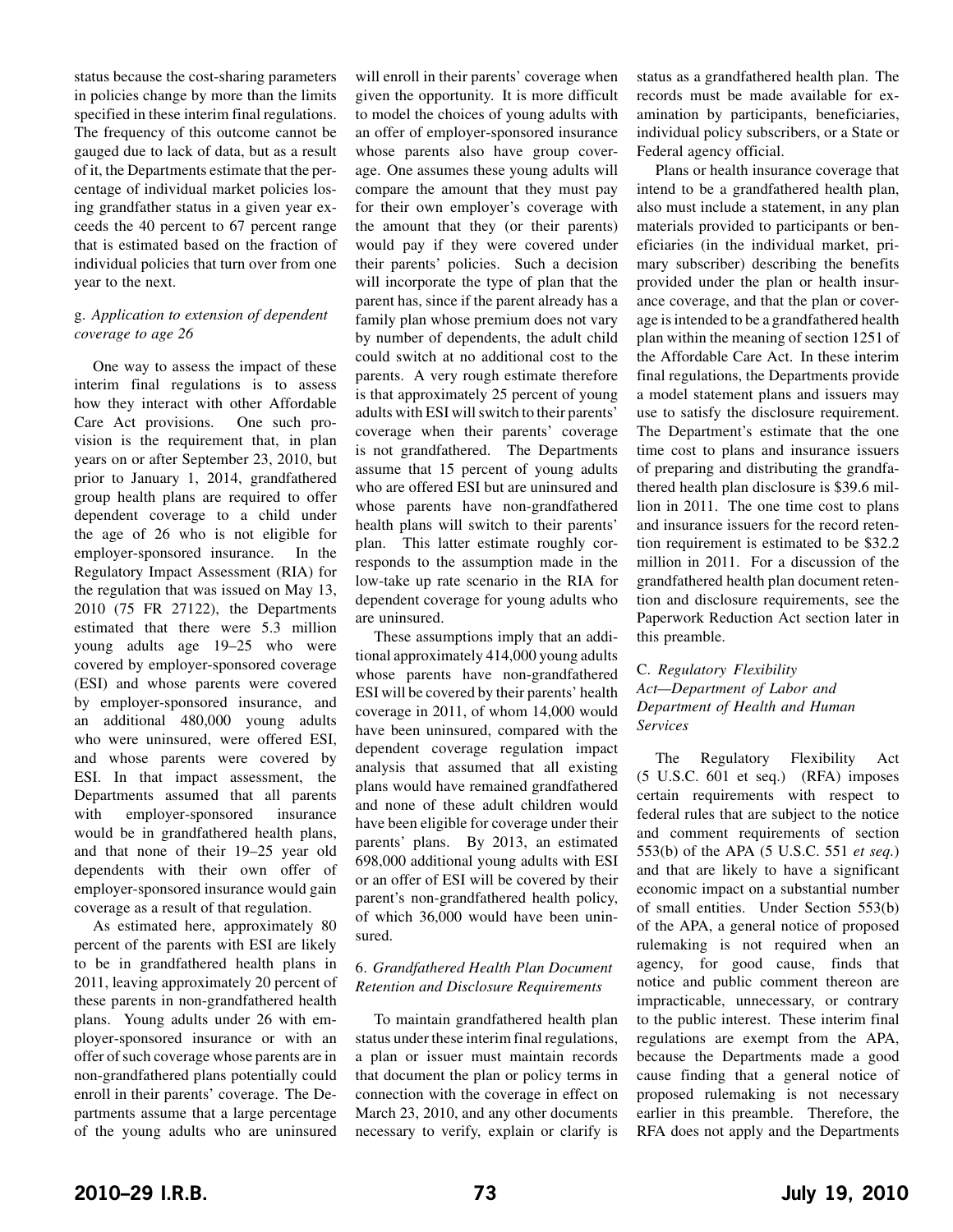are not required to either certify that the regulations would not have a significant economic impact on a substantial number of small entities or conduct a regulatory flexibility analysis.

Nevertheless, the Departments carefully considered the likely impact of the regulations on small entities in connection with their assessment under Executive Order 12866. Consistent with the policy of the RFA, the Departments encourage the public to submit comments that suggest alternative rules that accomplish the stated purpose of section 1251 of the Affordable Care Act and minimize the impact on small entities.

#### D. *Special Analyses-Department of the Treasury*

Notwithstanding the determinations of the Department of Labor and Department of Health and Human Services, for purposes of the Department of the Treasury, it has been determined that this Treasury decision is not a significant regulatory action for purposes of Executive Order 12866. Therefore, a regulatory assessment is not required. It has also been determined that section 553(b) of the Administrative Procedure Act (5 U.S.C. chapter 5) does not apply to these regulations. For the applicability of the RFA, refer to the Special Analyses section in the preamble to the cross-referencing notice of proposed rulemaking published elsewhere in this issue of the Bulletin. Pursuant to section 7805(f) of the Code, these temporary regulations have been submitted to the Chief Counsel for Advocacy of the Small Business Administration for comment on their impact on small businesses.

#### E. *Paperwork Reduction Act*

1. *Department of Labor and Department of Treasury: Affordable Care Act Grandfathered Plan Disclosure and Record Retention Requirements*

As part of their continuing efforts to reduce paperwork and respondent burden, the Departments conduct a preclearance consultation program to provide the general public and federal agencies with an opportunity to comment on proposed and continuing collections of information in accordance with the Paperwork Reduction Act of 1995 (PRA) (44 U.S.C.  $3506(c)(2)(A)$ . This helps to ensure that requested data can be provided in the desired format, reporting burden (time and financial resources) is minimized, collection requirements on respondents can be properly assessed.

As discussed earlier in this preamble, if a plan or health insurance coverage intends to be a grandfathered health plan, it must include a statement in any plan materials provided to participants or beneficiaries (in the individual market, primary subscriber) describing the benefits provided under the plan or health insurance coverage, and that the plan or coverage is intended to be grandfathered health plan within the meaning of section 1251 of the Affordable Care Act ("grandfathered health plan disclosure"). Model language has been provided in these interim final regulations, the use of which will satisfy this disclosure requirement

To maintain status as a grandfathered health plan under these interim final regulations, a plan or issuer must maintain records documenting the plan or policy terms in connection with the coverage in effect on March 23, 2010, and any other documents necessary to verify, explain, or clarify its status as a grandfathered health plan ("recordkeeping requirement"). In addition, the plan or issuer must make such records available for examination. Accordingly, a participant, beneficiary, individual policy subscriber, or State or Federal agency official would be able to inspect such documents to verify the status of the plan or health insurance coverage as a grandfathered health plan.

As discussed earlier in this preamble, grandfathered health plans are not required to comply with certain Affordable Care Act provisions. These interim regulations define for plans and issuers the scope of changes that they can make to their grandfathered health plans and policies under the Affordable Care Act while retaining their grandfathered health plan status.

The Affordable Care Act grandfathered health plan disclosure and recordkeeping requirements are information collection requests (ICR) subject to the PRA. Currently, the Departments are soliciting public comments for 60 days concerning these disclosures. The Departments have

submitted a copy of these interim final regulations to OMB in accordance with 44 U.S.C. 3507(d) for review of the information collections. The Departments and OMB are particularly interested in comments that:

- Evaluate whether the collection of information is necessary for the proper performance of the functions of the agency, including whether the information will have practical utility;
- Evaluate the accuracy of the agency's estimate of the burden of the collection of information, including the validity of the methodology and assumptions used;
- Enhance the quality, utility, and clarity of the information to be collected; and
- Minimize the burden of the collection of information on those who are to respond, including through the use of appropriate automated, electronic, mechanical, or other technological collection techniques or other forms of information technology, for example, by permitting electronic submission of responses.

Comments should be sent to the Office of Information and Regulatory Affairs, Attention: Desk Officer for the Employee Benefits Security Administration either by fax to (202)395–7285 or by email to *oira\_submission@omb.eop.gov*. A copy of the ICR may be obtained by contacting the PRA addressee: G. Christopher Cosby, Office of Policy and Research, U.S. Department of Labor, Employee Benefits Security Administration, 200 Constitution Avenue, NW, Room N–5718, Washington, DC 20210. Telephone: (202) 693–8410; Fax: (202) 219–2745. These are not toll-free numbers. E-mail: *ebsa.opr@dol.gov*. ICRs submitted to OMB also are available at reginfo.gov (*http://www.reginfo.gov/public/do/PRA-Main*).

#### a. Grandfathered health plan disclosure

In order to satisfy the interim final regulations' grandfathered health plan disclosure requirement, the Departments estimate that 2.2 million ERISA-covered plans will need to notify an estimated 56.3 million policy holders of their plans'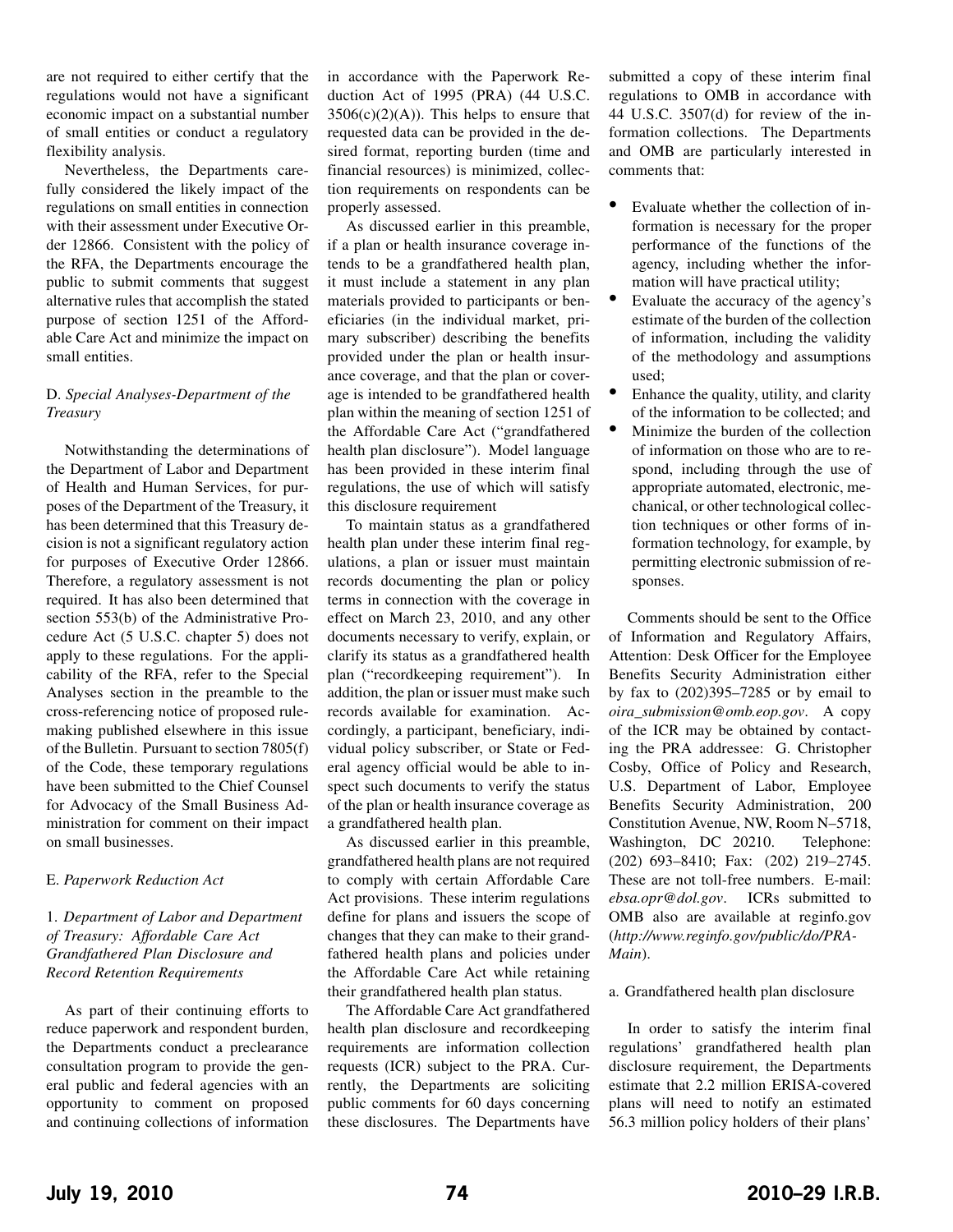grandfathered health plan status.32 The following estimates, except where noted, are based on the mid-range estimates of the percent of plans retaining grandfather status. Because the interim final regulations provide model language for this purpose, the Departments estimate that five minutes of clerical time (with a labor rate of \$26.14/hour) will be required to incorporate the required language into the plan document and ten minutes of an human resource professional's time (with a labor rate of \$89.12/hour) will be required to review the modified language.33 After plans first satisfy the grandfathered health plan disclosure requirement in 2011, any additional burden should be *de minimis* if a plan wants to maintain its grandfather status in future years. The Departments also expect the cost of removing the notice from plan documents as plans relinquish their grandfather status to be *de minimis* and therefore is not estimated. Therefore, the Departments estimate that plans will incur a one-time hour burden of 538,000 hours with an equivalent cost of \$36.6 million to meet the disclosure requirement.

The Departments assume that only printing and material costs are associated with the disclosure requirement, because the interim final regulations provide model language that can be incorporated into existing plan documents, such as a summary plan description (SPD). The Departments estimate that the notice will require one-half of a page, five cents per page printing and material cost will be incurred, and 38 percent of the notices will be delivered electronically. This results in a cost burden of \$873,000 (\$0.05 per page\*1/2 pages per notice \* 34.9 million notices\*0.62).

#### b. Record-Keeping requirement

The Departments assume that most of the documents required to be retained to satisfy recordkeeping requirement of these interim final regulations already are retained by plans for tax purposes, to satisfy ERISA's record retention and statute of limitations requirements, and for other business reasons. Therefore, the Departments estimate that the recordkeeping burden imposed by this ICR will require five minutes of a legal professional's time (with a rate of \$119.03/hour) to determine the relevant plan documents that must be retained and ten minutes of clerical staff time (with a labor rate of \$26.14/hour) to organize and file the required documents to ensure that they are accessible to participants, beneficiaries, and Federal and State governmental agency officials.

With an estimated 2.2 million grandfathered plans in 2011, the Departments estimate an hour burden of approximately 538,000 hours with equivalent costs of \$30.7 million. The Departments have estimated this as a one-time cost incurred in 2011, because after the first year, the Departments anticipate that any future costs will be *de minimis*.

Overall, for both the grandfathering notice and the recordkeeping requirement, the Departments expect there to be a total hour burden of 1.1 million hours and a cost burden of \$291,000.

The Departments note that persons are not required to respond to, and generally are not subject to any penalty for failing to comply with, an ICR unless the ICR has a valid OMB control number.

These paperwork burden estimates are summarized as follows:

Type of Review: New Collection

Agencies: Employee Benefits Security Administration, Department of Labor; Internal Revenue Service, U.S. Department of Treasury.

Title: Disclosure and Recordkeeping Requirements for Grandfathered Health Plans under the Affordable Care Act.

OMB Number: 1210–0140; 1545–2178

Affected Public: Business or other forprofit; not-for-profit institutions.

Total Respondents: 2,151,000.

Total Responses: 56,347,000.

Frequency of Response: One time

Estimated Total Annual Burden Hours: 538,000 (Employee Benefits Security Administration); 538,000 (Internal Revenue Service).

Estimated Total Annual Burden Cost: \$437,000 (Employee Benefits Security Administration); \$437,000 (Internal Revenue Service).

#### 2. *Department of Health and Human Services: Affordable Care Act Grandfathered Plan Disclosure and Record Retention Requirements*

As discussed above in the Department of Labor and Department of the Treasury PRA section, these interim final regulations contain a record retention and disclosure requirement for grandfathered health plans. These requirements are information collection requirements under the PRA.

a. Grandfathered health plan disclosure

In order to satisfy the interim final regulations' grandfathered health plan disclosure requirement, the Department estimates that 98,000 state and local governmental plans will need to notify approximately 16.2 million policy holders of their plans' status as a grandfathered health plan. The following estimates except where noted are based on the mid-range estimates of the percent of plans retaining grandfather status. An estimated 490 insurers providing coverage in the individual market will need to notify an estimated 4.3 million policy holders of their policies' status as a grandfathered health plan.34

Because the interim final regulations provide model language for this purpose, the Department estimates that five minute of clerical time (with a labor rate of \$26.14/hour) will be required to incorporate the required language into the plan document and ten minutes of a human resource professional's time (with a labor

<sup>&</sup>lt;sup>32</sup> The Departments' estimate of the number of ERISA-covered health plans was obtained from the 2008 Medical Expenditure Panel Survey's Insurance component. The estimate of the number of policy holders was obtained from the 2009 Current Population Survey. The methodology used to estimate the percentage of plans that will retain their grandfathered plans was discussed above.

<sup>33</sup> EBSA estimates of labor rates include wages, other benefits, and overhead based on the National Occupational Employment Survey (May 2008, Bureau of Labor Statistics) and the Employment Cost Index June 2009, Bureau of Labor Statistics).

<sup>&</sup>lt;sup>34</sup> The Department's estimate of the number of state and local governmental health plans was obtained from the 2007 Census of Governments. The estimate of the number of policy holders in the individual market were obtained from the 2009 Current Population Survey. The methodology used to estimate the percentage of state and local governmental plans and individual market policies that will retain their grandfathered health plan status was discussed above.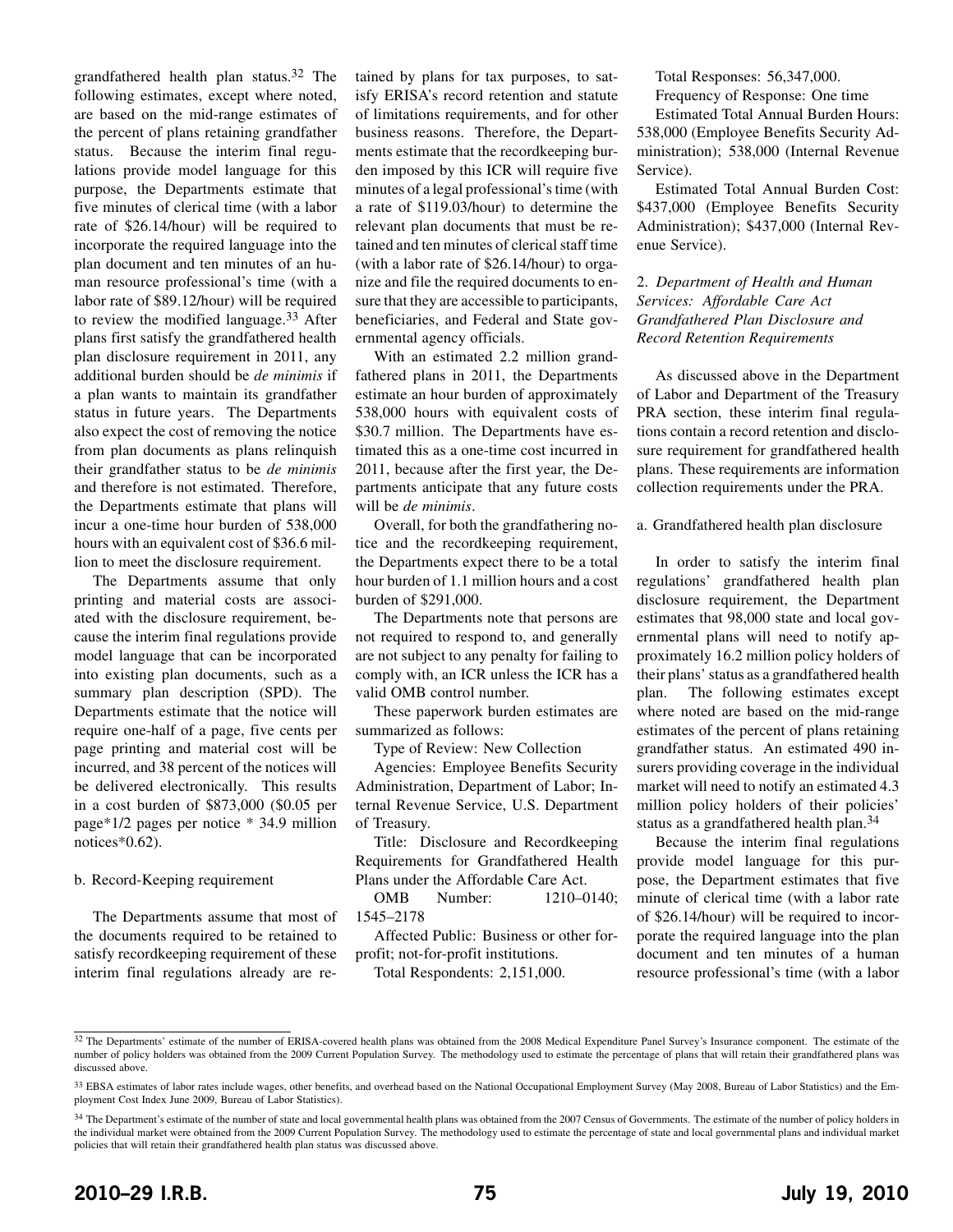rate of \$89.12/hour) will be required to review the modified language.35 After plans first satisfy the grandfathered health plan disclosure requirement in 2011, any additional burden should be *de minimis* if a plan wants to maintain its grandfather status in future years. The Department also expects the cost of removing the notice from plan documents as plans relinquish their grandfather status to be *de minimis* and therefore is not estimated. Therefore, the Department estimates that plans and insurers will incur a one-time hour burden of 26,000 hours with an equivalent cost of \$1.8 million to meet the disclosure requirement.

The Department assumes that only printing and material costs are associated with the disclosure requirement, because the interim final regulations provide model language that can be incorporated into existing plan documents, such as an SPD. The Department estimates that the notice will require one-half of a page, five cents per page printing and material cost will be incurred, and 38 percent of the notices will be delivered electronically. This results in a cost burden of \$318,000 (\$0.05 per page\*1/2 pages per notice \* 12.7 million notices\*0.62).

#### b. Record-Keeping requirement

The Department assumes that most of the documents required to be retained to satisfy the Affordable Care Act's recordkeeping requirement already are retained by plans for tax purpose, to satisfy ERISA's record retention and statute of limitations requirements, and for other business reasons. Therefore, the Department estimates that the recordkeeping burden imposed by this ICR will require five minutes of a legal professional's time (with a rate of \$119.03/hour) to determine the relevant plan documents that must be retained and ten minutes of clerical staff time (with a labor rate of \$26.14/hour) to organize and file the required documents to ensure that they are accessible to participants, beneficiaries, and Federal and State governmental agency officials.

With an estimated 98,000 grandfathered plans and 7,400 grandfathered individual insurance products $36$  in 2011, the Department estimates an hour burden of approximately 26,000 hours with equivalent costs of \$1.5 million. The Department's have estimated this as a one-time cost incurred in 2011, because after the first year, the Department assumes any future costs will be *de minimis*.

Overall, for both the grandfathering notice and the recordkeeping requirement, the Department expects there to be a total hour burden of 53,000 hours and a cost burden of \$318,000.

The Department notes that persons are not required to respond to, and generally are not subject to any penalty for failing to comply with, an ICR unless the ICR has a valid OMB control number.

These paperwork burden estimates are summarized as follows:

*Type of Review*: New collection.

*Agency*: Department of Health and Human Services.

*Title*: Disclosure and Recordkeeping Requirements for Grandfathered Health Plans under the Affordable Care Act.

*OMB Number*: 0938–1093.

*Affected Public*: Business; State, Local,

or Tribal Governments. *Respondents*: 105,000. *Responses*: 20,508,000.

*Frequency of Response*: One-time.

*Estimated Total Annual Burden Hours*: 53,000 hours.

*Estimated Total Annual Burden Cost*: \$318,000.

If you comment on this information collection and recordkeeping requirements, please do either of the following:

1. Submit your comments electronically as specified in the ADDRESSES section of this proposed rule; or

2. Submit your comments to the Office of Information and Regulatory Affairs, Office of Management and Budget,

Attention: OCIIO Desk Officer, OCIIO–9991–IFC

Fax: (202) 395–6974; or Email:

*OIRA\_submission@omb.eop.gov*

#### F. *Congressional Review Act*

These interim final regulations are subject to the Congressional Review Act provisions of the Small Business Regulatory Enforcement Fairness Act of 1996 (5 U.S.C. 801 et seq.) and have been transmitted to Congress and the Comptroller General for review.

#### G. *Unfunded Mandates Reform Act*

The Unfunded Mandates Reform Act of 1995 (Public Law 104–4) requires agencies to prepare several analytic statements before proposing any rules that may result in annual expenditures of \$100 million (as adjusted for inflation) by State, local and tribal governments or the private sector. These interim final regulations are not subject to the Unfunded Mandates Reform Act, because they are being issued as an interim final regulation. However, consistent with the policy embodied in the Unfunded Mandates Reform Act, these interim final regulations have been designed to be the least burdensome alternative for State, local and tribal governments, and the private sector, while achieving the objectives of the Affordable Care Act.

#### H. *Federalism Statement—Department of Labor and Department of Health and Human Services*

Executive Order 13132 outlines fundamental principles of federalism, and requires the adherence to specific criteria by federal agencies in the process of their formulation and implementation of policies that have ''substantial direct effects'' on the States, the relationship between the national government and States, or on the distribution of power and responsibilities among the various levels of government. Federal agencies promulgating regulations that have these federalism implications must consult with State and local officials, and describe the extent of their consultation and the nature of the concerns of State and local officials in the preamble to the regulation.

In the Departments' view, this regulation has federalism implications, because

<sup>35</sup> EBSA estimates of labor rates include wages, other benefits, and overhead based on the National Occupational Employment Survey (May 2008, Bureau of Labor Statistics) and the Employment Cost Index June 2009, Bureau of Labor Statistics).

<sup>&</sup>lt;sup>36</sup> The Department is not certain on the number of products offered in the individual market and requests comments. After reviewing the number of products offered by various insurers in the individual market the Department used an estimate of 15 which it believes is a high estimate.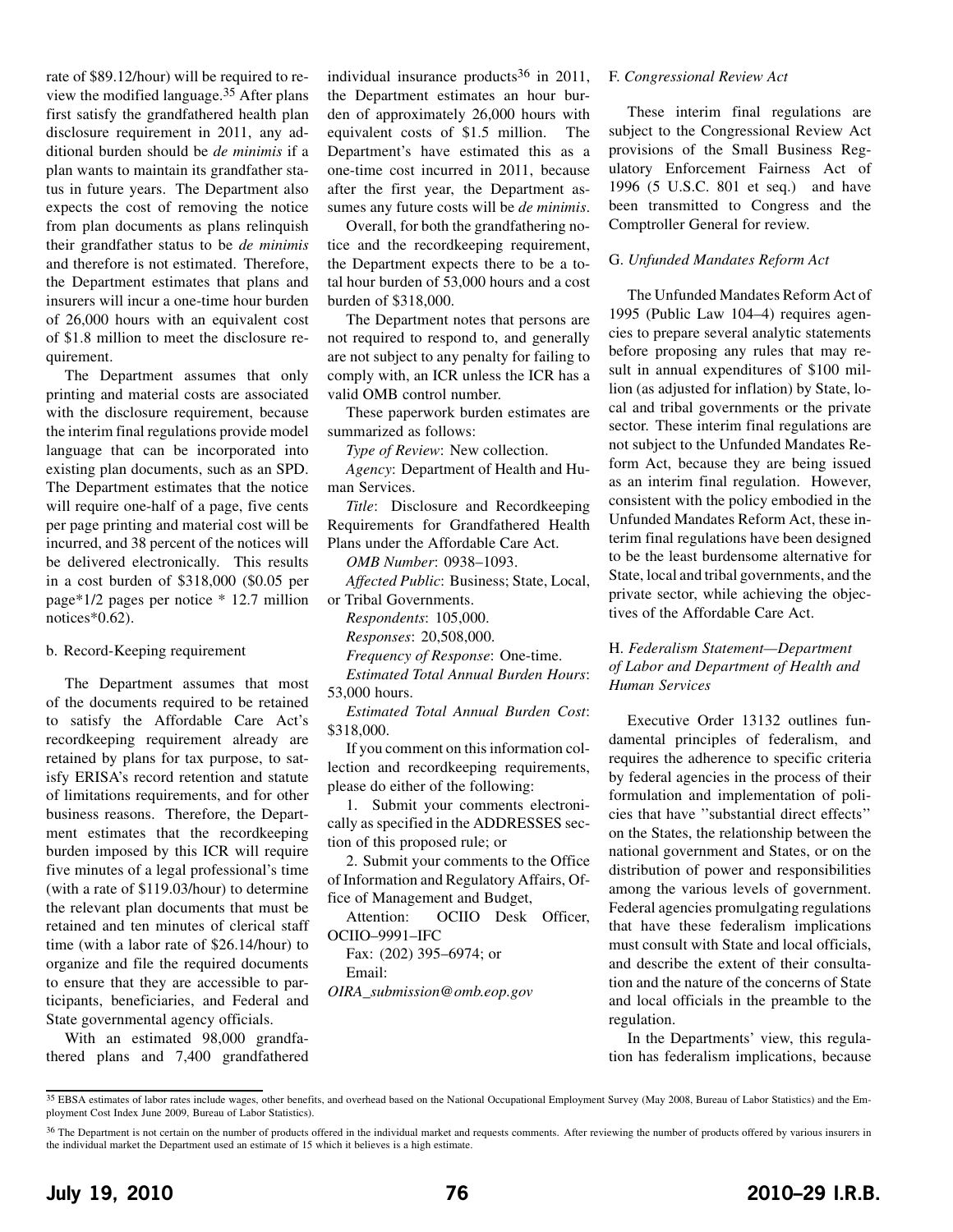it has direct effects on the States, the relationship between the national government and States, or on the distribution of power and responsibilities among various levels of government. However, in the Departments' view, the federalism implications of the regulation is substantially mitigated because, with respect to health insurance issuers, the Departments expect that the majority of States will enact laws or take other appropriate action resulting in their meeting or exceeding the federal standard.

In general, through section 514, ERISA supersedes State laws to the extent that they relate to any covered employee benefit plan, and preserves State laws that regulate insurance, banking, or securities. While ERISA prohibits States from regulating a plan as an insurance or investment company or bank, the preemption provisions of ERISA section 731 and PHS Act section 2724 (implemented in 29 CFR 2590.731(a) and 45 CFR 146.143(a)) apply so that the HIPAA requirements (including those of the Affordable Care Act) are not to be ''construed to supersede any provision of State law which establishes, implements, or continues in effect any standard or requirement solely relating to health insurance issuers in connection with group health insurance coverage except to the extent that such standard or requirement prevents the application of a requirement'' of a federal standard. The conference report accompanying HIPAA indicates that this is intended to be the ''narrowest'' preemption of State laws. (See House Conf. Rep. No. 104–736, at 205, reprinted in 1996 U.S. Code Cong. & Admin. News 2018.) States may continue to apply State law requirements except to the extent that such requirements prevent the application of the Affordable Care Act requirements that are the subject of this rulemaking. State insurance laws that are more stringent than the federal requirements are unlikely to ''prevent the application of'' the Affordable Care Act, and be preempted. Accordingly, States have significant latitude to impose requirements on health insurance issuers that are more restrictive than the federal law.

In compliance with the requirement of Executive Order 13132 that agencies examine closely any policies that may have federalism implications or limit the policy

making discretion of the States, the Departments have engaged in efforts to consult with and work cooperatively with affected State and local officials, including attending conferences of the National Association of Insurance Commissioners and consulting with State insurance officials on an individual basis. It is expected that the Departments will act in a similar fashion in enforcing the Affordable Care Act requirements. Throughout the process of developing these regulations, to the extent feasible within the specific preemption provisions of HIPAA as it applies to the Affordable Care Act, the Departments have attempted to balance the States' interests in regulating health insurance issuers, and Congress' intent to provide uniform minimum protections to consumers in every State. By doing so, it is the Departments' view that they have complied with the requirements of Executive Order 13132.

Pursuant to the requirements set forth in section 8(a) of Executive Order 13132, and by the signatures affixed to these regulations, the Departments certify that the Employee Benefits Security Administration and the Office of Consumer Information and Insurance Oversight have complied with the requirements of Executive Order 13132 for the attached regulation in a meaningful and timely manner.

#### **V. Statutory Authority**

The Department of the Treasury temporary regulations are adopted pursuant to the authority contained in sections 7805 and 9833 of the Code.

The Department of Labor interim final regulations are adopted pursuant to the authority contained in 29 U.S.C. 1027, 1059, 1135, 1161–1168, 1169, 1181–1183, 1181 note, 1185, 1185a, 1185b, 1191, 1191a, 1191b, and 1191c; sec. 101(g), Pub. L.104–191, 110 Stat. 1936; sec. 401(b), Pub. L. 105–200, 112 Stat. 645 (42 U.S.C. 651 note); sec. 512(d), Pub. L. 110–343, 122 Stat. 3881; sec. 1001, 1201, and 1562(e), Pub. L. 111–148, 124 Stat. 119, as amended by Pub. L. 111–152, 124 Stat. 1029; Secretary of Labor's Order 6–2009, 74 FR 21524 (May 7, 2009).

The Department of Health and Human Services interim final regulations are adopted pursuant to the authority contained in sections 2701 through 2763, 2791, and 2792 of the PHS Act (42 USC

300gg through 300gg–63, 300gg–91, and 300gg–92), as amended.

\*\*\*\*\*

Health care, Health insurance, Reporting and recordkeeping requirements, and State regulation of health insurance.

> Steven T. Miller, *Deputy Commissioner for Services and Enforcement, Internal Revenue Service.*

Approved *June 10, 2010*.

Michael F. Mundaca, *Assistant Secretary of the Treasury (Tax Policy).*

Signed this *4th* day of *June*, 2010.

Phyllis C. Borzi, Assistant Secretary Employee Benefits Security Administration Department of Labor

OCIIO–9991–IFC

Approved: *June 8, 2010*.

**Jay Angoff**, Director, Office of Consumer Information and Insurance Oversight.

Approved: *June 9, 2010*.

**Kathleen Sebelius,** *Secretary.*

#### **DEPARTMENT OF THE TREASURY Internal Revenue Service** 26 CFR Chapter I

Accordingly, 26 CFR Parts 54 and 602 are amended as follows:

PART 54—PENSION EXCISE TAXES

1. The authority citation for part 54 is amended by adding entries for §§54.9815–1251T and 54.9815–2714T in numerical order to read in part as follows:

Authority: 26 U.S.C. 7805. \* \* \*

Section 54.9815–1251T also issued under 26 U.S.C. 9833.

Section 54.9815–2714T also issued under 26 U.S.C. 9833. \* \* \*

2. Section 54.9815–1251T is added to read as follows: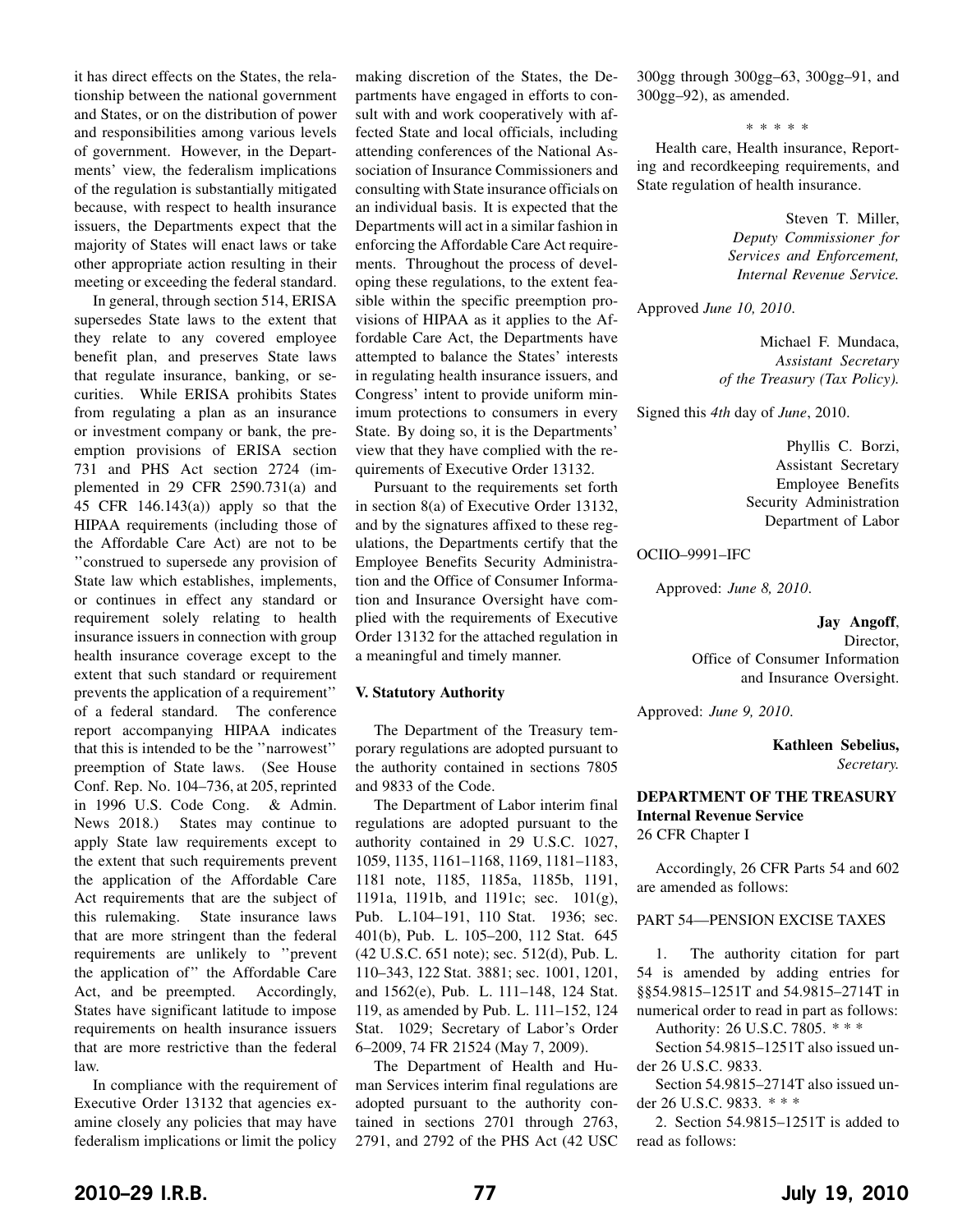#### *§54.9815–1251T Preservation of right to maintain existing coverage (temporary)***.**

(a) *Definition of grandfathered health plan coverage*—(1) *In general*—(i) *Grandfathered health plan coverage* means coverage provided by a group health plan, or a health insurance issuer, in which an individual was enrolled on March 23, 2010 (for as long as it maintains that status under the rules of this section). A group health plan or group health insurance coverage does not cease to be grandfathered health plan coverage merely because one or more (or even all) individuals enrolled on March 23, 2010 cease to be covered, provided that the plan or group health insurance coverage has continuously covered someone since March 23, 2010 (not necessarily the same person, but at all times at least one person). For purposes of this section, a plan or health insurance coverage that provides grandfathered health plan coverage is referred to as a grandfathered health plan. The rules of this section apply separately to each benefit package made available under a group health plan or health insurance coverage.

(ii) Subject to the rules of paragraph (f) of this section for collectively bargained plans, if an employer or employee organization enters into a new policy, certificate, or contract of insurance after March 23, 2010 (because, for example, any previous policy, certificate, or contract of insurance is not being renewed), then that policy, certificate, or contract of insurance is not a grandfathered health plan with respect to the individuals in the group health plan.

(2) *Disclosure of grandfather status*—(i) To maintain status as a grandfathered health plan, a plan or health insurance coverage must include a statement, in any plan materials provided to a participant or beneficiary describing the benefits provided under the plan or health insurance coverage, that the plan or coverage believes it is a grandfathered health plan within the meaning of section 1251 of the Patient Protection and Affordable Care Act and must provide contact information for questions and complaints.

(ii) The following model language can be used to satisfy this disclosure requirement:

This [group health plan or health insurance issuer] believes this [plan or

coverage] is a "grandfathered health plan" under the Patient Protection and Affordable Care Act (the Affordable Care Act). As permitted by the Affordable Care Act, a grandfathered health plan can preserve certain basic health coverage that was already in effect when that law was enacted. Being a grandfathered health plan means that your [plan or policy] may not include certain consumer protections of the Affordable Care Act that apply to other plans, for example, the requirement for the provision of preventive health services without any cost sharing. However, grandfathered health plans must comply with certain other consumer protections in the Affordable Care Act, for example, the elimination of lifetime limits on benefits.

Questions regarding which protections apply and which protections do not apply to a grandfathered health plan and what might cause a plan to change from grandfathered health plan status can be directed to the plan administrator at [insert contact information]. [For ERISA plans, insert: You may also contact the Employee Benefits Security Administration, U.S. Department of Labor at 1–866–444–3272 or *www.dol.gov/ebsa/healthreform*. This website has a table summarizing which protections do and do not apply to grandfathered health plans.] [For individual market policies and nonfederal governmental plans, insert: You may also contact the U.S. Department of Health and Human Services at *www.healthreform.gov*.]

(3) *Documentation of plan or policy terms on March 23, 2010*. To maintain status as a grandfathered health plan, a group health plan, or group health insurance coverage, must, for as long as the plan or health insurance coverage takes the position that it is a grandfathered health plan —

(i) Maintain records documenting the terms of the plan or health insurance coverage in connection with the coverage in effect on March 23, 2010, and any other documents necessary to verify, explain, or clarify its status as a grandfathered health plan; and

(ii) Make such records available for examination upon request.

(4) *Family members enrolling after March 23, 2010*. With respect to an individual who is enrolled in a group health plan or health insurance coverage on March 23, 2010, grandfathered health plan coverage includes coverage of family members of the individual who enroll after March 23, 2010 in the grandfathered health plan coverage of the individual.

(5) *Examples*. The rules of this paragraph (a) are illustrated by the following examples:

*Example 1*. (i) *Facts*. A group health plan not maintained pursuant to a collective bargaining agreement provides coverage through a group health insurance policy from Issuer X on March 23, 2010. For the plan year beginning January 1, 2012, the plan enters into a new policy with Issuer Z.

(ii) *Conclusion*. In this *Example 1*, for the plan year beginning January 1, 2012, the group health insurance coverage issued by Z is not a grandfathered health plan under the rules of paragraph  $(a)(1)(ii)$  of this section because the policy issued by Z did not provide coverage on March 23, 2010.

*Example 2*. (i) *Facts*. A group health plan not maintained pursuant to a collective bargaining agreement offers three benefit packages on March 23, 2010. Option F is a self-insured option. Options G and H are insured options. Beginning July 1, 2013, the plan replaces the issuer for Option H with a new issuer.

(ii) *Conclusion*. In this *Example 2*, the coverage under Option H is not grandfathered health plan coverage as of July 1, 2013, consistent with the rule in paragraph  $(a)(1)(ii)$  of this section. Whether the coverage under Options F and G is grandfathered health plan coverage is determined under the rules of this section, including paragraph (g) of this section. If the plan enters into a new policy, certificate, or contract of insurance for Option G, Option G's status as a grandfathered health plan would cease under paragraph  $(a)(1)(ii)$  of this section.

(b) *Allowance for new employees to join current plan*—(1) *In general*. Subject to paragraph (b)(2) of this section, a group health plan (including health insurance coverage provided in connection with the group health plan) that provided coverage on March 23, 2010 and has retained its status as a grandfathered health plan (consistent with the rules of this section, including paragraph (g) of this section) is grandfathered health plan coverage for new employees (whether newly hired or newly enrolled) and their families enrolling in the plan after March 23, 2010.

(2) *Anti-abuse rules*—(i) *Mergers and acquisitions*. If the principal purpose of a merger, acquisition, or similar business restructuring is to cover new individuals under a grandfathered health plan, the plan ceases to be a grandfathered health plan.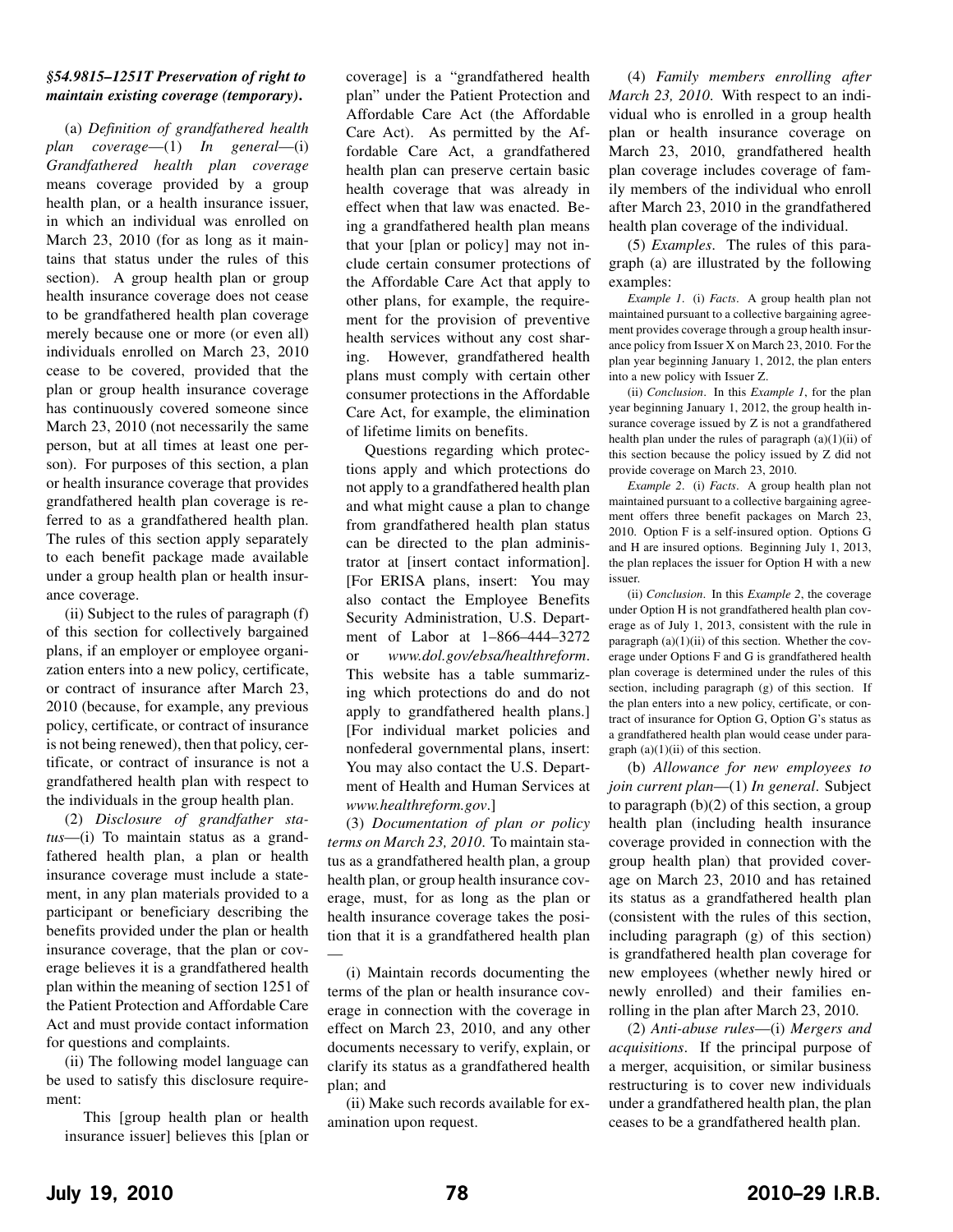(ii) *Change in plan eligibility*. A group health plan or health insurance coverage (including a benefit package under a group health plan) ceases to be a grandfathered health plan if —

(A) Employees are transferred into the plan or health insurance coverage (the transferee plan) from a plan or health insurance coverage under which the employees were covered on March 23, 2010 (the transferor plan);

(B) Comparing the terms of the transferee plan with those of the transferor plan (as in effect on March 23, 2010) and treating the transferee plan as if it were an amendment of the transferor plan would cause a loss of grandfather status under the provisions of paragraph  $(g)(1)$  of this section; and

(C) There was no bona fide employment-based reason to transfer the employees into the transferee plan. For this purpose, changing the terms or cost of coverage is not a bona fide employment-based reason.

(3) *Examples*. The rules of this paragraph (b) are illustrated by the following examples:

*Example 1*. (i) *Facts*. A group health plan offers two benefit packages on March 23, 2010, Options F and G. During a subsequent open enrollment period, some of the employees enrolled in Option F on March 23, 2010 switch to Option G.

(ii) *Conclusion*. In this *Example 1*, the group health coverage provided under Option G remains a grandfathered health plan under the rules of paragraph (b)(1) of this section because employees previously enrolled in Option F are allowed to enroll in Option G as new employees.

*Example 2*. (i) *Facts*. Same facts as *Example 1*, except that the plan sponsor eliminates Option F because of its high cost and transfers employees covered under Option F to Option G. If instead of transferring employees from Option F to Option G, Option F was amended to match the terms of Option G, then Option F would cease to be a grandfathered health plan.

(ii) *Conclusion*. In this *Example 2*, the plan did not have a bona fide employment-based reason to transfer employees from Option F to Option G. Therefore, Option G ceases to be a grandfathered health plan with respect to all employees. (However, any other benefit package maintained by the plan sponsor is analyzed separately under the rules of this section.)

*Example 3*. (i) *Facts*. A group health plan offers two benefit packages on March 23, 2010, Options H and I. On March 23, 2010, Option H provides coverage only for employees in one manufacturing plant. Subsequently, the plant is closed, and some employees in the closed plant are moved to another plant. The employer eliminates Option H and the employees that are moved are transferred to Option I. If instead of transferring employees from Option H to Option I, Option H was amended to match the terms of Option

I, then Option H would cease to be a grandfathered health plan.

(ii) *Conclusion*. In this *Example 3*, the plan has a bona fide employment-based reason to transfer employees from Option H to Option I. Therefore, Option I does not cease to be a grandfathered health plan.

(c) *General grandfathering rule*—(1) Except as provided in paragraphs (d) and (e) of this section, subtitles A and C of title I of the Patient Protection and Affordable Care Act (and the amendments made by those subtitles, and the incorporation of those amendments into section 9815 and ERISA section 715) do not apply to grandfathered health plan coverage. Accordingly, the provisions of PHS Act sections 2701, 2702, 2703, 2705, 2706, 2707, 2709 (relating to coverage for individuals participating in approved clinical trials, as added by section 10103 of the Patient Protection and Affordable Care Act), 2713, 2715A, 2716, 2717, 2719, and 2719A, as added or amended by the Patient Protection and Affordable Care Act, do not apply to grandfathered health plans. (In addition, *see* 45 CFR 147.140(c), which provides that the provisions of PHS Act section 2704, and PHS Act section 2711 insofar as it relates to annual limits, do not apply to grandfathered health plans that are individual health insurance coverage.)

(2) To the extent not inconsistent with the rules applicable to a grandfathered health plan, a grandfathered health plan must comply with the requirements of the Code, the PHS Act, and ERISA applicable prior to the changes enacted by the Patient Protection and Affordable Care Act.

(d) *Provisions applicable to all grandfathered health plans*. The provisions of PHS Act section 2711 insofar as it relates to lifetime limits, and the provisions of PHS Act sections 2712, 2714, 2715, and 2718, apply to grandfathered health plans for plan years beginning on or after September 23, 2010. The provisions of PHS Act section 2708 apply to grandfathered health plans for plan years beginning on or after January 1, 2014.

(e) *Applicability of PHS Act sections 2704, 2711, and 2714 to grandfathered group health plans and group health insurance coverage*—(1) The provisions of PHS Act section 2704 as it applies with respect to enrollees who are under 19 years of age, and the provisions of PHS Act section 2711 insofar as it relates to annual limits, apply to grandfathered health plans that

are group health plans (including group health insurance coverage) for plan years beginning on or after September 23, 2010. The provisions of PHS Act section 2704 apply generally to grandfathered health plans that are group health plans (including group health insurance coverage) for plan years beginning on or after January 1, 2014.

(2) For plan years beginning before January 1, 2014, the provisions of PHS Act section 2714 apply in the case of an adult child with respect to a grandfathered health plan that is a group health plan only if the adult child is not eligible to enroll in an eligible employer-sponsored health plan (as defined in section  $5000A(f)(2)$ ) other than a grandfathered health plan of a parent. For plan years beginning on or after January 1, 2014, the provisions of PHS Act section 2714 apply with respect to a grandfathered health plan that is a group health plan without regard to whether an adult child is eligible to enroll in any other coverage.

(f) *Effect on collectively bargained plans*—(1) *In general*. In the case of health insurance coverage maintained pursuant to one or more collective bargaining agreements between employee representatives and one or more employers that was ratified before March 23, 2010, the coverage is grandfathered health plan coverage at least until the date on which the last of the collective bargaining agreements relating to the coverage that was in effect on March 23, 2010 terminates. Any coverage amendment made pursuant to a collective bargaining agreement relating to the coverage that amends the coverage solely to conform to any requirement added by subtitles A and C of title I of the Patient Protection and Affordable Care Act (and the amendments made by those subtitles, and the incorporation of those amendments into section 9815 and ERISA section 715) is not treated as a termination of the collective bargaining agreement. After the date on which the last of the collective bargaining agreements relating to the coverage that was in effect on March 23, 2010 terminates, the determination of whether health insurance coverage maintained pursuant to a collective bargaining agreement is grandfathered health plan coverage is made under the rules of this section other than this paragraph (f) (comparing the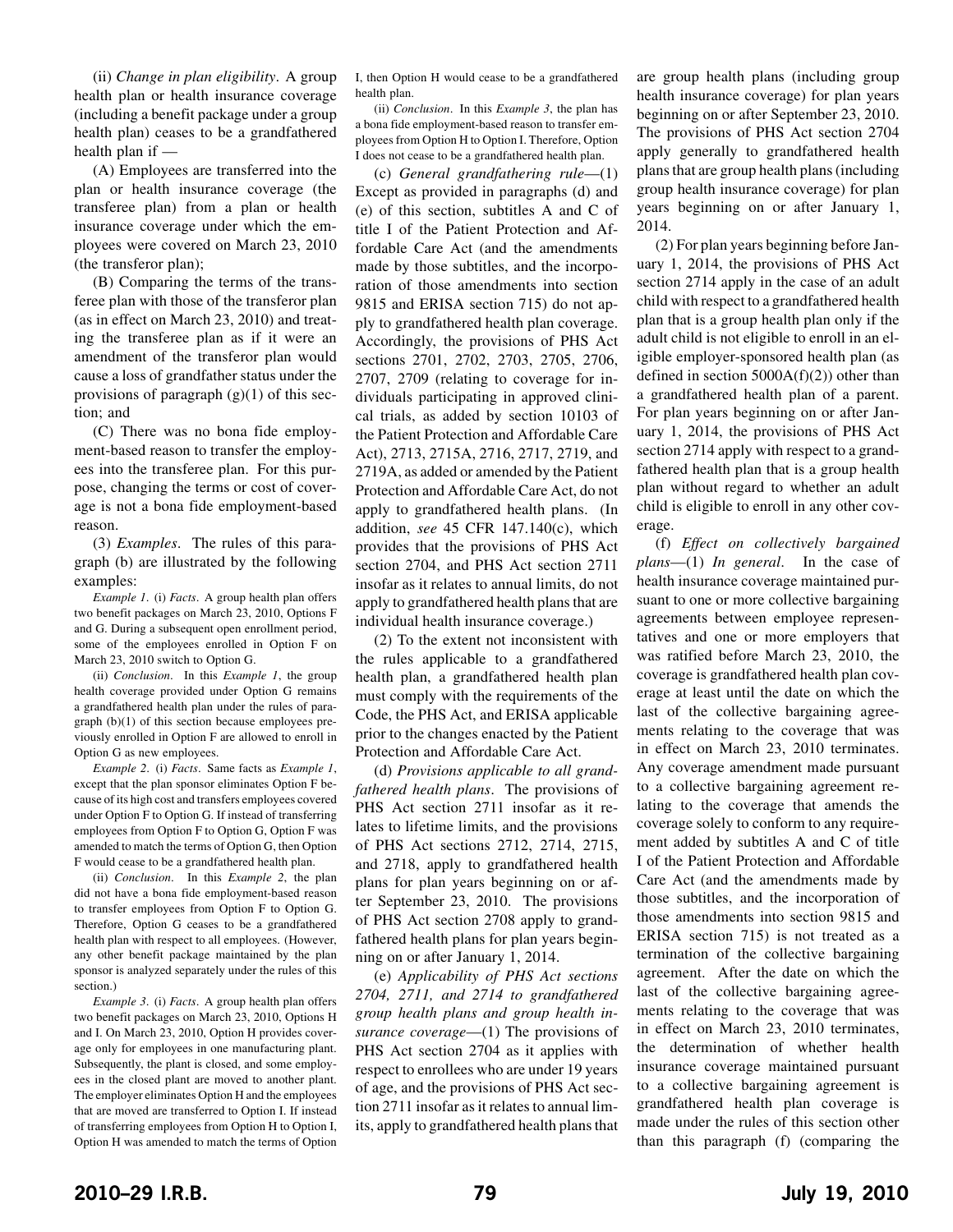terms of the health insurance coverage after the date the last collective bargaining agreement terminates with the terms of the health insurance coverage that were in effect on March 23, 2010) and, for any changes in insurance coverage after the termination of the collective bargaining agreement, under the rules of paragraph  $(a)(1)(ii)$  of this section.

(2) *Examples*. The rules of this paragraph (f) are illustrated by the following examples:

*Example 1*. (i) *Facts*. A group health plan maintained pursuant to a collective bargaining agreement provides coverage through a group health insurance policy from Issuer W on March 23, 2010. The collective bargaining agreement has not been amended and will not expire before December 31, 2011. The group health plan enters into a new group health insurance policy with Issuer Y for the plan year starting on January 1, 2011.

(ii) *Conclusion*. In this *Example 1*, the group health plan, and the group health insurance policy provided by Y, remains a grandfathered health plan with respect to existing employees and new employees and their families because the coverage is maintained pursuant to a collective bargaining agreement ratified prior to March 23, 2010 that has not terminated.

*Example 2*. (i) *Facts*. Same facts as *Example 1*, except the coverage with Y is renewed under a new collective bargaining agreement effective January 1, 2012, with the only changes since March 23, 2010 being changes that do not cause the plan to cease to be a grandfathered health plan under the rules of this section, including paragraph (g) of this section.

(ii) *Conclusion*. In this *Example 2*, the group health plan remains a grandfathered health plan pursuant to the rules of this section. Moreover, the group health insurance policy provided by Y remains a grandfathered health plan under the rules of this section, including paragraph (g) of this section.

(g) *Maintenance of grandfather status*—(1) *Changes causing cessation of grandfather status*. Subject to paragraph  $(g)(2)$  of this section, the rules of this paragraph  $(g)(1)$  describe situations in which a group health plan or health insurance coverage ceases to be a grandfathered health plan.

(i) *Elimination of benefits*. The elimination of all or substantially all benefits to diagnose or treat a particular condition causes a group health plan or health insurance coverage to cease to be a grandfathered health plan. For this purpose, the elimination of benefits for any necessary element to diagnose or treat a condition is considered the elimination of all or substantially all benefits to diagnose or treat a particular condition.

(ii) *Increase in percentage cost-sharing requirement*. Any increase, measured from March 23, 2010, in a percentage costsharing requirement (such as an individual's coinsurance requirement) causes a group health plan or health insurance coverage to cease to be a grandfathered health plan.

(iii) *Increase in a fixed-amount costsharing requirement other than a copayment.* Any increase in a fixed-amount cost-sharing requirement other than a copayment (for example, deductible or outof-pocket limit), determined as of the effective date of the increase, causes a group health plan or health insurance coverage to cease to be a grandfathered health plan, if the total percentage increase in the costsharing requirement measured from March 23, 2010 exceeds the maximum percentage increase (as defined in paragraph  $(g)(3)(ii)$ ) of this section).

(iv) *Increase in a fixed-amount copayment*. Any increase in a fixed-amount copayment, determined as of the effective date of the increase, causes a group health plan or health insurance coverage to cease to be a grandfathered health plan, if the total increase in the copayment measured from March 23, 2010 exceeds the greater of:

(A) An amount equal to \$5 increased by medical inflation, as defined in paragraph  $(g)(3)(i)$  of this section (that is, \$5 times medical inflation, plus \$5), or

(B) The maximum percentage increase (as defined in paragraph  $(g)(3)(ii)$  of this section), determined by expressing the total increase in the copayment as a percentage.

(v) *Decrease in contribution rate by employers and employee organizations*—(A) *Contribution rate based on cost of coverage*. A group health plan or group health insurance coverage ceases to be a grandfathered health plan if the employer or employee organization decreases its contribution rate based on cost of coverage (as defined in paragraph  $(g)(3)(iii)(A)$  of this section) towards the cost of any tier of coverage for any class of similarly situated individuals (as described in §54.9802–1(d)) by more than 5 percentage points below the contribution rate for the coverage period that includes March 23, 2010.

(B) *Contribution rate based on a formula*. A group health plan or group health insurance coverage ceases to be a grandfathered health plan if the employer or employee organization decreases its contribution rate based on a formula (as defined in paragraph  $(g)(3)(iii)(B)$  of this section) towards the cost of any tier of coverage for any class of similarly situated individuals (as described in  $\S 54.9802 - 1(d)$ ) by more than 5 percent below the contribution rate for the coverage period that includes March 23, 2010.

(vi) *Changes in annual limits*—(A) *Addition of an annual limit*. A group health plan, or group health insurance coverage, that, on March 23, 2010, did not impose an overall annual or lifetime limit on the dollar value of all benefits ceases to be a grandfathered health plan if the plan or health insurance coverage imposes an overall annual limit on the dollar value of benefits.

(B) *Decrease in limit for a plan or coverage with only a lifetime limit*. A group health plan, or group health insurance coverage, that, on March 23, 2010, imposed an overall lifetime limit on the dollar value of all benefits but no overall annual limit on the dollar value of all benefits ceases to be a grandfathered health plan if the plan or health insurance coverage adopts an overall annual limit at a dollar value that is lower than the dollar value of the lifetime limit on March 23, 2010.

(C) *Decrease in limit for a plan or coverage with an annual limit*. A group health plan, or group health insurance coverage, that, on March 23, 2010, imposed an overall annual limit on the dollar value of all benefits ceases to be a grandfathered health plan if the plan or health insurance coverage decreases the dollar value of the annual limit (regardless of whether the plan or health insurance coverage also imposed an overall lifetime limit on March 23, 2010 on the dollar value of all benefits).

(2) *Transitional rules*—(i) *Changes made prior to March 23, 2010*. If a group health plan or health insurance issuer makes the following changes to the terms of the plan or health insurance coverage, the changes are considered part of the terms of the plan or health insurance coverage on March 23, 2010 even though they were not effective at that time and such changes do not cause a plan or health insurance coverage to cease to be a grandfathered health plan:

(A) Changes effective after March 23, 2010 pursuant to a legally binding contract entered into on or before March 23, 2010;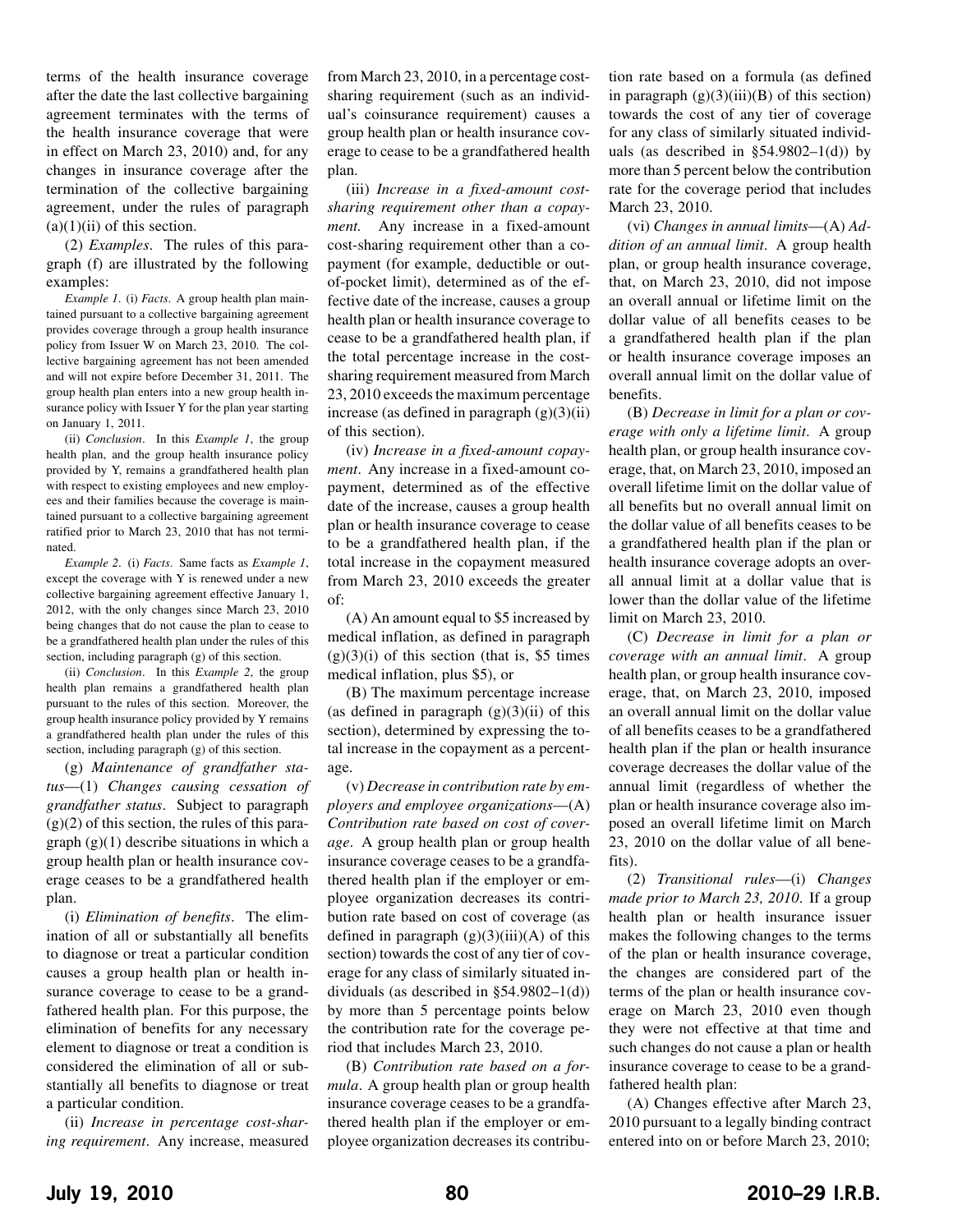(B) Changes effective after March 23, 2010 pursuant to a filing on or before March 23, 2010 with a State insurance department; or

(C) Changes effective after March 23, 2010 pursuant to written amendments to a plan that were adopted on or before March 23, 2010.

(ii) *Changes made after March 23, 2010 and adopted prior to issuance of regulations*. If, after March 23, 2010, a group health plan or health insurance issuer makes changes to the terms of the plan or health insurance coverage and the changes are adopted prior to June 14, 2010, the changes will not cause the plan or health insurance coverage to cease to be a grandfathered health plan if the changes are revoked or modified effective as of the first day of the first plan year (in the individual market, policy year) beginning on or after September 23, 2010, and the terms of the plan or health insurance coverage on that date, as modified, would not cause the plan or coverage to cease to be a grandfathered health plan under the rules of this section, including paragraph  $(g)(1)$ of this section. For this purpose, changes will be considered to have been adopted prior to June 14, 2010 if:

(A) The changes are effective before that date;

(B) The changes are effective on or after that date pursuant to a legally binding contract entered into before that date;

(C) The changes are effective on or after that date pursuant to a filing before that date with a State insurance department; or

(D) The changes are effective on or after that date pursuant to written amendments to a plan that were adopted before that date.

(3) *Definitions*—(i) *Medical inflation defined*. For purposes of this paragraph (g), the term *medical inflation* means the increase since March 2010 in the overall medical care component of the Consumer Price Index for All Urban Consumers (CPI-U) (unadjusted) published by the Department of Labor using the 1982 — 1984 base of 100. For this purpose, the increase in the overall medical care component is computed by subtracting 387.142 (the overall medical care component of the CPI-U (unadjusted) published by the Department of Labor for March 2010, using the 1982 — 1984 base of 100) from the index amount for any month in the 12

months before the new change is to take effect and then dividing that amount by 387.142.

(ii) *Maximum percentage increase defined*. For purposes of this paragraph (g), the term *maximum percentage increase* means medical inflation (as defined in paragraph  $(g)(3)(i)$  of this section), expressed as a percentage, plus 15 percentage points.

(iii) *Contribution rate defined*. For purposes of paragraph  $(g)(1)(v)$  of this section:

(A) *Contribution rate based on cost of coverage*. The term *contribution rate based on cost of coverage* means the amount of contributions made by an employer or employee organization compared to the total cost of coverage, expressed as a percentage. The total cost of coverage is determined in the same manner as the applicable premium is calculated under the COBRA continuation provisions of section  $4980B(f)(4)$ , section 604 of ERISA, and section 2204 of the PHS Act. In the case of a self-insured plan, contributions by an employer or employee organization are equal to the total cost of coverage minus the employee contributions towards the total cost of coverage.

(B) *Contribution rate based on a formula*. The term *contribution rate based on a formula* means, for plans that, on March 23, 2010, made contributions based on a formula (such as hours worked or tons of coal mined), the formula.

(4) *Examples*. The rules of this paragraph (g) are illustrated by the following examples:

*Example 1*. (i) *Facts*. On March 23, 2010, a grandfathered health plan has a coinsurance requirement of 20% for inpatient surgery. The plan is subsequently amended to increase the coinsurance requirement to 25%.

(ii) *Conclusion*. In this *Example 1*, the increase in the coinsurance requirement from 20% to 25% causes the plan to cease to be a grandfathered health plan.

*Example 2*. (i) *Facts*. Before March 23, 2010, the terms of a group health plan provide benefits for a particular mental health condition, the treatment for which is a combination of counseling and prescription drugs. Subsequently, the plan eliminates benefits for counseling.

(ii) *Conclusion*. In this *Example 2*, the plan ceases to be a grandfathered health plan because counseling is an element that is necessary to treat the condition. Thus the plan is considered to have eliminated substantially all benefits for the treatment of the condition.

*Example 3*. (i) *Facts*. On March 23, 2010, a grandfathered health plan has a copayment requirement of \$30 per office visit for specialists. The plan is subsequently amended to increase the copayment requirement to \$40. Within the 12-month period before the \$40 copayment takes effect, the greatest value of the overall medical care component of the CPI-U (unadjusted) is 475.

(ii) *Conclusion*. In this *Example 3*, the increase in the copayment from \$30 to \$40, expressed as a percentage, is  $33.33\%$  (40 - 30 = 10; 10 ÷ 30 = 0.3333;  $0.3333 = 33.33\%$ ). Medical inflation (as defined in paragraph  $(g)(3)(i)$  of this section) from March 2010 is  $0.2269$  (475 - 387.142 = 87.858; 87.858  $\div$  387.142 = 0.2269). The maximum percentage increase permitted is 37.69% (0.2269 = 22.69%; 22.69% +  $15%$  = 37.69%). Because 33.33% does not exceed 37.69%, the change in the copayment requirement at that time does not cause the plan to cease to be a grandfathered health plan.

*Example 4*. (i) *Facts*. Same facts as *Example 3*, except the grandfathered health plan subsequently increases the \$40 copayment requirement to \$45 for a later plan year. Within the 12-month period before the \$45 copayment takes effect, the greatest value of the overall medical care component of the CPI-U (unadjusted) is 485.

(ii) *Conclusion*. In this *Example 4*, the increase in the copayment from \$30 (the copayment that was in effect on March 23, 2010) to \$45, expressed as a percentage, is  $50\%$  (45 - 30 = 15; 15 ÷ 30 = 0.5; 0.5 = 50%). Medical inflation (as defined in paragraph  $(g)(3)(i)$  of this section) from March 2010 is 0.2527  $(485 - 387.142 = 97.858; 97.858 \div 387.142 = 0.2527).$ The increase that would cause a plan to cease to be a grandfathered health plan under paragraph (g)(1)(iv) of this section is the greater of the maximum percentage increase of 40.27% (0.2527 = 25.27%; 25.27% +  $15\% = 40.27\%$ , or \$6.26 (\$5 x 0.2527 = \$1.26; \$1.26)  $+$  \$5 = \$6.26).

Because 50% exceeds 40.27% and \$15 exceeds \$6.26, the change in the copayment requirement at that time causes the plan to cease to be a grandfathered health plan.

*Example 5*. (i) *Facts*. On March 23, 2010, a grandfathered health plan has a copayment of \$10 per office visit for primary care providers. The plan is subsequently amended to increase the copayment requirement to \$15. Within the 12-month period before the \$15 copayment takes effect, the greatest value of the overall medical care component of the CPI-U (unadjusted) is 415.

(ii) *Conclusion*. In this *Example 5*, the increase in the copayment, expressed as a percentage, is 50%  $(15 - 10 = 5; 5 \div 10 = 0.5; 0.5 = 50\%)$ . Medical inflation (as defined in paragraph  $(g)(3)$  of this section) from March 2010 is  $0.0720$  (415.0 - 387.142 = 27.858; 27.858  $\div$  387.142 = 0.0720). The increase that would cause a plan to cease to be a grandfathered health plan under paragraph  $(g)(1)(iv)$  of this section is the greater of the maximum percentage increase of  $22.20\%$  (0.0720 = 7.20%; 7.20% + 15% = 22.20), or  $$5.36 ($5 \times 0.0720 = $0.36; $0.36 + $5 = $5.36)$ . The \$5 increase in copayment in this *Example 5* would not cause the plan to cease to be a grandfathered health plan pursuant to paragraph  $(g)(1)(iv)$ this section, which would permit an increase in the copayment of up to \$5.36.

*Example 6*. (i) *Facts*. The same facts as *Example 5*, except on March 23, 2010, the grandfathered health plan has no copayment (\$0) for office visits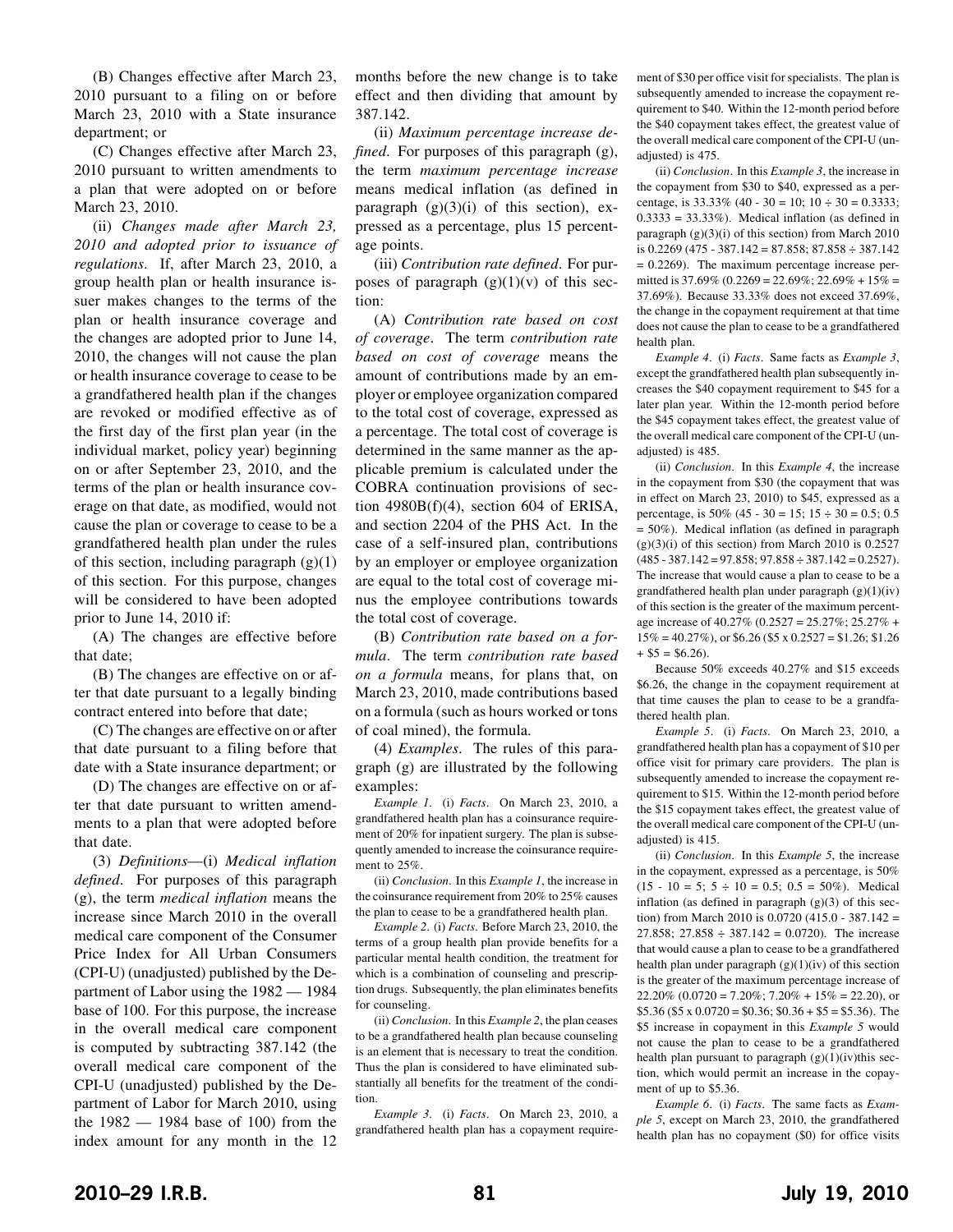for primary care providers. The plan is subsequently amended to increase the copayment requirement to \$5.

(ii) *Conclusion*. In this *Example 6*, medical inflation (as defined in paragraph  $(g)(3)(i)$  of this section) from March 2010 is 0.0720 (415.0 - 387.142 = 27.858; 27.858  $\div$  387.142 = 0.0720). The increase that would cause a plan to cease to be a grandfathered health plan under paragraph (g)(1)(iv)(A) of this section is \$5.36 (\$5 x 0.0720 = \$0.36; \$0.36 + \$5 = \$5.36). The \$5 increase in copayment in this *Example 6* is less than the amount calculated pursuant to paragraph  $(g)(1)(iv)(A)$  of this section of \$5.36. Thus, the \$5 increase in copayment does not cause the plan to cease to be a grandfathered health plan.

*Example 7*. (i) *Facts*. On March 23, 2010, a self-insured group health plan provides two tiers of coverage — self-only and family. The employer contributes 80% of the total cost of coverage for self-only and 60% of the total cost of coverage for family. Subsequently, the employer reduces the contribution to 50% for family coverage, but keeps the same contribution rate for self-only coverage.

(ii) *Conclusion*. In this *Example 7*, the decrease of 10 percentage points for family coverage in the contribution rate based on cost of coverage causes the plan to cease to be a grandfathered health plan. The fact that the contribution rate for self-only coverage remains the same does not change the result.

*Example 8*. (i) *Facts*. On March 23, 2010, a self-insured grandfathered health plan has a COBRA premium for the 2010 plan year of \$5000 for selfonly coverage and \$12,000 for family coverage. The required employee contribution for the coverage is \$1000 for self-only coverage and \$4000 for family coverage. Thus, the contribution rate based on cost

of coverage for 2010 is 80% ((5000 - 1000)/5000) for self-only coverage and 67% ((12,000 - 4000)/12,000) for family coverage. For a subsequent plan year, the COBRA premium is \$6000 for self-only coverage and \$15,000 for family coverage. The employee contributions for that plan year are \$1200 for self-only coverage and \$5000 for family coverage. Thus, the contribution rate based on cost of coverage is 80% ((6000 - 1200)/6000) for self-only coverage and 67% ((15,000 - 5000)/15,000) for family coverage.

(ii) *Conclusion*. In this *Example 8*, because there is no change in the contribution rate based on cost of coverage, the plan retains its status as a grandfathered health plan. The result would be the same if all or part of the employee contribution was made pre-tax through a cafeteria plan under section 125 of the Internal Revenue Code.

*Example 9*. (i) *Facts*. Before March 23, 2010, Employer W and Individual B enter into a legally binding employment contract that promises B lifetime health coverage upon termination. Prior to termination, B is covered by W's self-insured grandfathered group health plan. B is terminated after March 23, 2010 and W purchases a new health insurance policy providing coverage to B, consistent with the terms of the employment contract.

(ii) *Conclusion*. In this *Example 9*, because no individual is enrolled in the health insurance policy on March 23, 2010, it is not a grandfathered health plan.

(h) *Expiration date*. This section expires on or before June 14, 2013.

3. Section 54.9815–2714T is amended by revising paragraphs (h) and (i) to read as follows:

\*\*\*\*\*

(h) *Applicability date*. The provisions of this section apply for plan years beginning on or after September 23, 2010. *See* §54.9815–1251T for determining the application of this section to grandfathered health plans.

(i) *Expiration date*. This section expires on or before May 10, 2013.

#### PART 602—OMB CONTROL NUMBERS UNDER THE PAPERWORK REDUCTION ACT

4. The authority citation for part 602 continues to read in part as follows:

Authority: 26 U.S.C. 7805. \* \* \*

5. Section 602.101(b) is amended by adding the following entry in numerical order to the table to read as follows:

*§602.101 OMB Control numbers*.

\*\*\*\*\* (b) \* \* \*

| CFR part or section where<br>identified and described | Current OMB<br>control No. |
|-------------------------------------------------------|----------------------------|
| * * * * *                                             |                            |
| 54.9815–1251T<br>* * * * *                            | 1545–2178                  |

(Filed by the Office of the Federal Register on June 14, 2010, 11:15 a.m., and published in the issue of the Federal Register for June 17, 2010, 75 F.R. 34537)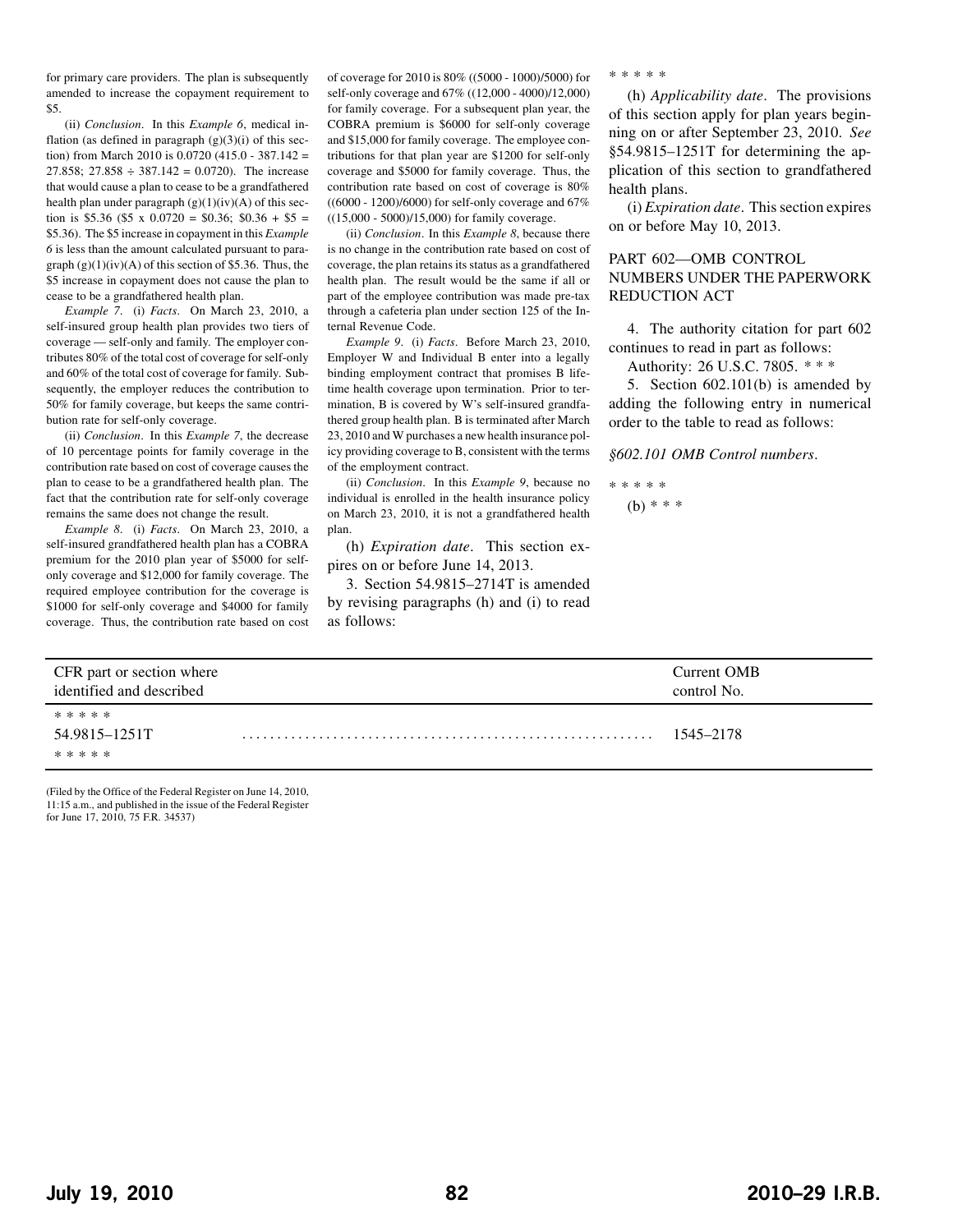# <span id="page-30-0"></span>**Part III. Administrative, Procedural, and Miscellaneous**

**Information Reporting Under the Amendments to Section 6041 for Payments to Corporations and Payments of Gross Proceeds and With Respect to Property**

## **Notice 2010–51**

#### PURPOSE

This notice invites public comments regarding guidance to be provided concerning new requirements with respect to the reporting of payments made in the course of the payor's trade or business. The new reporting requirements are in section 6041 of the Internal Revenue Code (the Code), which was amended by section 9006 of the Patient Protection and Affordable Care Act of 2010, Pub. L. No. 111–148, 124 Stat. 119 (the Act). Very generally, these amendments expand existing information reporting requirements to apply to payments made to corporations and to include certain payments of gross proceeds and with respect to property. The new reporting requirements under these amendments apply to payments made after December 31, 2011.

#### BACKGROUND

Section 6041 generally requires information returns to be made by every person (payor) engaged in a trade or business who makes payments, as defined in section 6041(a), aggregating \$600 or more in any taxable year to another person (payee) in the course of the payor's trade or business. The information returns must be filed with the Internal Revenue Service and corresponding statements must be sent to each payee. Form 1099–MISC, *Miscellaneous Income,* is generally used for this purpose, although Form W–2, *Wage and Tax Statement*, is generally used for payments to employees. *See* Treas. Reg.  $§1.6041-1(a)(2).$ 

The Act amended section 6041(a) to add payments of "amounts in consideration for property" and "gross proceeds" to the list of payments subject to reporting. However, the Act retained existing exceptions in section 6041(a) for "payments

to which section  $6042(a)(1)$ ,  $6044(a)(1)$ , 6047(e), 6049(a), or 6050N(a) applies," and "payments with respect to which a statement is required under the authority of section  $6042(a)(2)$ ,  $6044(a)(2)$ , or 6045." These excepted payments include most interest, dividends, royalties, and securities and broker transactions.

The Act also added new section 6041(h) regarding the application of section 6041 to payments made to corporations. Existing regulations under section 6041 generally except payments to corporations, exempt organizations, governmental entities, international organizations, and retirement plans from reporting under section 6041. *See* Treas. Reg. §1.6041–3(p). New section 6041(h) provides that, notwithstanding any regulation prescribed by the Secretary before the date of enactment, for purposes of section 6041, the term "person" includes any corporation that is not an organization exempt from tax under section 501(a). Thus, under new section 6041(h), payments to corporations that are not taxexempt may be subject to information reporting.

Finally, the Act added new section 6041(i) authorizing the Secretary to prescribe such regulations and other guidance as may be appropriate or necessary to carry out the purposes of section 6041, including rules to prevent duplicative reporting of transactions. Also, section 6041(a) provides generally that information returns under section 6041 shall be furnished under such regulations and in such form and manner, and to such extent, as may be prescribed by the Secretary.

#### REQUEST FOR PUBLIC COMMENTS

The Treasury Department and the Internal Revenue Service intend to issue guidance that will implement these changes to section 6041 in a manner that minimizes burden and avoids duplicative reporting. This notice requests comments regarding possible approaches to the section 6041 guidance that will assist in achieving those goals.

For example, the Treasury Department and the Internal Revenue Service have already issued a proposed regulation that would allow a broad exception from section 6041 information reporting for payment card transactions that would otherwise be reportable under section 6050W of the Code, effective for payments beginning in 2011. This proposed regulation is expected to be finalized later this summer. Thus, business purchases made with payment cards will be exempt from information reporting under section 6041.

The Treasury Department and the Internal Revenue Service request comments on additional circumstances in which duplicative reporting might otherwise occur under section 6041 and another Code section, such as section 3402(t), and on rules that would prevent such duplicative reporting. Specific comments are also requested regarding the burden associated with implementing the new reporting requirements for different types of taxpayers and businesses.

Additional issues on which comments are requested include:

1. The appropriate scope of the terms "gross proceeds" and "amounts in consideration for property" in section 6041(a), as amended, and how to interpret these terms in a manner that minimizes the reporting burden and avoids duplicative reporting.

2. Whether or how the expanded reporting requirements should apply to payments between affiliated corporations, such as payments related to intercompany transactions within the same consolidated group.

3. The appropriate time and manner of reporting to the Service, and what, if any, changes to existing practices for Form 1099 information reporting to the Service are needed to minimize burden in compliance with the new reporting requirements.

4. What, if any, changes to Form W–9, *Request for Taxpayer Identification Number and Certification*, and the existing rules for soliciting taxpayer identification numbers (TINs) are needed to minimize the burden for payors to obtain TINs from payees, what are the privacy concerns with respect to TINs, and what are other concerns regarding identifying payees.

5. How should the backup withholding requirements for missing TINs under the expanded new reporting requirements be administered in order to minimize burden on payors.

Interested parties are invited to submit comments on this notice by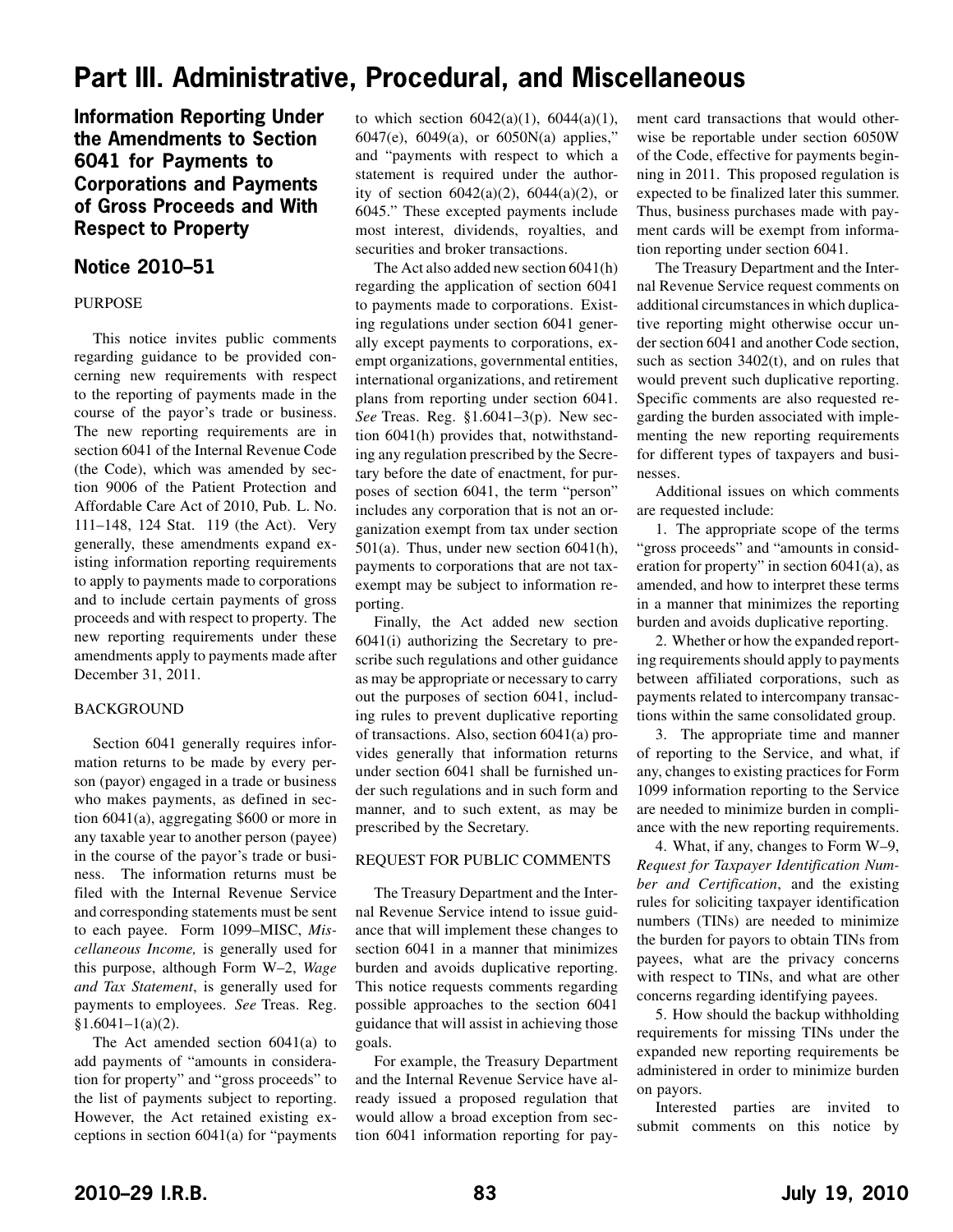September 29, 2010. Written comments should be submitted to: Internal Revenue Service, CC:PA:LPD:PR (Notice 2010–51), Room 5203, P.O. Box 7604, Ben Franklin Station, Washington, DC 20044. Alternatively, comments may be hand delivered between the hours of 8:00 a.m. and 4:00 p.m. Monday to Friday to CC:PA:LPD:PR (Notice 2010–51), Courier's Desk, Internal Revenue Service, 1111 Constitution Avenue NW, Washington, D.C. Comments may also be transmitted electronically via the following e-mail address: *Notice.Comments@irscounsel.treas.gov*. Please include "Notice 2010–51" in the subject line of any electronic communications. All comments will

be available for public inspection and copying.

The principal author of this notice is Keith Brau of the Office of Associate Chief Counsel (Procedure & Administration). For further information regarding this notice, please contact Keith Brau at (202) 622–4940 (not a toll-free call).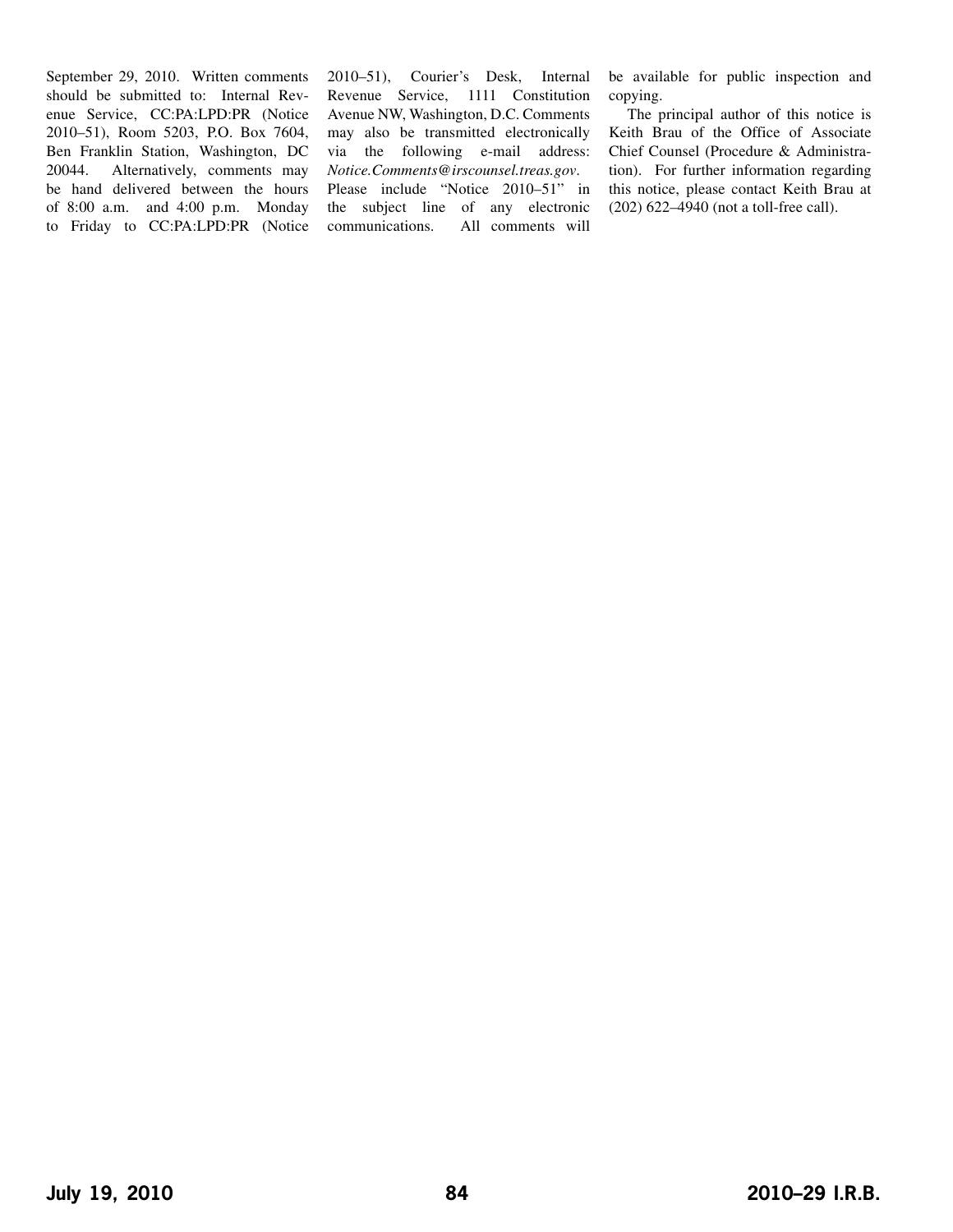# <span id="page-32-0"></span>**Part IV. Items of General Interest**

**Notice of Proposed Rulemaking by Cross-Reference to Temporary Regulations**

## **Group Health Plans and Health Insurance Coverage Rules Relating to Status as a Grandfathered Health Plan under the Patient Protection and Affordable Care Act**

## **REG–118412–10**

AGENCY: Internal Revenue Service (IRS), Treasury.

ACTION: Notice of proposed rulemaking by cross-reference to temporary regulations.

SUMMARY: Elsewhere in this issue of the Bulletin, the IRS is issuing temporary regulations (T.D. 9489) under the provisions of the Patient Protection and Affordable Care Act (the Affordable Care Act) dealing with rules relating to status as a grandfathered health plan. The IRS is issuing the temporary regulations at the same time that the Employee Benefits Security Administration of the U.S. Department of Labor and the Office of Consumer Information and Insurance Oversight of the U.S. Department of Health and Human Services are issuing substantially similar interim final regulations with respect to group health plans and health insurance coverage offered in connection with a group health plan under the Employee Retirement Income Security Act of 1974 and the Public Health Service Act. The temporary regulations provide guidance to employers, group health plans, and health insurance issuers providing group health insurance coverage. The text of those temporary regulations also serves as the text of these proposed regulations.

DATES: Written or electronic comments and requests for a public hearing must be received by September 15, 2010.

ADDRESSES: Send submissions to: CC:PA:LPD:PR (REG–118412–10), room 5205, Internal Revenue Service, P.O. Box 7604, Ben Franklin Station, Washington, DC 20044. Submissions may be hand-delivered to: CC:PA:LPD:PR (REG–118412–10), Courier's Desk, Internal Revenue Service, 1111 Constitution Avenue, NW, Washington DC 20224. Alternatively, taxpayers may submit comments electronically via the Federal eRulemaking Portal at *http://www.regulations.gov* (IRS REG–118412–10).

FOR FURTHER INFORMATION CONTACT: Concerning the regulations, Karen Levin at 202–622–6080; concerning submissions of comments or to request a hearing, Regina Johnson, 202–622–7180 (not toll-free numbers).

#### SUPPLEMENTARY INFORMATION:

#### **Paperwork Reduction Act**

The collection of information contained in this notice of proposed rulemaking has been submitted to the Office of Management and Budget for review in accordance with the Paperwork Reduction Act of 1995 (44 U.S.C. 3507(d)). Comments on the collection of information should be sent to the **Office of Management and Budget**, Attn: Desk Officer for the Department of the Treasury, Office of Information and Regulatory Affairs, Washington, DC 20503, with copies to the **Internal Revenue Service**, Attn: IRS Reports Clearance Officer, SE:W:CAR:MP:T:T:SP, Washington, DC 20224. Comments on the collection of information should be received by August 16, 2010. Comments are specifically requested concerning:

- Whether the proposed collection of information is necessary for the proper performance of the functions of the Internal Revenue Service, including whether the information will have practical utility;
- The accuracy of the estimated burdens associated with the proposed collection of information (see the preamble to the temporary regulations published elsewhere in this issue of the Bulletin);
- How to enhance the quality, utility, and clarity of the information to be collected;
- How to minimize the burden of complying with the proposed collection of information, including the application of automated collection techniques or other forms of information technology; and
- Estimates of capital or start-up costs and costs of operation, maintenance, and purchase of services to provide information.

The collections of information are in  $$54.9815-1251T(a)(2)$  and  $(a)(3)$  (see the temporary regulations published elsewhere in this issue of the Bulletin). The temporary regulations require any group health plan or group health insurance coverage intended to be a grandfathered health plan to include in any description of plan benefits provided to participants or beneficiaries a statement that the plan or issuer believes the plan or health insurance coverage is a grandfathered health plan under section 1251 of the Affordable Care Act. The temporary regulations provide model language for this purpose. The temporary regulations also require any such plan or issuer to maintain records documenting the terms of the plan or health insurance coverage on March 23, 2010 and any other documents necessary to verify, explain, or clarify its status as a grandfathered health plan. The likely respondents to the collections of information requirements are business or other for-profit institutions, and nonprofit institutions. Responses to this collection of information are mandatory if a plan or health insurance coverage is intended to be a grandfathered health plan under the Affordable Care Act.

An agency may not conduct or sponsor, and a person is not required to respond to, a collection of information unless it displays a valid control number assigned by the Office of Management and Budget.

Books or records relating to a collection of information must be retained as long as their contents may become material in the administration of any internal revenue law. Generally tax returns and tax return information are confidential, as required by 26 U.S.C. 6103.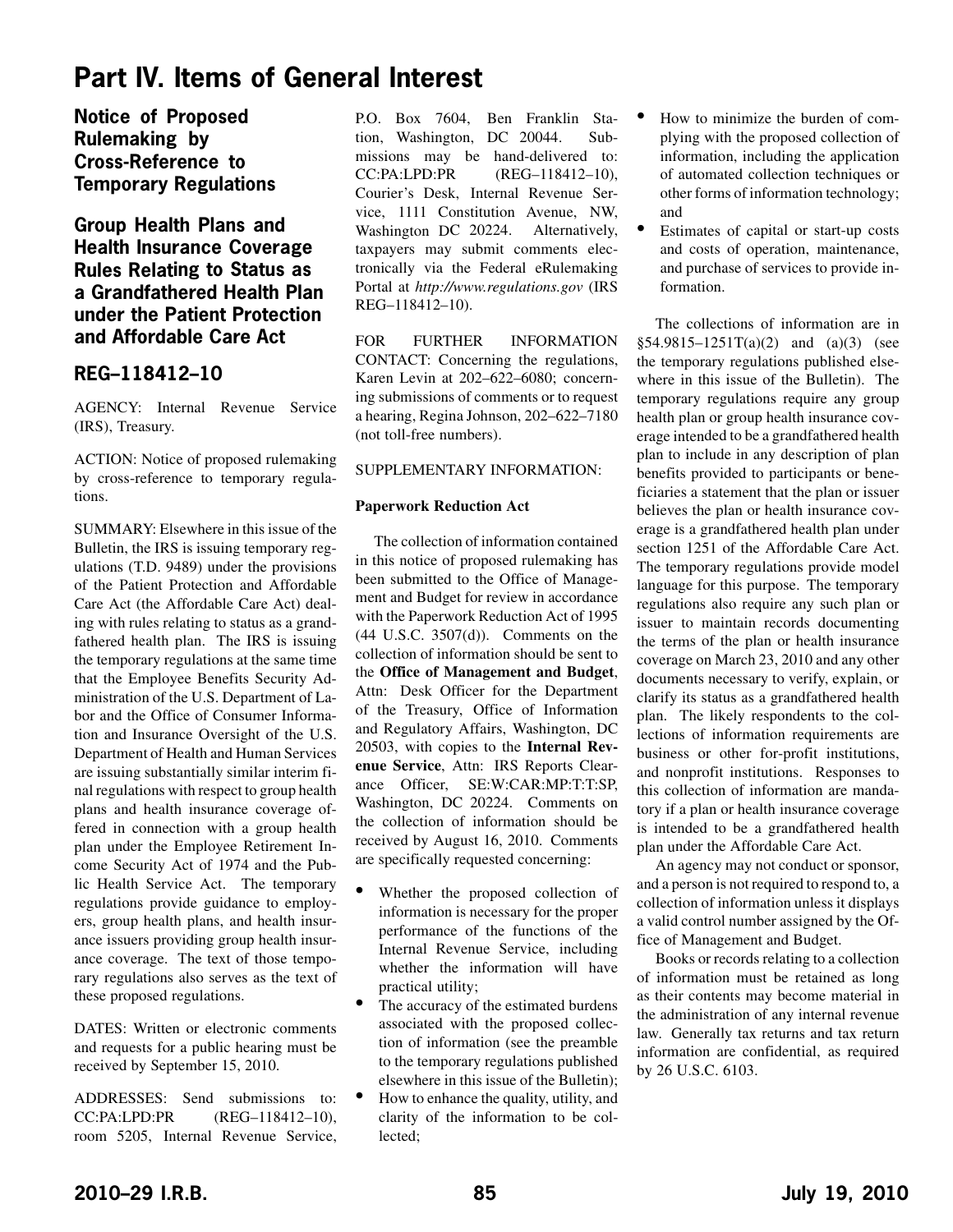#### **Background**

The temporary regulations published elsewhere in this issue of the Bulletin add §54.9815–1251T to the Miscellaneous Excise Tax Regulations. The proposed and temporary regulations are being published as part of a joint rulemaking with the Department of Labor and the Department of Health and Human Services (the joint rulemaking). The text of those temporary regulations also serves as the text of these proposed regulations. The preamble to the temporary regulations explains the temporary regulations and these proposed regulations.

#### **Special Analyses**

It has been determined that this notice of proposed rulemaking is not a significant regulatory action as defined in Executive Order 12866. Therefore, a regulatory assessment is not required. It has also been determined that section 553(b) of the Administrative Procedure Act (5 U.S.C. chapter 5) does not apply to this proposed regulation. It is hereby certified that the collections of information contained in this notice of proposed rulemaking will not have a significant impact on a substantial number of small entities. Accordingly, a regulatory flexibility analysis is not required.

The temporary regulations require any group health plan or group health insurance coverage intended to be a grandfathered health plan to include in any description of plan benefits provided to participants or beneficiaries a statement that the plan or issuer believes the plan or health insurance coverage is a grandfathered health plan under section 1251 of the Affordable Care Act. The temporary regulations provide model language for this purpose. This disclosure requirement applies only when the plan or issuer is otherwise distributing a description of plan benefits. For group health plans maintained by small entities, it is anticipated that the health insurance issuer will prepare the description of plan benefits in almost all cases. Thus, there will almost always be no burden of statement preparation imposed on small business entities. Because the distribution is not required other than when a description of plan benefits is otherwise provided, the distribution requirement will not add

any burden to plans maintained by small business entities. For this reason, the information collection requirement of providing a statement, in descriptions of plan benefits, that the plan is intended to be a grandfathered health plan will not impose a significant impact on a substantial number of small entities.

The temporary regulations also require any plan or issuer intending the group health plan or health insurance coverage to be a grandfathered health plan to maintain records documenting the terms of the plan or health insurance coverage on March 23, 2010 and any other documents necessary to verify, explain, or clarify its status as a grandfathered health plan. Under the temporary regulations, if a sponsor of a group health plan switches to an insurance policy under which none of its employees was covered on March 23, 2010, the plan ceases to be a grandfathered health plan. Thus, an insured plan can maintain its status as a grandfathered health plan only by renewing its contract with the same health insurance issuer. Almost all plans maintained by small business entities are insured plans, and the issuer is also required to satisfy this recordkeeping requirement for the health insurance coverage to remain a grandfathered health plan. It is anticipated that the issuer will satisfy this recordkeeping obligation for almost all small businesses. For this reason, this information collection requirement will not impose a significant impact on a substantial number of small entities.

For further information and for analyses relating to the joint rulemaking, see the preamble to the joint rulemaking. Pursuant to section 7805(f) of the Internal Revenue Code, this regulation has been submitted to the Chief Counsel for Advocacy of the Small Business Administration for comment on its impact on small business.

#### **Comments and Requests for a Public Hearing**

Before these proposed regulations are adopted as final regulations, consideration will be given to any written comments (a signed original and eight (8) copies) or electronic comments that are submitted timely to the IRS. Comments are specifically requested on the clarity of the proposed regulations and how they may be made easier to understand. All comments will be available for public inspection and copying. A public hearing may be scheduled if requested in writing by a person that timely submits written comments. If a public hearing is scheduled, notice of the date, time, and place for the hearing will be published in the **Federal Register**.

#### **Drafting Information**

The principal author of these proposed regulations is Karen Levin, Office of the Division Counsel/Associate Chief Counsel (Tax Exempt and Government Entities), IRS. The proposed regulations, as well as the temporary regulations, have been developed in coordination with personnel from the U.S. Department of Labor and the U.S. Department of Health and Human Services.

\*\*\*\*\*

#### **Proposed Amendments to the Regulations**

Accordingly, 26 CFR part 54 is proposed to be amended as follows:

#### PART 54—PENSION EXCISE TAXES

Paragraph 1. The authority citation for part 54 is amended by adding an entry in numerical order to read as follows:

Authority: 26 U.S.C. 7805 \* \* \*

Section 54.9815–1251 also issued under 26 U.S.C. 9833. \* \* \*

Par. 2. Section 54.9815–1251 is added to read as follows:

#### *§54.9815–1251 Preservation of right to maintain existing coverage*.

[The text of proposed §54.9815–1251 is the same as the text of §54.9815–1251T published elsewhere in this issue of the Bulletin].

> Steven T. Miller, *Deputy Commissioner for Services and Enforcement.*

(Filed by the Office of the Federal Register on June 14, 2010, 11:15 a.m., and published in the issue of the Federal Register for June 17, 2010, 75 F.R. 34571)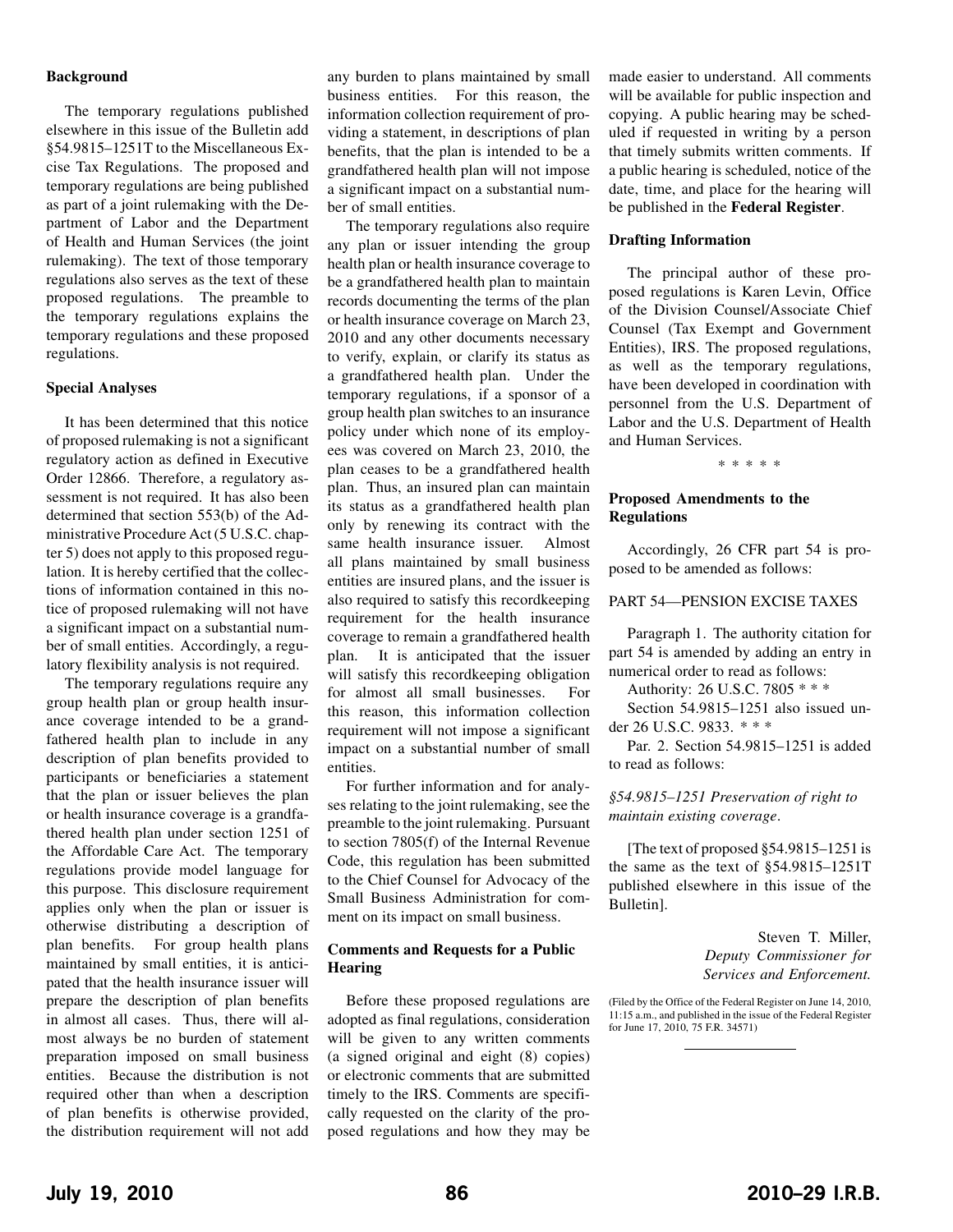## <span id="page-34-0"></span>**Deletions From Cumulative List of Organizations Contributions to Which are Deductible Under Section 170 of the Code**

### **Announcement 2010–45**

The Internal Revenue Service has revoked its determination that the organizations listed below qualify as organizations described in sections  $501(c)(3)$  and 170(c)(2) of the Internal Revenue Code of 1986.

Generally, the Service will not disallow deductions for contributions made to a listed organization on or before the date of announcement in the Internal Revenue Bulletin that an organization no longer qualifies. However, the Service is not precluded from disallowing a deduction for any contributions made after an organization ceases to qualify under section  $170(c)(2)$  if the organization has not timely filed a suit for declaratory judgment under section 7428 and if the contributor (1) had knowledge of the revocation of the ruling or determination letter, (2) was aware that such revocation was imminent, or (3) was in part responsible for or was aware of the activities or omissions of the organization that brought about this revocation.

If on the other hand a suit for declaratory judgment has been timely filed, contributions from individuals and organizations described in section  $170(c)(2)$  that are otherwise allowable will continue to be deductible. Protection under section 7428(c) would begin on July 12, and would end on the date the court first determines that the organization is not described in section  $170(c)(2)$  as more particularly set forth in section  $7428(c)(1)$ . For individual contributors, the maximum deduction protected is \$1,000, with a husband and wife treated as one contributor. This benefit is not extended to any individual, in whole or in part, for the acts or omissions of the organization that were the basis for revocation.

Baby Boomers and Beyond, Inc. Denham Springs, LA

Children's Angelcare Aid International, Inc. San Diego, CA

Institute for Unpopular Culture San Francisco, CA

Jolene's Horse Rescue Palmdale, CA

Military Order of the Cootie of the US Tent # 20, Wellston, OK

Rochester Hills Dance & Arts Society Rochester Hills, MI

City Club Dallas, TX

Four a Foundation an Integrated Auxiliary of First Baptist Church Garland, TX

Georgian Community Services Program, Inc. Morrow, GA

TARU Gardens, Inc Charlottesville, VA

UTAH Citizens Alliance Salt Lake City, UT

## **Notice of Disposition of Declaratory Judgment Proceedings under Section 7428**

## **Announcement 2010–46**

This announcement serves notice to donors that on February 5, 2009, the United States Tax Court entered a stipulated decision that effective December 20, 2000, the organization listed below is not recognized as an organization described in section  $501(c)(3)$ , is not exempt from tax under section  $501(a)$ , and is not eligible to receive deductible charitable contributions as an organization described in section 170(c)(2).

Douglas and Valerie Wood Charitable Supporting Organization Latrobe, PA

DPA Alliance Corporation Provo, UT

After Bankruptcy Foundation, Inc. Fishers, IN

America's Faith Centered Education, Inc. Sandy, UT

Airport Working Group of Orange County Newport Beach, CA

Bear Soldier Industries Bismarck, ND

Chadwell-Townsend Private Foundation Bellbrook, OH

Golden Age Benefits Society Westlake Village, CA

Jordan Ministries, Inc. Dover, FL

Newton Family Foundation West Jordan, UT

United American Housing & Education Foundation Houston, TX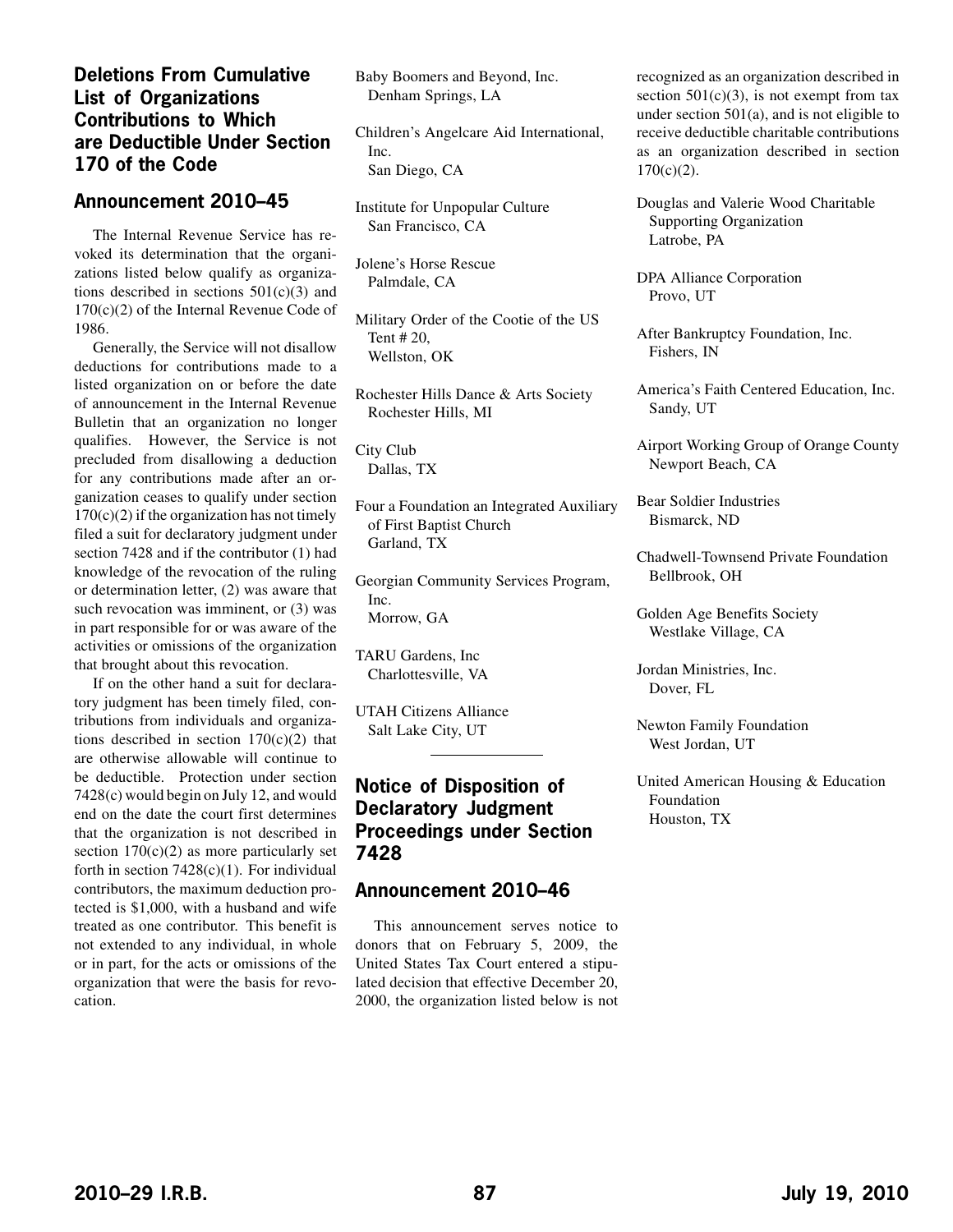# Definition of Terms

*Revenue rulings and revenue procedures (hereinafter referred to as "rulings") that have an effect on previous rulings use the following defined terms to describe the effect:*

*Amplified* describes a situation where no change is being made in a prior published position, but the prior position is being extended to apply to a variation of the fact situation set forth therein. Thus, if an earlier ruling held that a principle applied to A, and the new ruling holds that the same principle also applies to B, the earlier ruling is amplified. (Compare with *modified*, below).

*Clarified* is used in those instances where the language in a prior ruling is being made clear because the language has caused, or may cause, some confusion. It is not used where a position in a prior ruling is being changed.

*Distinguished* describes a situation where a ruling mentions a previously published ruling and points out an essential difference between them.

*Modified* is used where the substance of a previously published position is being changed. Thus, if a prior ruling held that a principle applied to A but not to B, and the new ruling holds that it applies to both A

and B, the prior ruling is modified because it corrects a published position. (Compare with *amplified* and *clarified*, above).

*Obsoleted* describes a previously published ruling that is not considered determinative with respect to future transactions. This term is most commonly used in a ruling that lists previously published rulings that are obsoleted because of changes in laws or regulations. A ruling may also be obsoleted because the substance has been included in regulations subsequently adopted.

*Revoked* describes situations where the position in the previously published ruling is not correct and the correct position is being stated in a new ruling.

*Superseded* describes a situation where the new ruling does nothing more than restate the substance and situation of a previously published ruling (or rulings). Thus, the term is used to republish under the 1986 Code and regulations the same position published under the 1939 Code and regulations. The term is also used when it is desired to republish in a single ruling a series of situations, names, etc., that were previously published over a period of time in separate rulings. If the new ruling does more than restate the substance

of a prior ruling, a combination of terms is used. For example, *modified* and *superseded* describes a situation where the substance of a previously published ruling is being changed in part and is continued without change in part and it is desired to restate the valid portion of the previously published ruling in a new ruling that is self contained. In this case, the previously published ruling is first modified and then, as modified, is superseded.

*Supplemented* is used in situations in which a list, such as a list of the names of countries, is published in a ruling and that list is expanded by adding further names in subsequent rulings. After the original ruling has been supplemented several times, a new ruling may be published that includes the list in the original ruling and the additions, and supersedes all prior rulings in the series.

*Suspended* is used in rare situations to show that the previous published rulings will not be applied pending some future action such as the issuance of new or amended regulations, the outcome of cases in litigation, or the outcome of a Service study.

# **Abbreviations**

*The following abbreviations in current use and formerly used will appear in material published in the Bulletin.*

- *A*—Individual. *Acq.*—Acquiescence. *B*—Individual. *BE*—Beneficiary. *BK*—Bank. *B.T.A.*—Board of Tax Appeals. *C*—Individual. *C.B.*—Cumulative Bulletin. *CFR*—Code of Federal Regulations. *CI*—City. *COOP*—Cooperative. *Ct.D.*—Court Decision. *CY*—County. *D*—Decedent. *DC*—Dummy Corporation. *DE*—Donee. *Del. Order*—Delegation Order. *DISC*—Domestic International Sales Corporation. *DR*—Donor. *E*—Estate. *EE*—Employee. *E.O.*—Executive Order.
- *ER*—Employer. *ERISA*—Employee Retirement Income Security Act. *EX*—Executor. *F*—Fiduciary. *FC*—Foreign Country. *FICA*—Federal Insurance Contributions Act. *FISC*—Foreign International Sales Company. *FPH*—Foreign Personal Holding Company. *F.R.*—Federal Register. *FUTA*—Federal Unemployment Tax Act. *FX*—Foreign corporation. *G.C.M.*—Chief Counsel's Memorandum. *GE*—Grantee. *GP*—General Partner. *GR*—Grantor. *IC*—Insurance Company. *I.R.B.*—Internal Revenue Bulletin. *LE*—Lessee. *LP*—Limited Partner. *LR*—Lessor. *M*—Minor. *Nonacq.*—Nonacquiescence. *O*—Organization. *P*—Parent Corporation. *PHC*—Personal Holding Company.
- *PRS*—Partnership. *PTE*—Prohibited Transaction Exemption. *Pub. L.*—Public Law. *REIT*—Real Estate Investment Trust. *Rev. Proc.*—Revenue Procedure. *Rev. Rul.*—Revenue Ruling. *S*—Subsidiary. *S.P.R.*—Statement of Procedural Rules. *Stat.*—Statutes at Large. *T*—Target Corporation. *T.C.*—Tax Court. *T.D.* —Treasury Decision. *TFE*—Transferee. *TFR*—Transferor. *T.I.R.*—Technical Information Release. *TP*—Taxpayer. *TR*—Trust. *TT*—Trustee. *U.S.C.*—United States Code. *X*—Corporation. *Y*—Corporation. *Z* —Corporation.

*PO*—Possession of the U.S.

*PR*—Partner.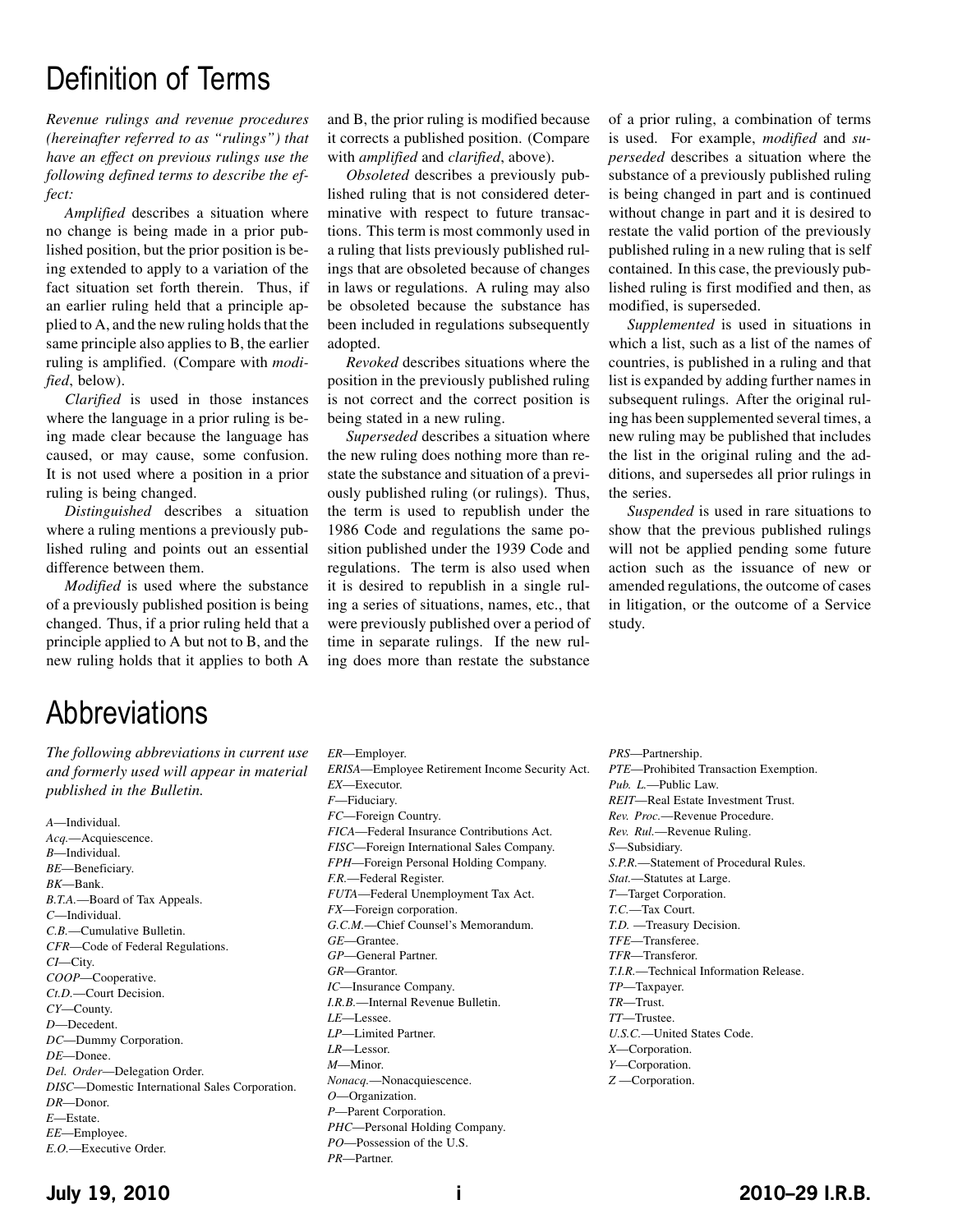### **Numerical Finding List1**

Bulletins 2010–27 through 2010–29

#### **Announcements:**

2010-43, 2010-27 I.R.B. *42* 2010-44, 2010-28 I.R.B. *54* 2010-45, 2010-29 I.R.B. *[87](#page-34-0)* 2010-46, 2010-29 I.R.B. *[87](#page-34-0)*

#### **Notices:**

2010-48, 2010-27 I.R.B. *9* 2010-49, 2010-27 I.R.B. *10* 2010-50, 2010-27 I.R.B. *12* 2010-51, 2010-29 I.R.B. *[83](#page-30-0)*

#### **Proposed Regulations:**

REG-112841-10, 2010-27 I.R.B. *41* REG-118412-10, 2010-29 I.R.B. *[85](#page-32-0)*

#### **Revenue Procedures:**

2010-25, 2010-27 I.R.B. *16*

#### **Revenue Rulings:**

2010-18, 2010-27 I.R.B. *1*

#### **Treasury Decisions:**

9486, 2010-27 I.R.B. *3* 9487, 2010-28 I.R.B. *48* 9488, 2010-28 I.R.B. *51* 9489, 2010-29 I.R.B. *[55](#page-2-0)*

<sup>&</sup>lt;sup>1</sup> A cumulative list of all revenue rulings, revenue procedures, Treasury decisions, etc., published in Internal Revenue Bulletins 2010-1 through 2010-26 is in Internal Revenue Bulletin 2010–26, dated June 28, 2010.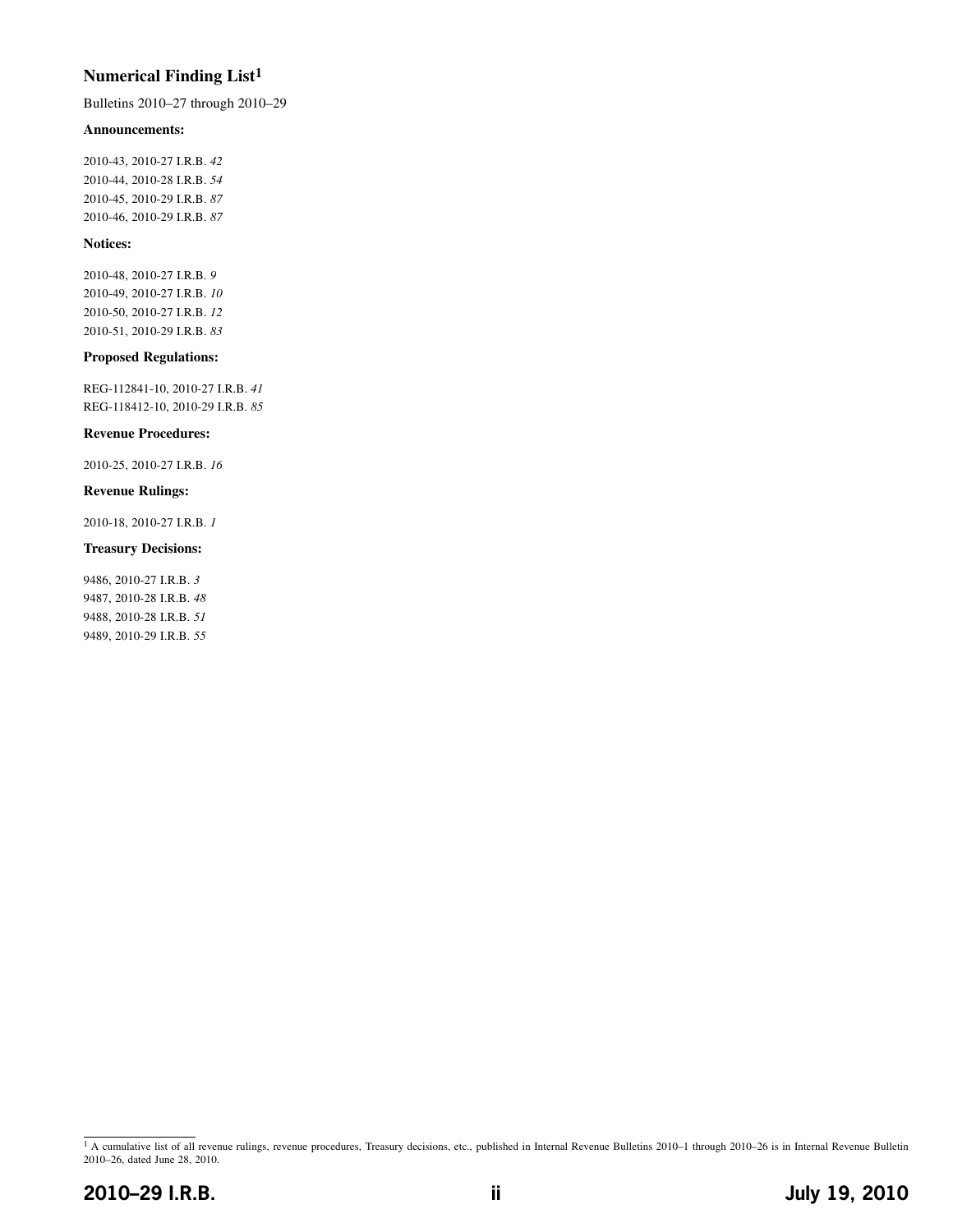### **Finding List of Current Actions on Previously Published Items1**

Bulletins 2010–27 through 2010–29

#### **Revenue Procedures:**

#### **2007-44**

Modified by Notice 2010-48, 2010-27 I.R.B. *9*

#### **2009-18**

Obsoleted in part by Rev. Proc. 2010-25, 2010-27 I.R.B. *16*

<sup>1</sup> A cumulative list of current actions on previously published items in Internal Revenue Bulletins 2010–1 through 2010–26 is in Internal Revenue Bulletin 2010–26, dated June 28, 2010.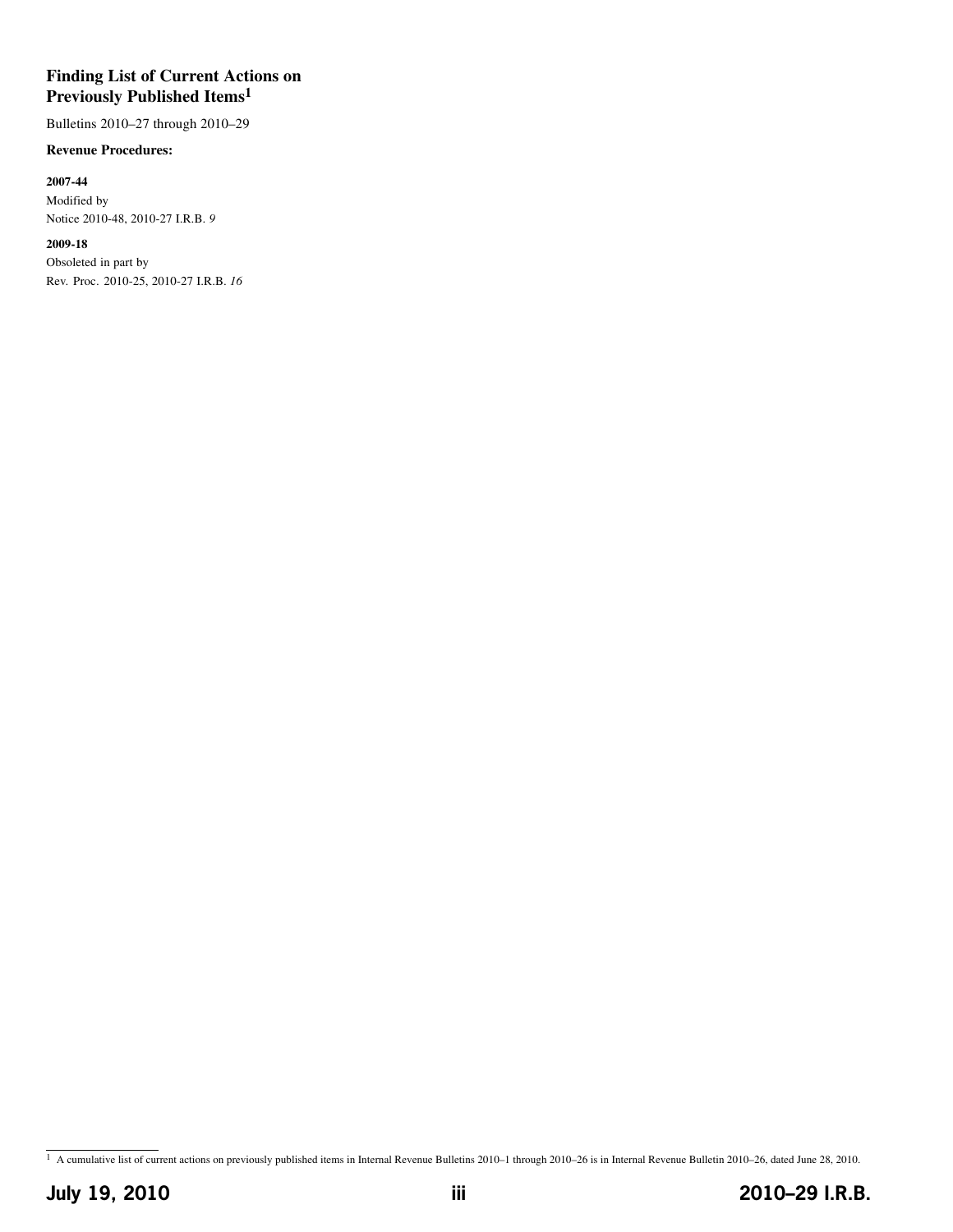

Standing Order Service.

Qty.

Order Service:

Standing Order

(enter account information at right)

Please print or type your name.

Daytime phone number (

quickly and easily.

I am enclosing the \$50 initial deposit.

ZIRSC



**Order Processing Code:** 3465

Easy Secure Internet:<br>bookstore.gpo.gov

#### Publications

| Qty. | <b>Stock Number</b> | Title                           | Price<br>Each | Total<br>Price |
|------|---------------------|---------------------------------|---------------|----------------|
|      | 048-004-02467-5     | Cum. Bulletin 1999-3            | 20.40         |                |
|      | 048-004-02462-4     | Cum. Bulletin 2001-2 (Jul-Dec)  | 24.00         |                |
|      | 048-004-02480-2     | Cum. Bulletin 2001-3            | 71.00         |                |
|      | 048-004-02470-5     | Cum. Bulletin 2002-2 (Jul-Dec)  | 28.80         |                |
|      | 048-004-02486-1     | Cum. Bulletin 2002-3            | 54.00         |                |
|      | 048-004-02483-7     | Cum. Bulletin 2004-2 (July-Dec) | 54.00         |                |
|      | 048-004-02488-8     | Cum. Bulletin 2005-2            | 56.00         |                |

Standing Order Service\* To automatically receive future editions of Internal Revenue Cumulative Bulletins without having to initiate a new purchase order, sign below for

Authorization I hereby authorize the Superintendent of Documents to charge my account for Standing

**SuDocs Deposit Account** 

□ YES! Open a SOD Deposit Account for me so I can order future publications

A Deposit Account will enable you to use Standing Order Service to receive subsequent volumes quickly and automatically. For an initial deposit of \$50 you can establish your Superintendent of Documents Deposit

 $\square$  VISA  $\square$  MasterCard  $\square$  Discover/NOVUS  $\square$  American Express □ Superintendent of Documents (SOD) Deposit Account Authorizing signature (Standing orders not valid unless signed.)

**Total for Publications** 

Title

Internal Revenue Cumulative Bulletins

### **Internal Revenue Cumulative Bulletins Publications and Subscription Order Form**

Toll Free: 866 512-1800 DC Area: 202 512-2800 Fax: 202 512-2250

Mail: Superintendent of Documents P.O. Box 371954 Pittsburgh, PA 15250-7954

| Qty.           | List ID               | Title                                                                                                                             | Price                          | Total |
|----------------|-----------------------|-----------------------------------------------------------------------------------------------------------------------------------|--------------------------------|-------|
|                | <b>IRS</b>            | Internal Revenue Bulletin                                                                                                         | Each<br>\$247                  | Price |
|                |                       |                                                                                                                                   |                                |       |
|                |                       | Optional - Add \$50 to open Deposit Account                                                                                       | <b>Total for Subscriptions</b> |       |
|                |                       | <b>Total for Publications and Subscriptions</b>                                                                                   |                                |       |
|                |                       | NOTE: Price includes regular shipping and handling and is<br>subject to change. International customers please<br>add 40 percent. |                                |       |
|                |                       | <b>DUCOVER</b><br>VISA<br><b>MasterCa</b><br>NetVUS                                                                               |                                |       |
|                |                       | Check method of payment:                                                                                                          |                                |       |
|                |                       | $\Box$ Check payable to Superintendent of Documents                                                                               |                                |       |
|                | SOD Deposit Account   |                                                                                                                                   |                                |       |
| $\square$ visa |                       | □ MasterCard<br>$\Box$ Discover/Novus                                                                                             | $\Box$ American Express        |       |
|                |                       |                                                                                                                                   |                                |       |
|                |                       |                                                                                                                                   |                                |       |
|                |                       | (expiration date)                                                                                                                 | Thank you for your Order!      |       |
|                | Authorizing signature |                                                                                                                                   |                                | 06/06 |
|                |                       | Company or personal name                                                                                                          | (Please type or print)         |       |
|                |                       | Additional address/attention line                                                                                                 |                                |       |
|                | Street address        |                                                                                                                                   |                                |       |
|                | City, State, Zip Code |                                                                                                                                   |                                |       |
|                | E-mail address        |                                                                                                                                   |                                |       |

\*Standing Order Service

Account.

Just sign the authorization above to charge selected items to your existing Deposit Account, VISA or MasterCard, Discover/NOVUS, or American Express account. Or open a Deposit Account with an initial deposit of \$50 or more. Your account will be charged only as each volume is issued and mailed. Sufficient money must be kept in your account to insure that items are shipped. Service begins with the next issue released of each item you select.

You will receive written acknowledgement for each item you choose to receive by Standing Order Service.

If you wish to cancel your Standing Order Service, please notify the Superintendent of Documents in writing (telephone cancellations are accepted, but must be followed up with a written cancellation within 10 days).

Important: Please include this completed order form with your payment.